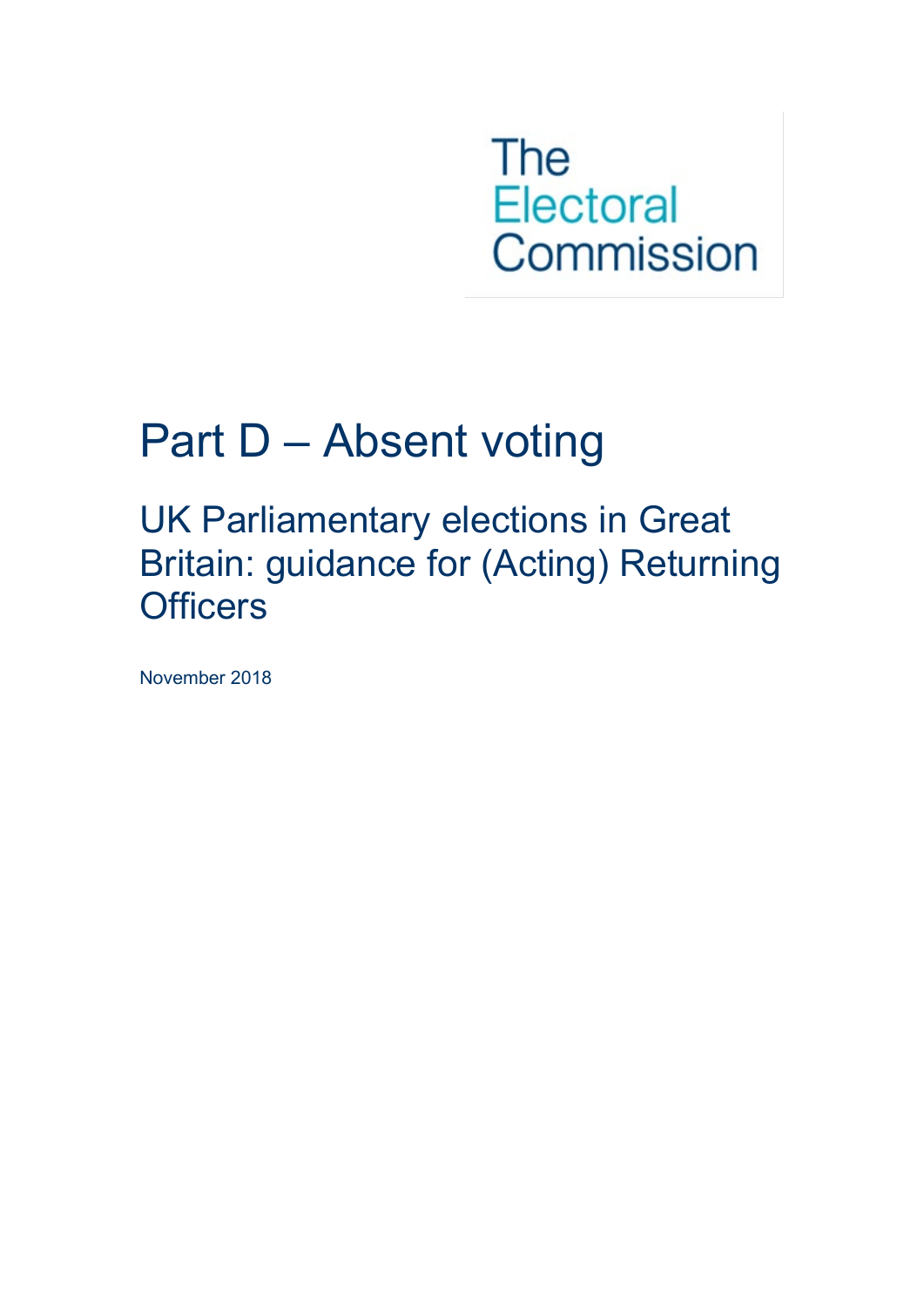In this guidance we use 'must' when we refer to a specific legal requirement. We use 'should' for items we consider to be recommended practice, but which are not legal requirements.

## Translations and other formats

All of our guidance and resources for these polls are also available in Welsh.

For information on obtaining this publication in another language or in a largeprint or Braille version please contact the Electoral Commission:

Tel: 020 7271 0500 Email: [publications@electoralcommission.org.uk](mailto:publications@electoralcommission.org.uk)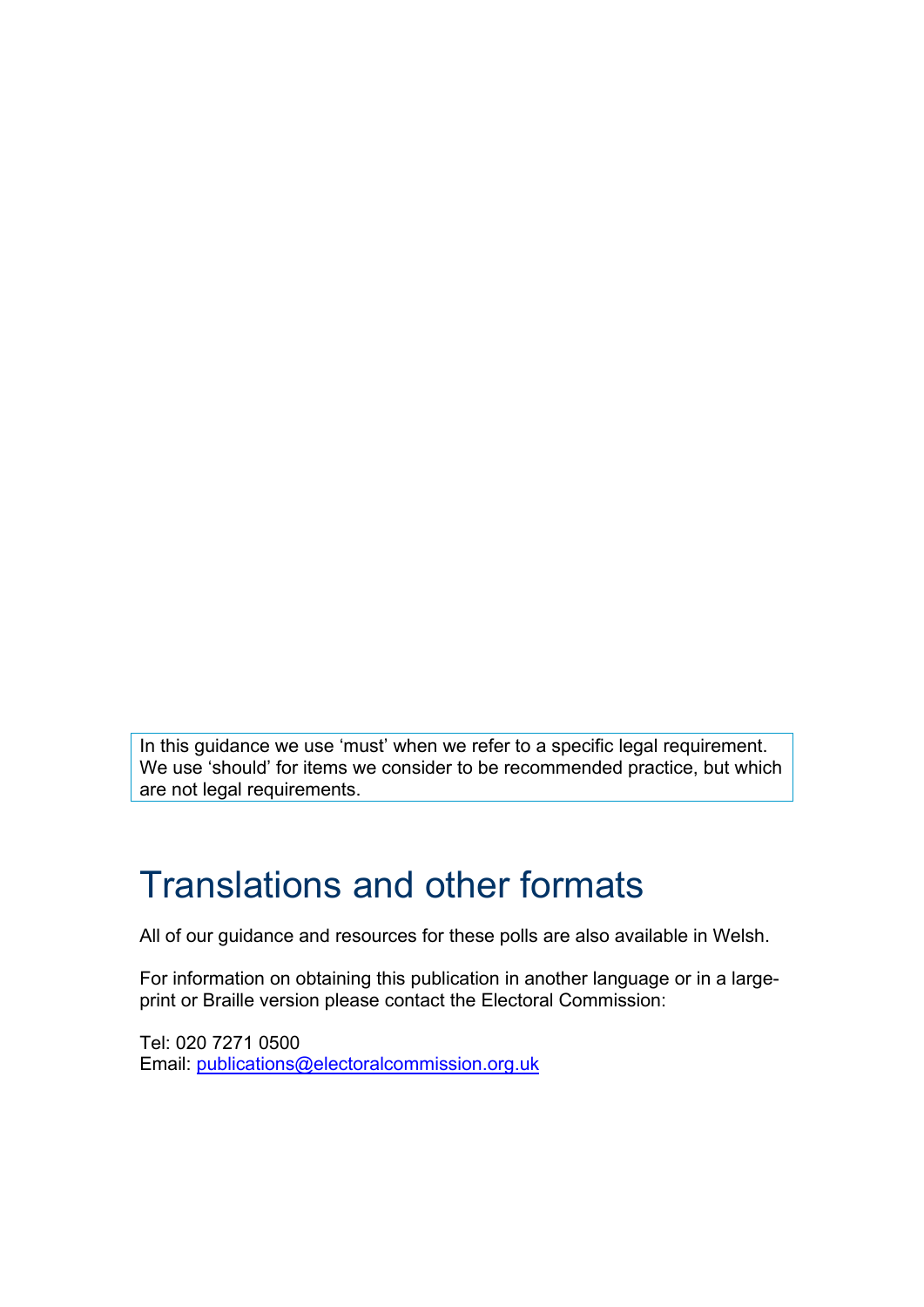## Updates to this document

| <b>Updated</b> | <b>Description of change</b>                                                                                                                                                                                                                                                                                                                                                                                                                                                                                                                                                 |
|----------------|------------------------------------------------------------------------------------------------------------------------------------------------------------------------------------------------------------------------------------------------------------------------------------------------------------------------------------------------------------------------------------------------------------------------------------------------------------------------------------------------------------------------------------------------------------------------------|
| April 2017     | Updated to include references to amendment<br>regulations affecting the prescribed forms and<br>notices in order to help (Acting) Returning Officers<br>and electoral administrators more easily access<br>what they need to be able to produce them. Legal<br>reference endnotes<br>31 and 32                                                                                                                                                                                                                                                                               |
| November 2017  | Updated to add:<br>Text on issuing postal votes to electors outside<br>of the planned schedule (paragraph 3.33).<br>Text on the stationery used for anonymous<br>postal voters (paragaraph 4.20).<br>A suggestion regarding the design of postal<br>$\bullet$<br>vote return envelopes for overseas electors<br>(paragraph 4.23).<br>Text on the procedure for re-issuing lost/not<br>$\bullet$<br>recievd postal votes to disabled and overseas<br>electors (paragraphs 5.26 and 5.27).<br>Text on the transparency of postal vote<br>opening processeses (paragraph 6.23). |
| November 2018  | Updated to take account of the EU General<br>Data Protection Regulation (GDPR) and the<br>Data Protection Act 2018                                                                                                                                                                                                                                                                                                                                                                                                                                                           |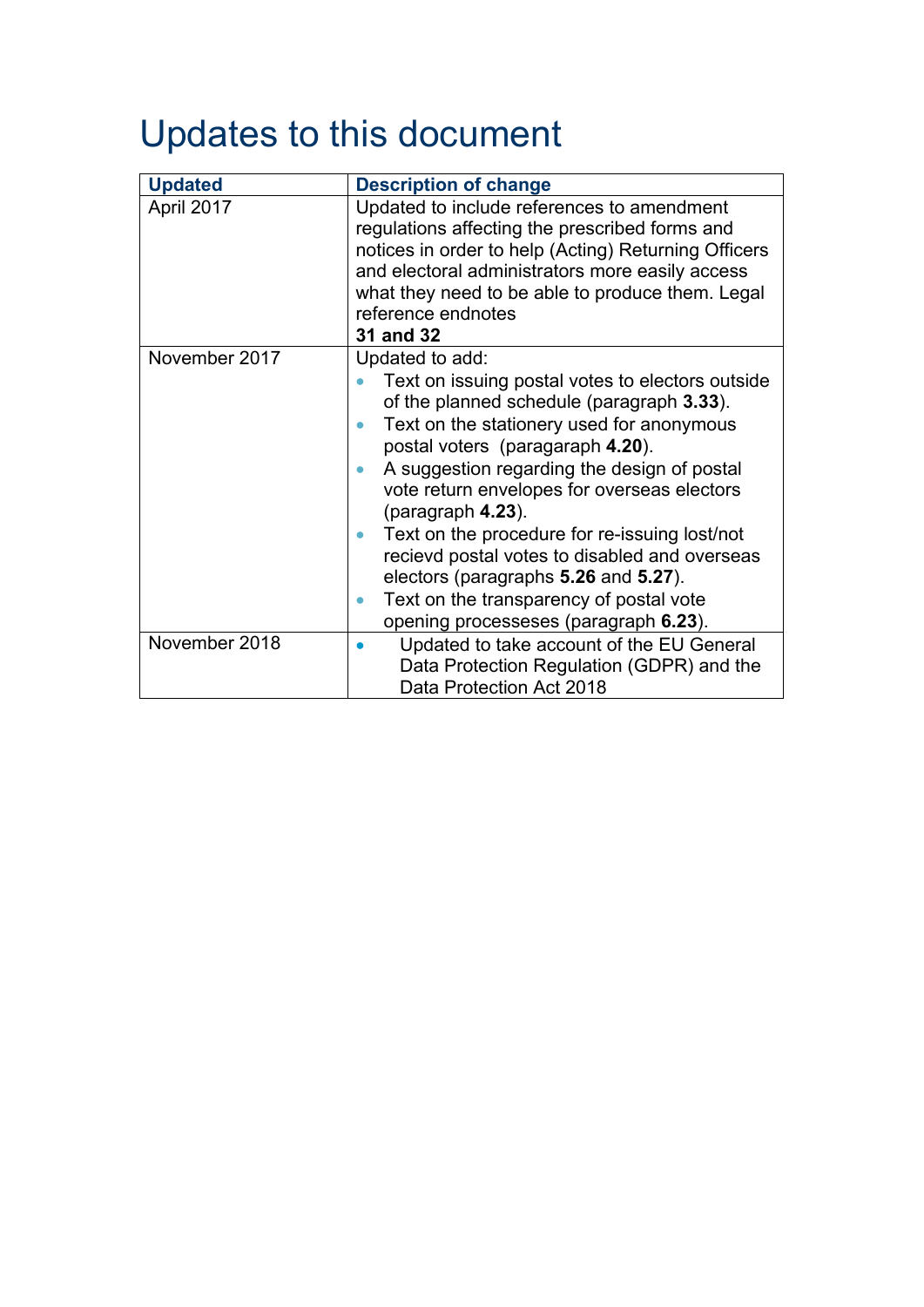## **Contents**

| 1            |                                                               |  |
|--------------|---------------------------------------------------------------|--|
|              | Changes to absent voting arrangements ahead of the election 2 |  |
| $\mathbf{2}$ |                                                               |  |
|              |                                                               |  |
|              |                                                               |  |
| $\mathbf{3}$ |                                                               |  |
|              |                                                               |  |
|              |                                                               |  |
|              |                                                               |  |
|              |                                                               |  |
|              |                                                               |  |
|              |                                                               |  |
|              |                                                               |  |
|              |                                                               |  |
|              |                                                               |  |
|              |                                                               |  |
|              |                                                               |  |
| 4            |                                                               |  |
|              |                                                               |  |
|              |                                                               |  |
|              |                                                               |  |
|              |                                                               |  |
|              |                                                               |  |
|              |                                                               |  |
|              |                                                               |  |
|              |                                                               |  |
|              |                                                               |  |
|              |                                                               |  |
| 5            | Procedure for issuing and distributing postal votes 19        |  |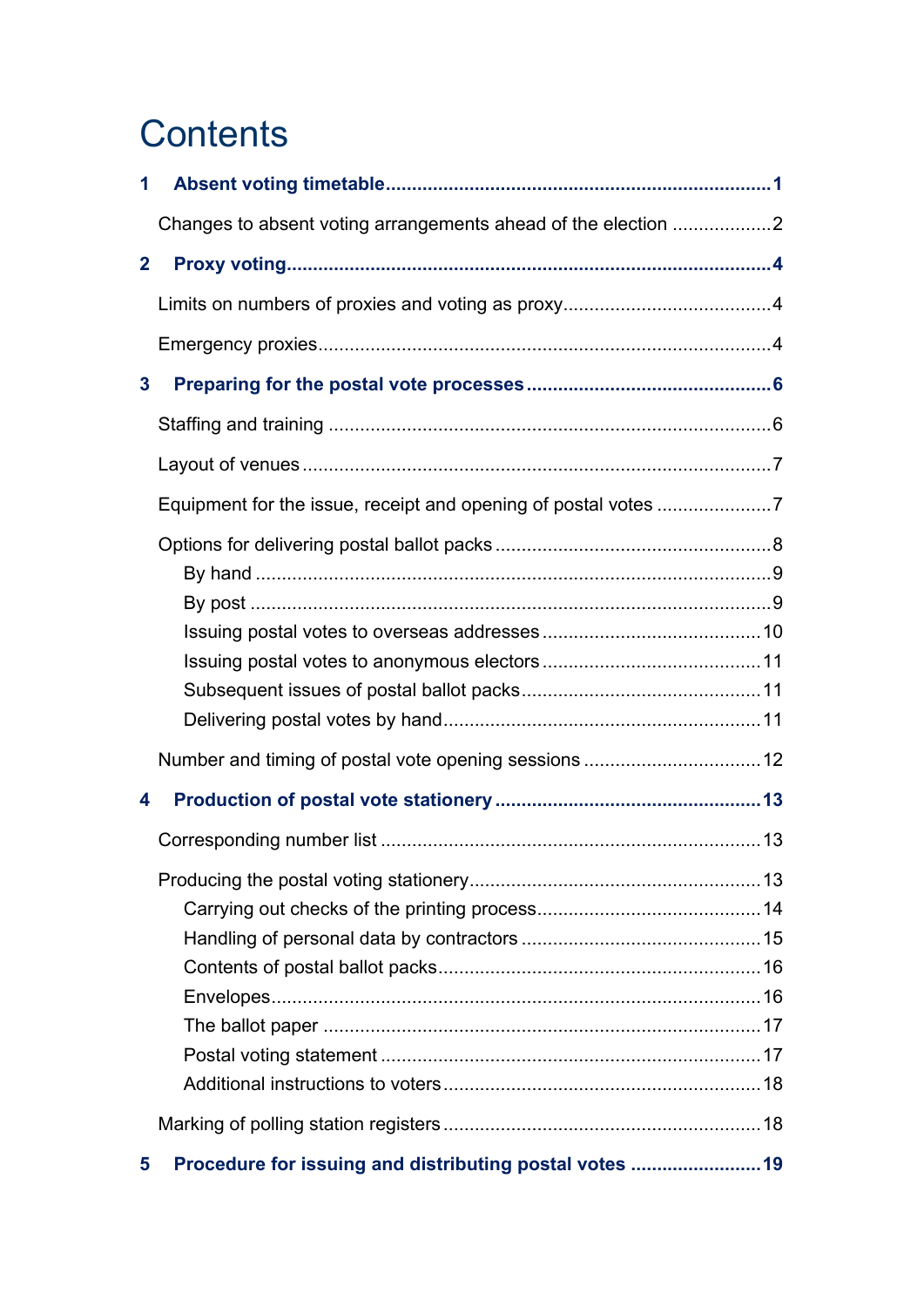| 6 |                                                                                                                           |  |
|---|---------------------------------------------------------------------------------------------------------------------------|--|
|   |                                                                                                                           |  |
|   |                                                                                                                           |  |
|   | Marking the postal voters' and postal proxy voters' lists31<br>Confirming to voters their postal vote has been returned31 |  |
|   |                                                                                                                           |  |
|   |                                                                                                                           |  |
|   | Keeping a record of incomplete postal ballot packs returned 36                                                            |  |
|   | Preparing a record of those postal votes that have failed the identifier                                                  |  |
|   |                                                                                                                           |  |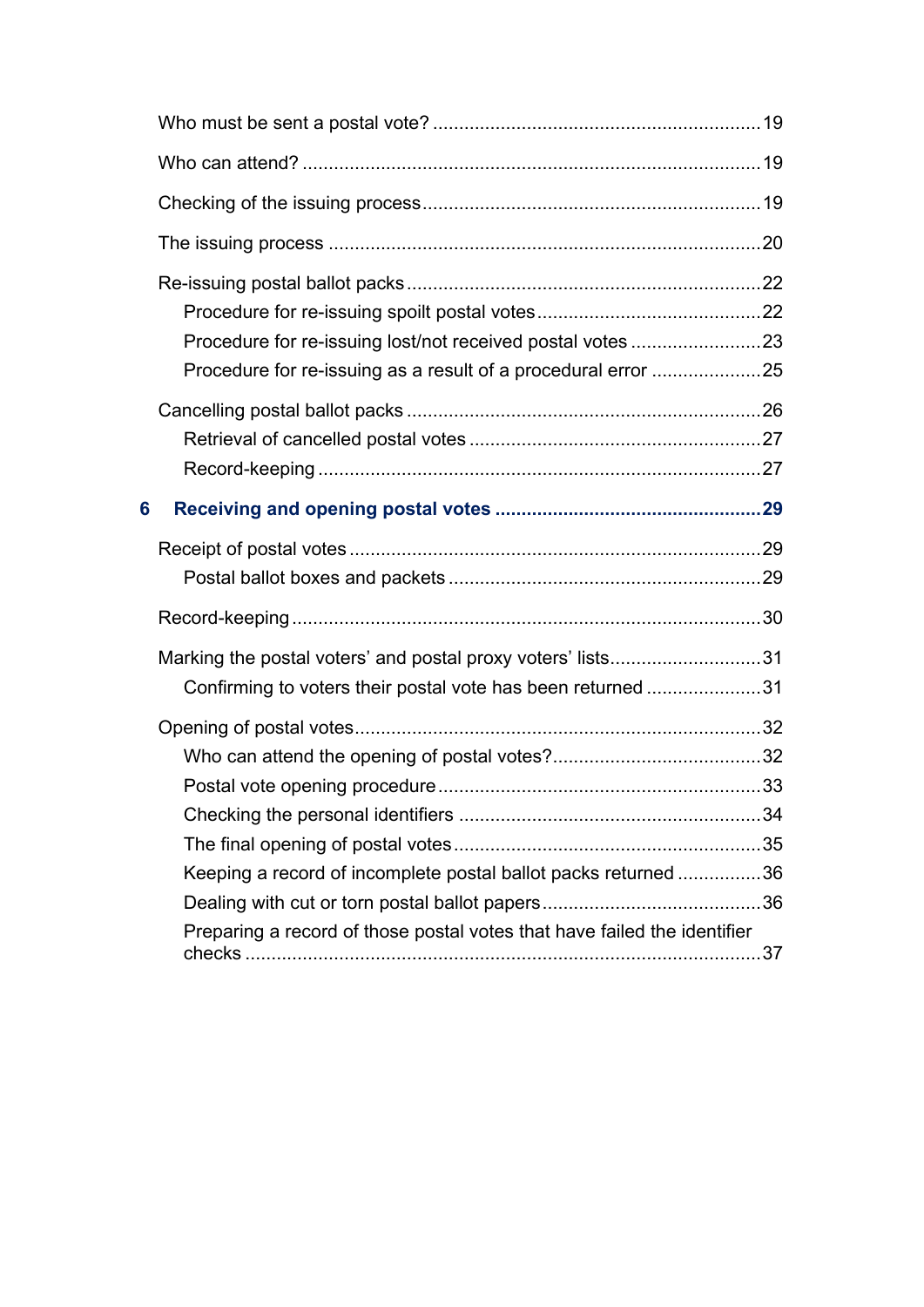# <span id="page-5-0"></span>1 Absent voting timetable

[1](#page-9-0).1 Postal votes must be issued to electors as soon as is practicable<sup>1</sup>, which in practice means at any time after the details to be printed on the ballot papers have been confirmed i.e. after the deadline for withdrawals, which is 4pm on the last day for the delivery of nomination papers.

1.2 The Electoral Registration Officer (ERO) is required to publish two interim election notices of alteration before publishing the final election notice of alteration on the fifth working day before the poll.<sup>[2](#page-9-1)</sup> This supports the dispatch of postal votes at an early stage in the timetable to those electors who have applied to register close to the registration deadline, as you are only able to issue a postal vote to someone who has already been added to the register. Early dispatch will maximise the time available for electors – especially overseas and service voters – to receive, complete and return their postal votes.

1.3 If you are not also the ERO, you should liaise with them to obtain the postal voters' list and the postal proxy voters' list as soon as possible after the publication of the first interim election notice of alteration for use in the initial dispatch of postal votes. This notice must be published on the day of the deadline for the delivery of nomination papers.  $)$ .<sup>[3](#page-9-2)</sup> You will also need to liaise with them to obtain any subsequent updates once the second interim election notice of alteration and the final election notice of alteration have been published.

#### **Cross-boundary constituencies**

If, as (A)RO, you are responsible for a constituency that crosses local authority boundaries you should liaise with the ERO(s) in the other authority/authorities to obtain the data you need. If there is a need for exchanging data electronically, you should ensure that a test of the process is carried out ahead of the first scheduled transfer.



Part 4 - [Maintaining the register throughout the year](http://www.electoralcommission.org.uk/__data/assets/pdf_file/0011/162578/Part-4-Maintaining-the-register-throughout-the-year.pdf) of the Commission's guidance for EROs contains further information on the publication of election notices of alteration.

The deadline for electors to make changes (including cancellations) to existing absent vote arrangements (i.e. postal, proxy and postal proxy) is 5pm, 11 working days before polling day. If, however, an elector is a postal voter and has already returned their postal ballot paper, they cannot make changes after that time, even if this is before 5pm 11 working days before polling day.[4](#page-9-3)

The deadline for new postal and postal proxy applications is also 5pm 11 working days before polling day. The deadline for new proxy applications (not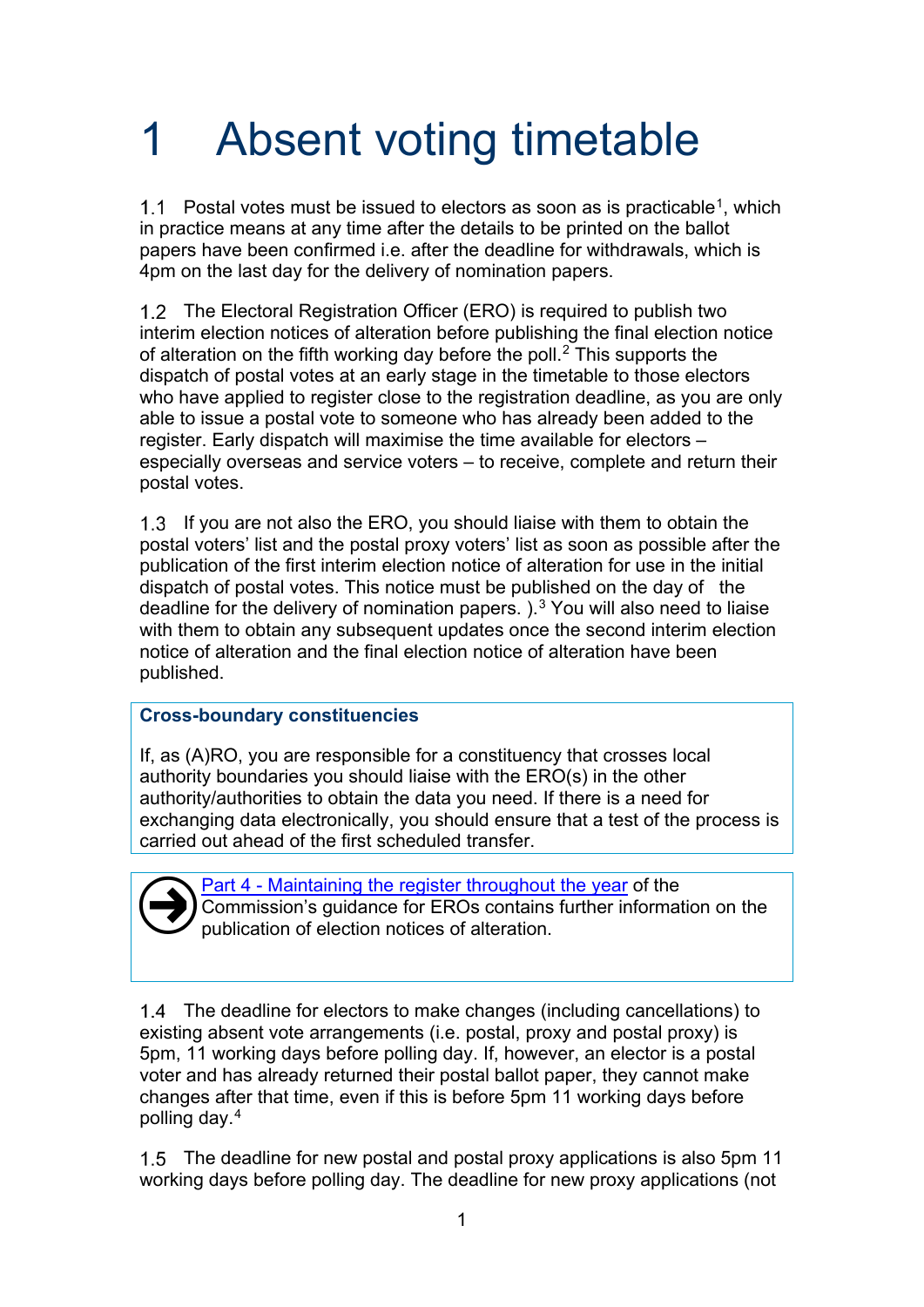postal proxy), excluding emergency proxy applications, is 5pm, six working day before polling day. [5](#page-9-4)

The deadline for emergency proxy applications is 5pm on polling day. See **Chapter [2](#page-8-0) ['Proxy voting'](#page-8-0)** below for further information on emergency proxies.[6](#page-9-5)

1.6 The ERO will provide you with the final lists of absent voters, i.e. the list of postal voters, the list of postal proxy voters and the list of proxies, after the deadline for applications has passed. The final lists of absent voters may not be available until after the registration determination deadline, which is six working days before the poll. This is because where a completed registration application is made by the deadline but the applicant's identity cannot be verified against DWP records or through local data matching, the ERO has until the determination deadline to receive the required evidence from the applicant under the exceptions process and make a determination; where the applicant has also applied for an absent vote by the relevant absent vote deadline, the absent vote cannot be granted until the registration application has been positively determined.

Further information on providing absent voter lists to those standing for election can be found in [Part C-Administering the poll of the](http://www.electoralcommission.org.uk/__data/assets/pdf_file/0015/141720/LGEW-MAY-RO-Part-C-Administering-the-poll.pdf)  [Commission's guidance for Returning Officers.](http://www.electoralcommission.org.uk/__data/assets/pdf_file/0015/141720/LGEW-MAY-RO-Part-C-Administering-the-poll.pdf)  $\overline{\bigodot}$ 

Chapter 5 of **Part 5** – [Absent voting of the Commission's guidance for EROs](http://www.electoralcommission.org.uk/__data/assets/pdf_file/0004/162580/Part-5-Absent-voting.pdf) also contains information for EROs on providing the lists of absent voters to those standing for election.

## <span id="page-6-0"></span>Changes to absent voting arrangements ahead of the election

1.7 A person who is sent their postal vote early in the election timetable may receive it but subsequently decide they no longer wish to vote by post and still be within time to make changes to their absent voting arrangements to take effect at the election.

While the deadline for making changes to existing absent voting arrangements or cancelling an absent vote is 5pm, 11 working days before the poll, an elector who has received their postal ballot pack and who has returned their completed postal ballot paper for the election will not be allowed to cancel or make any changes to their absent voting arrangements so that they take effect at the election (except if the ballot paper has been returned as spoilt or lost). This is also the case for an elector voting by proxy, where their proxy has a postal vote and has already voted on behalf of the elector by returning their completed postal vote.

1.9 It is the return of the postal ballot paper that is relevant in determining whether or not an elector can make changes to their postal voting arrangements to take effect at the election. You will therefore need to have a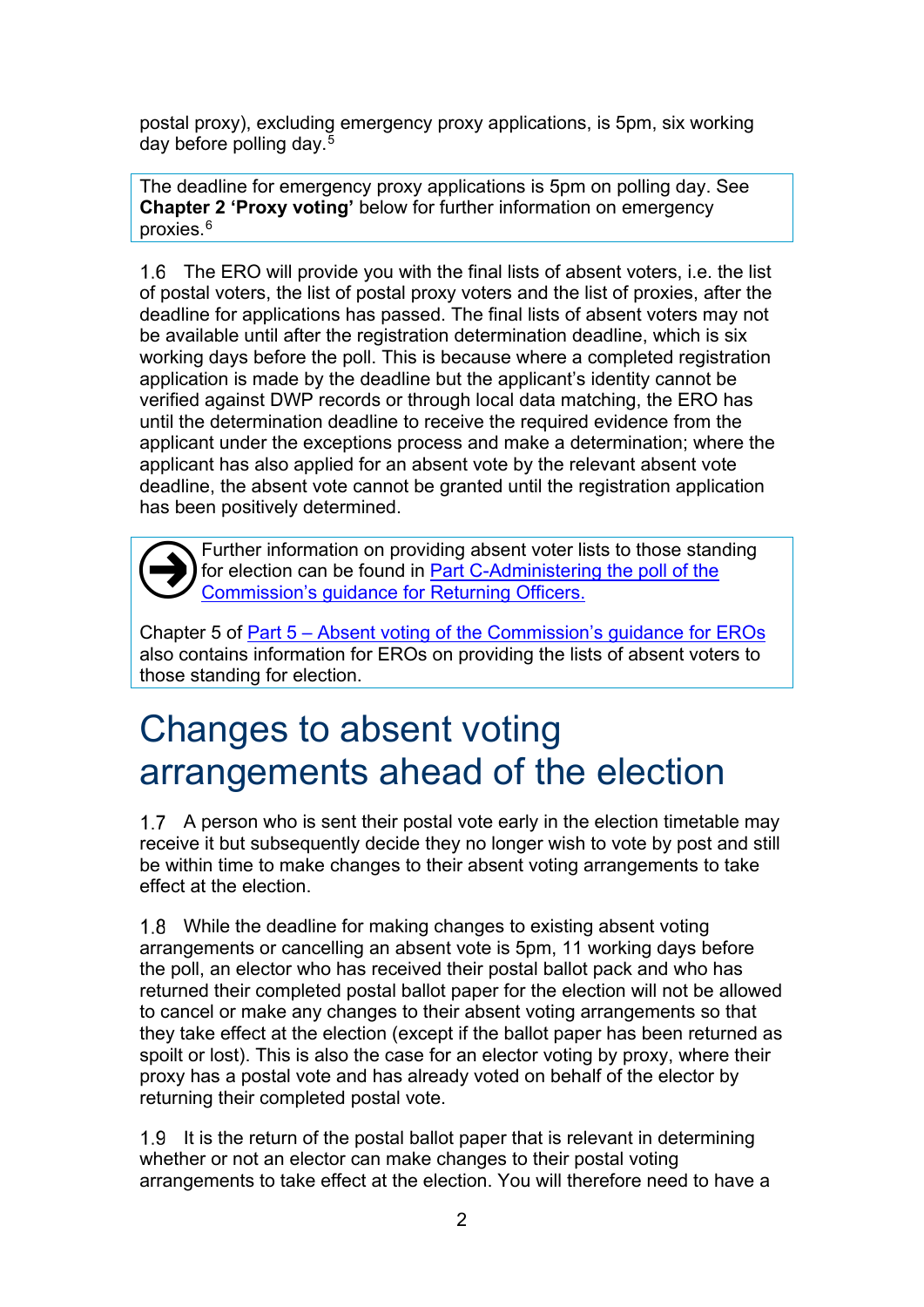system in place that will allow you to identify promptly whether or not a postal ballot paper has been returned.

1.10 The ERO must notify you whenever they have granted: $7$ 

- a postal vote cancellation
- a change from postal to proxy
- a change from proxy to postal
- an application for a postal ballot paper to be sent to a different address
- a cancellation of a proxy appointment

in time to take effect at the election. You should let the ERO know when postal ballot papers are dispatched as, in practice, it will only be from that point forward and before the final deadline for cancellations and changes that the ERO would need to check whether a postal ballot paper has been returned and so whether it is permissible to allow an application for changes or a cancellation to take effect in time for the election.

#### **Cross-boundary constituencies**

If, as (A)RO, you are responsible for a constituency that crosses local authority boundaries you should liaise with the ERO(s) at the other authority/authorities to decide how any requests for changes to absent voting arrangements and information on returned postal ballot papers will be exchanged so that:

- the ERO knows whether or not they can allow a request for changes to absent voting arrangements to take effect for the elections
- you can cancel the relevant postal ballot papers if the request has been allowed

1.11 Further guidance on cancelling postal ballot papers and retrieving any ballot papers that are received after having been cancelled is included in paragraphs **[5.46](#page-30-1) - [5.49](#page-31-2)**.



General guidance for EROs on dealing with absent voting applications is contained in  $Part 5 - Absent voting$  $Part 5 - Absent voting$  $Part 5 - Absent voting$  of the Commission's guidance for EROs.</u>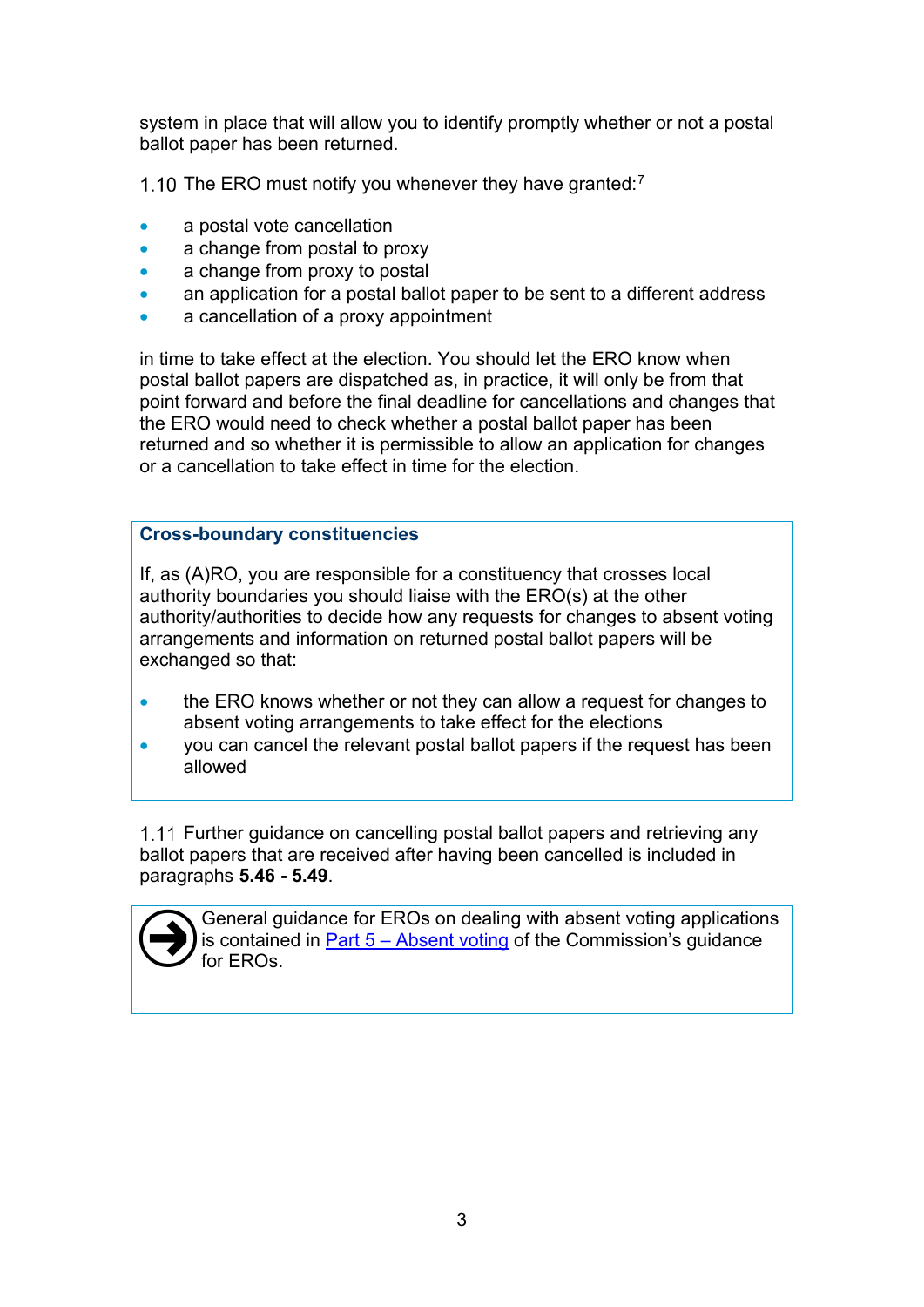# <span id="page-8-0"></span>2 Proxy voting

2.1 The ERO will provide you with a list of all electors who have, by 5pm, six working days before polling day, appointed a proxy to vote on their behalf. You must supply Presiding Officers with the relevant parts of this list of proxies.[8](#page-9-7)

#### **Cross-boundary constituencies**

If, as (A)RO, you are responsible for a constituency that crosses local authority boundaries you will need to liaise with the ERO(s) at the other authority/authorities to obtain the list of all electors for the relevant parts of the constituency who have, by 5pm, six working days before polling day, appointed a proxy to vote on their behalf.

A separate list will contain the details of postal proxies. The polling station register must be marked with an 'A' against the name of the elector.<sup>[9](#page-9-8)</sup>

## <span id="page-8-1"></span>Limits on numbers of proxies and voting as proxy

2.3 A person may not have more than one proxy at any time.<sup>[10](#page-9-9)</sup>

2.4 A person is not entitled to vote as proxy at the same UK Parliamentary election in any particular constituency on behalf of more than two electors who are not close relatives.<sup>[11](#page-9-10)</sup>

2.5 A person can additionally act as proxy for any number of the following close relatives: spouse, civil partner, parent, grandparent, brother, sister, child or grandchild.

2.6 A proxy would be committing an offence if they voted on behalf of more than two electors who are not close relatives at the election.<sup>[12](#page-9-11)</sup>

## <span id="page-8-2"></span>Emergency proxies

2.7 Emergency proxies may be appointed for a particular election in all of the following circumstances:  $13$ 

- In the case of a disability (whether a medical condition, illness or otherwise) arising after the deadline for ordinary proxy applications (i.e. 5pm on the sixth working day before the poll).
- If the person is a mental health patient detained under civil powers (i.e., who are not detained offenders).
- If a person's occupation, service or employment means they cannot go to the polling station in person and they became aware of this fact after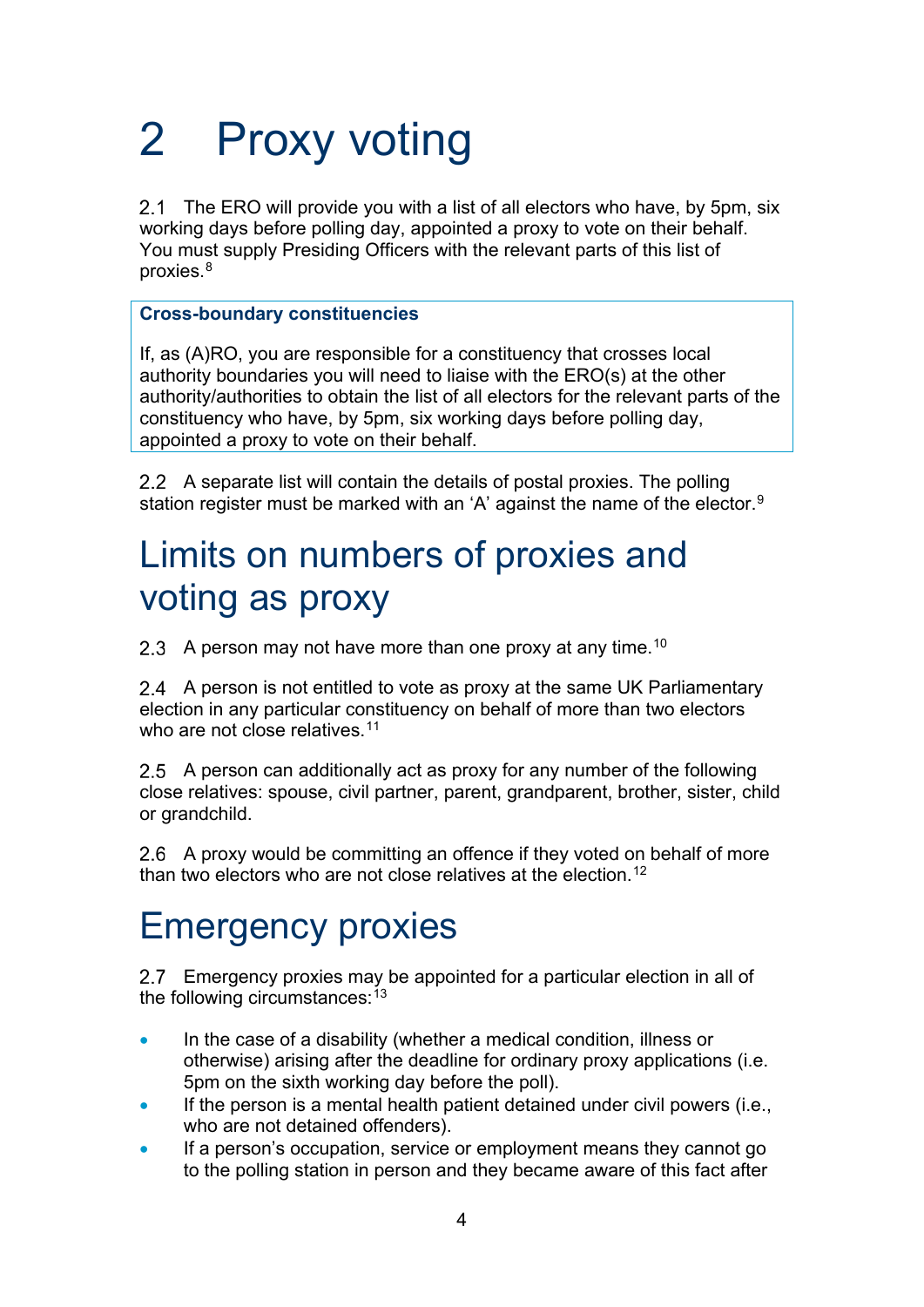the deadline for ordinary proxy applications (i.e. 5pm on the sixth working day before the poll).

<span id="page-9-2"></span><span id="page-9-1"></span><span id="page-9-0"></span>2.8 If you are not also the ERO, you should agree with them a method for communicating any additions to the list of proxies that result from the granting of emergency proxy applications.

#### <span id="page-9-4"></span><span id="page-9-3"></span>**Cross-boundary constituencies**

<span id="page-9-9"></span><span id="page-9-8"></span><span id="page-9-7"></span><span id="page-9-6"></span><span id="page-9-5"></span>If, as (A)RO, you are responsible for a constituency that crosses local authority boundaries, you should agree the ERO(s) at the other authority/authorities a method for communicating any additions to the list of proxies that result from the granting of emergency proxy applications.

<span id="page-9-15"></span><span id="page-9-14"></span><span id="page-9-13"></span><span id="page-9-12"></span><span id="page-9-11"></span><span id="page-9-10"></span>Whenever an emergency proxy has been appointed, every effort should be made to contact the appropriate polling station staff to inform them of this, including by phone, particularly as there is no requirement in law for the proxy to provide any documentation in order to be permitted to vote.

<span id="page-9-22"></span><span id="page-9-21"></span><span id="page-9-20"></span><span id="page-9-19"></span><span id="page-9-18"></span><span id="page-9-17"></span><span id="page-9-16"></span>2.10 Wherever possible, however, the ERO should provide the proxy of any voter whose application has been accepted with a letter authorising them to act as a proxy, which should include details of the person on whose behalf they are voting. The ERO should advise the proxy to take that authorisation with them when they go to vote and to hand it to polling station staff. This letter should then be marked by the polling station staff to show that the proxy has been issued with a ballot paper and then retained with the list of proxies.

<span id="page-9-29"></span><span id="page-9-28"></span><span id="page-9-27"></span><span id="page-9-26"></span><span id="page-9-25"></span><span id="page-9-24"></span><span id="page-9-23"></span>2.11 The ERO should also, where possible, provide a supplementary list of proxies which can be issued to the relevant polling station and added to the list originally supplied.

<span id="page-9-31"></span><span id="page-9-30"></span>2.12 The agreed method for communicating additions to the list of proxies on polling day should be covered at the training session for polling station staff. Further information on training polling station staff can be found in [Part B –](http://www.electoralcommission.org.uk/__data/assets/pdf_file/0008/175373/UKPE-Part-B-Planning-and-organisation.pdf) [Planning and organisation.](http://www.electoralcommission.org.uk/__data/assets/pdf_file/0008/175373/UKPE-Part-B-Planning-and-organisation.pdf)

<span id="page-9-39"></span><span id="page-9-38"></span><span id="page-9-37"></span><span id="page-9-36"></span><span id="page-9-35"></span><span id="page-9-34"></span><span id="page-9-33"></span><span id="page-9-32"></span>2.13 You could ask polling station inspectors to liaise with the electoral registration office regarding emergency proxy applications granted on polling day and should advise them of the procedures to be followed.

<span id="page-9-48"></span><span id="page-9-47"></span><span id="page-9-46"></span><span id="page-9-45"></span><span id="page-9-44"></span><span id="page-9-43"></span><span id="page-9-42"></span><span id="page-9-41"></span><span id="page-9-40"></span>Further information on emergency proxy applications can be found in Part 5 – [Absent voting](https://www.electoralcommission.org.uk/__data/assets/pdf_file/0004/162580/Part-5-Absent-voting.pdf) of the Commission's guidance for EROs.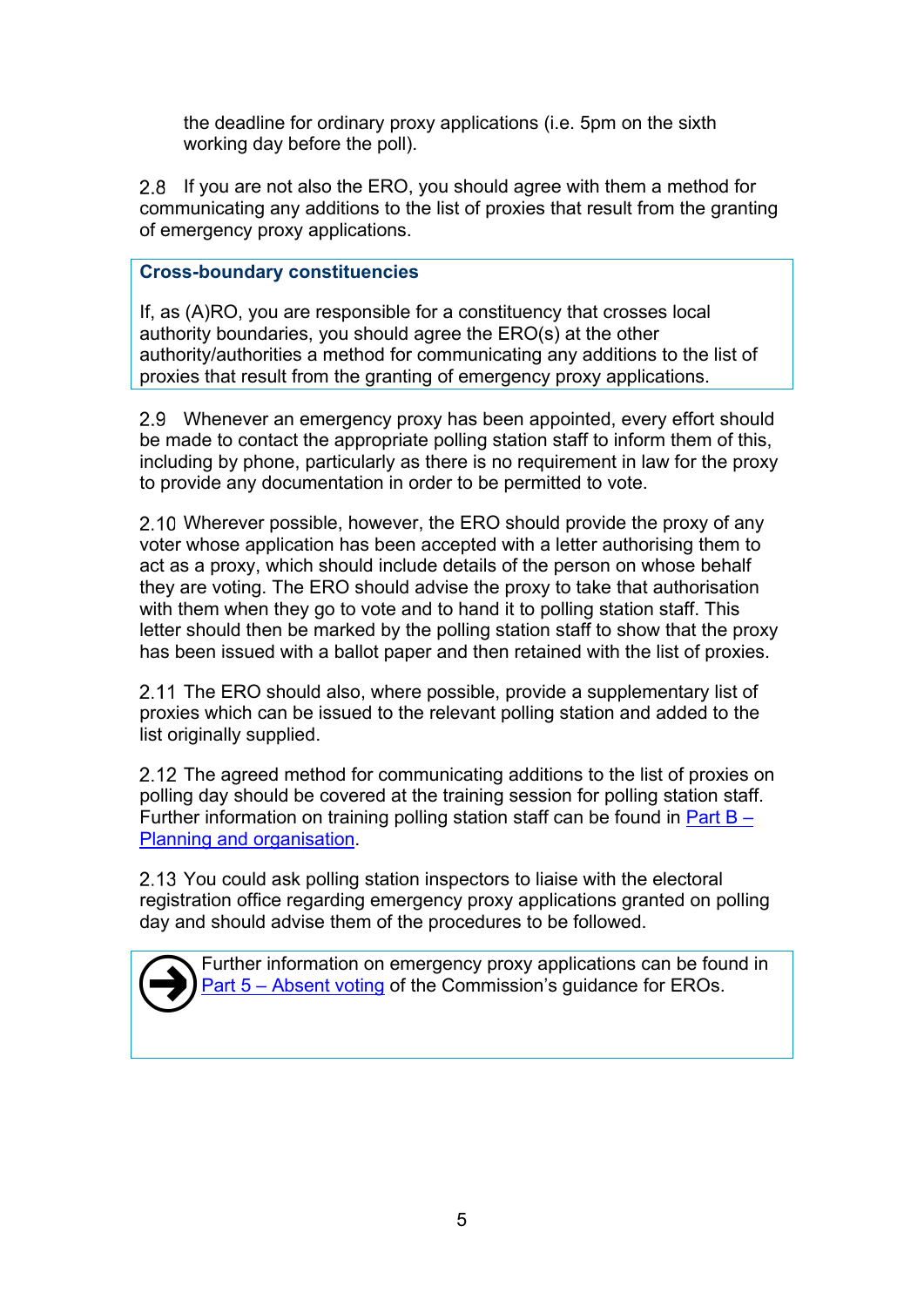# <span id="page-10-3"></span><span id="page-10-2"></span><span id="page-10-0"></span>3 Preparing for the postal vote processes

<span id="page-10-8"></span><span id="page-10-7"></span><span id="page-10-6"></span><span id="page-10-5"></span><span id="page-10-4"></span>Your project plan should include a plan to deliver key electoral processes, including the management of the postal voting process.

<span id="page-10-13"></span><span id="page-10-12"></span><span id="page-10-11"></span><span id="page-10-10"></span><span id="page-10-9"></span>

Further information on planning for the election can be found in Chapter 1 of Part B – [Planning and organisation.](http://www.electoralcommission.org.uk/__data/assets/pdf_file/0008/175373/UKPE-Part-B-Planning-and-organisation.pdf)

#### <span id="page-10-17"></span><span id="page-10-16"></span><span id="page-10-15"></span><span id="page-10-14"></span>**Cross-boundary constituencies**

<span id="page-10-19"></span><span id="page-10-18"></span>If, as (A)RO, you are responsible for a constituency that crosses local authority boundaries you should consider what impact this will have on your processes and whether you want to delegate some of your functions to a senior officer at the other local authority/authorities.

You will need to plan for how you will carry out the verification of absent vote identifiers on returned postal voting statements across the constituency. You should liaise with the other local authority/authorities at the earliest opportunity to decide how you will achieve this and to identify any issues. You will need to consider how you will obtain the data from the other local authority/authorities as well as considering the proportion of the constituency that is contained in the other local authority area(s).

You should decide on the arrangements for transferring and receiving data and consider how you are going to deal with the data relating to electors who are added to the register on one of the election notices of alteration. You should agree dates for the exchange of data and carry out a test of the process ahead of the first scheduled transfer.

One important consideration will be how the checking of personal identifiers on returned postal voting statements received on polling day across the constituency could potentially lead to a delay at the verification and count.

## <span id="page-10-1"></span>Staffing and training

Information on staffing postal vote issue and opening sessions and the training of postal vote issue and opening staff can be found in Chapter 2 of Part B – [Planning and organisation.](http://www.electoralcommission.org.uk/__data/assets/pdf_file/0008/175373/UKPE-Part-B-Planning-and-organisation.pdf)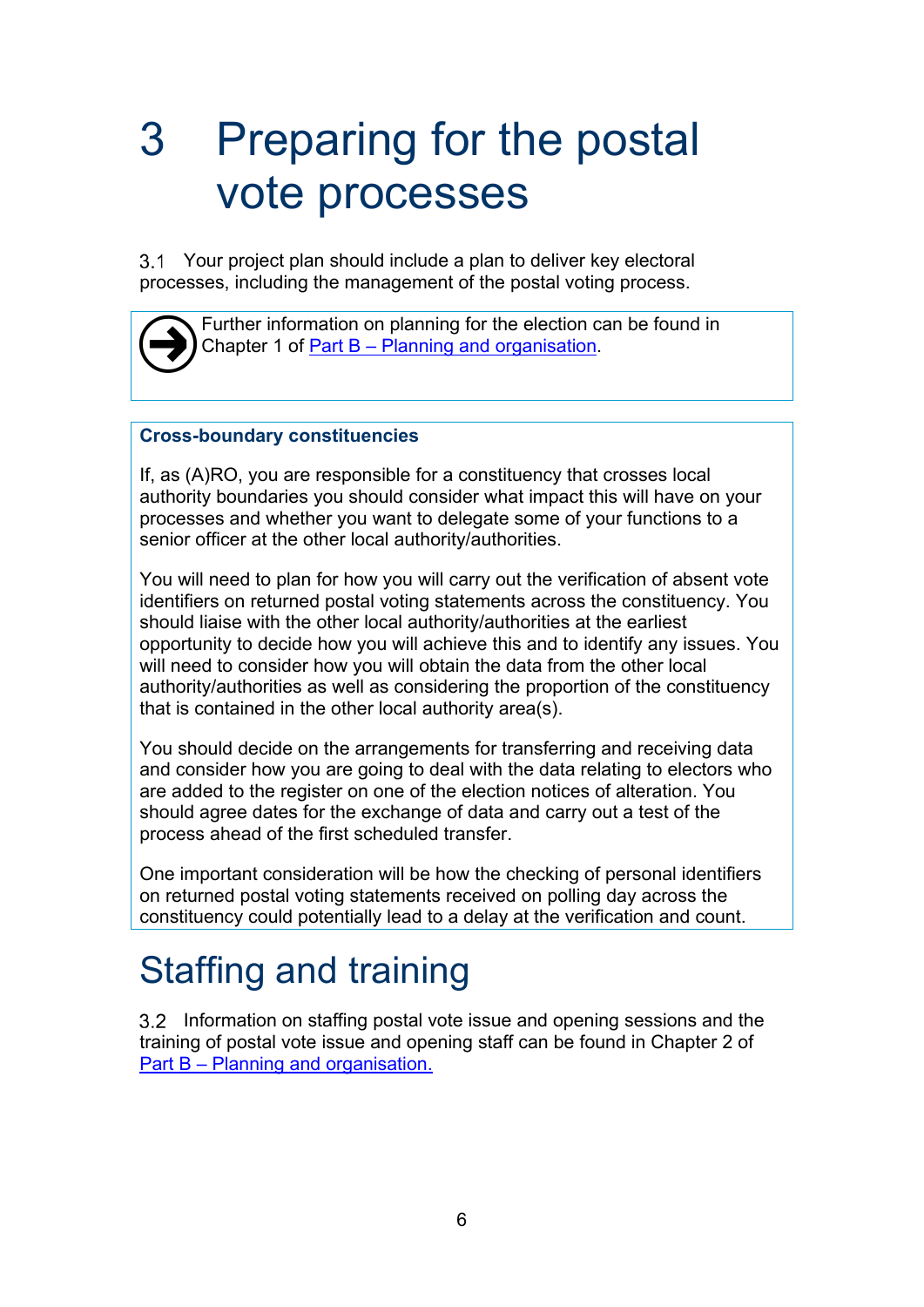# <span id="page-11-0"></span>Layout of venues  $\overline{\bigodot}$

Guidance on the identification of suitable venues for postal vote issuing and opening sessions can be found in Chapter 4 of Part  $B -$ [Planning and organisation.](http://www.electoralcommission.org.uk/__data/assets/pdf_file/0008/175373/UKPE-Part-B-Planning-and-organisation.pdf)

3.3 You should produce layout plans of your issuing and opening venues. These plans should include the positioning of staff and the equipment needed, and outline the workflows to be followed. When mapping out workflows, you should take into account factors including any lessons learnt from previous electoral events and the expected turnout. If your last postal vote opening session is to take place at the verification and count venue, you should ensure that your verification and count layout plan makes provision for this.

Going through the process of producing layout plans will help to highlight any potential issues prior to the setting up of the venues and will allow for any modifications to workflow or the positioning of staff or equipment to be made in good time. Layout plans also contribute towards transparency, as these plans can be handed out to anyone entitled to be present in order to help them to follow what is happening, where and when.

You should ensure that whatever layout you choose, it is accessible to all those working on the processes and those entitled to observe them.

Even if you have outsourced the issuing of postal votes, you should be satisfied that your contractors have made adequate arrangements to administer the issue effectively and in a transparent manner. As part of this, you could ask your contractor for layout plans. These plans would also help to ensure that any observers present understand the processes that are being followed, and will be of particular assistance for the member of your staff who has been appointed to conduct spot-checks during the printing, collation and issuing of postal ballot packs. You should designate a member of the project team to monitor any outsourced work and the work of the contractor, specifically attending those parts of the issuing process that have been contracted out.

## <span id="page-11-1"></span>Equipment for the issue, receipt and opening of postal votes

3.7 If you are issuing postal votes in-house, you should ensure that you have the necessary equipment in place to do so, including:

- ballot papers, postal voting statements and envelopes
- postal voters' list and postal proxy voters' list
- stamping instruments (if being used to add the official mark to ballot papers)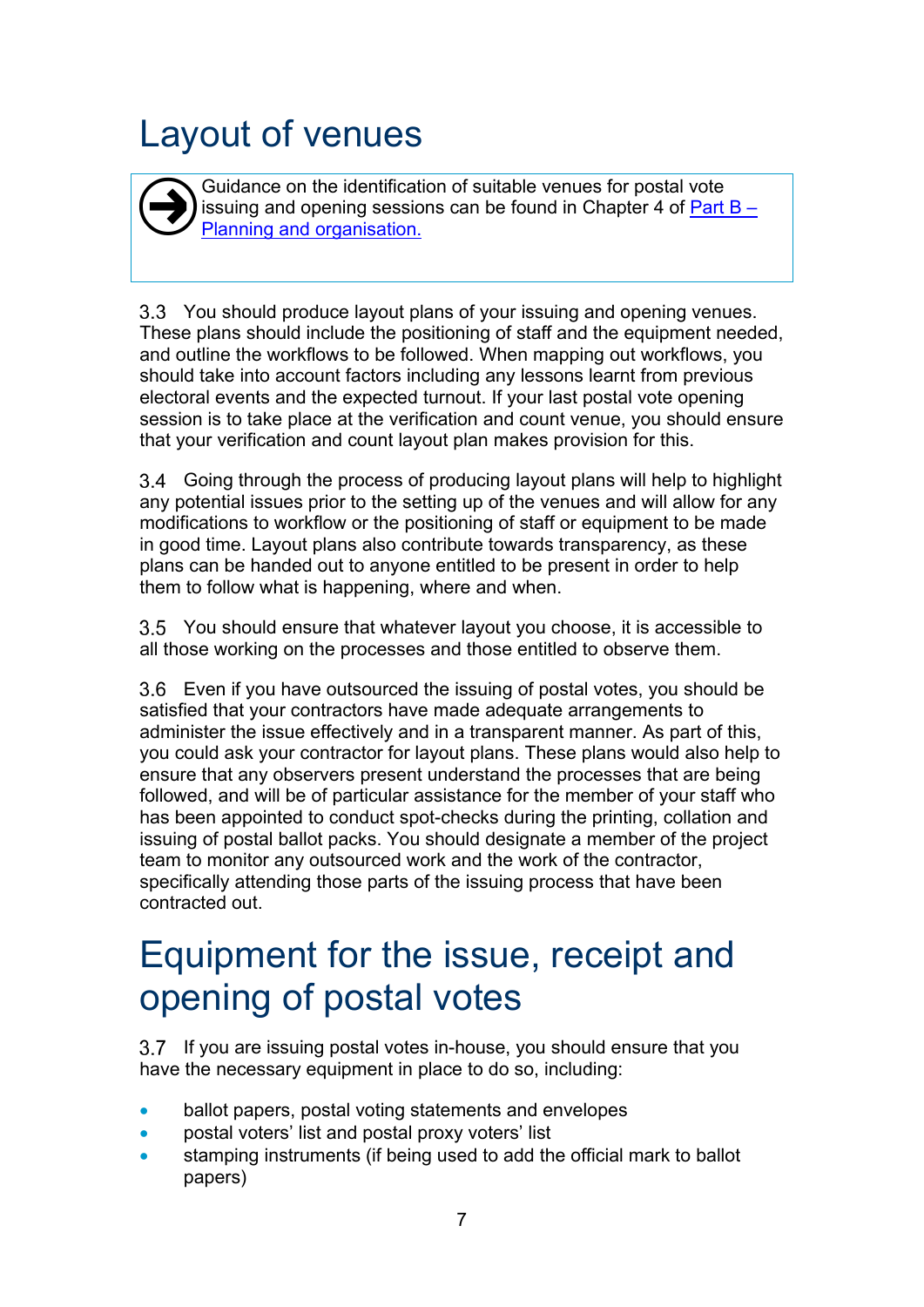- corresponding number list
- sets of envelopes for the corresponding number list
- statement of postal votes issued
- control sheets to document the number of postal votes issued and dispatched
- staff signature sheet to check off the staff that attend
- labelled trays
- fingerettes
- assorted stationery, such as pens, pencils, bulldog and paper clips, rubber bands, adhesive tape and rulers

3.8 You must provide a ballot box for the covering envelopes returned by postal voters (the 'postal voters' ballot box') and for the postal ballot papers (the 'postal ballot box').  $14$ 

3.9 At each opening session, you must also provide receptacles for the following:[15](#page-9-14)

- rejected votes
- postal voting statements
- ballot paper envelopes
- rejected ballot paper envelopes

3.10 In addition, you are required to have a copy of the postal voters' list and the postal proxy voters' list so that entries can be marked as postal voting statements are returned.[16](#page-9-15)

3.11 You should also consider what other equipment you will require at the opening of postal votes, and ensure that it is in place and tested in advance. This should include:

- scanners
- extension leads
- printer
- projector and screen
- laptop
- rejected stamp and pad
- assorted stationery

## <span id="page-12-0"></span>Options for delivering postal ballot packs

3.12 You will need to put in place arrangements for the delivery of postal ballot packs. You have a choice of two methods:<sup>[17](#page-9-16)</sup>

- by hand
- by post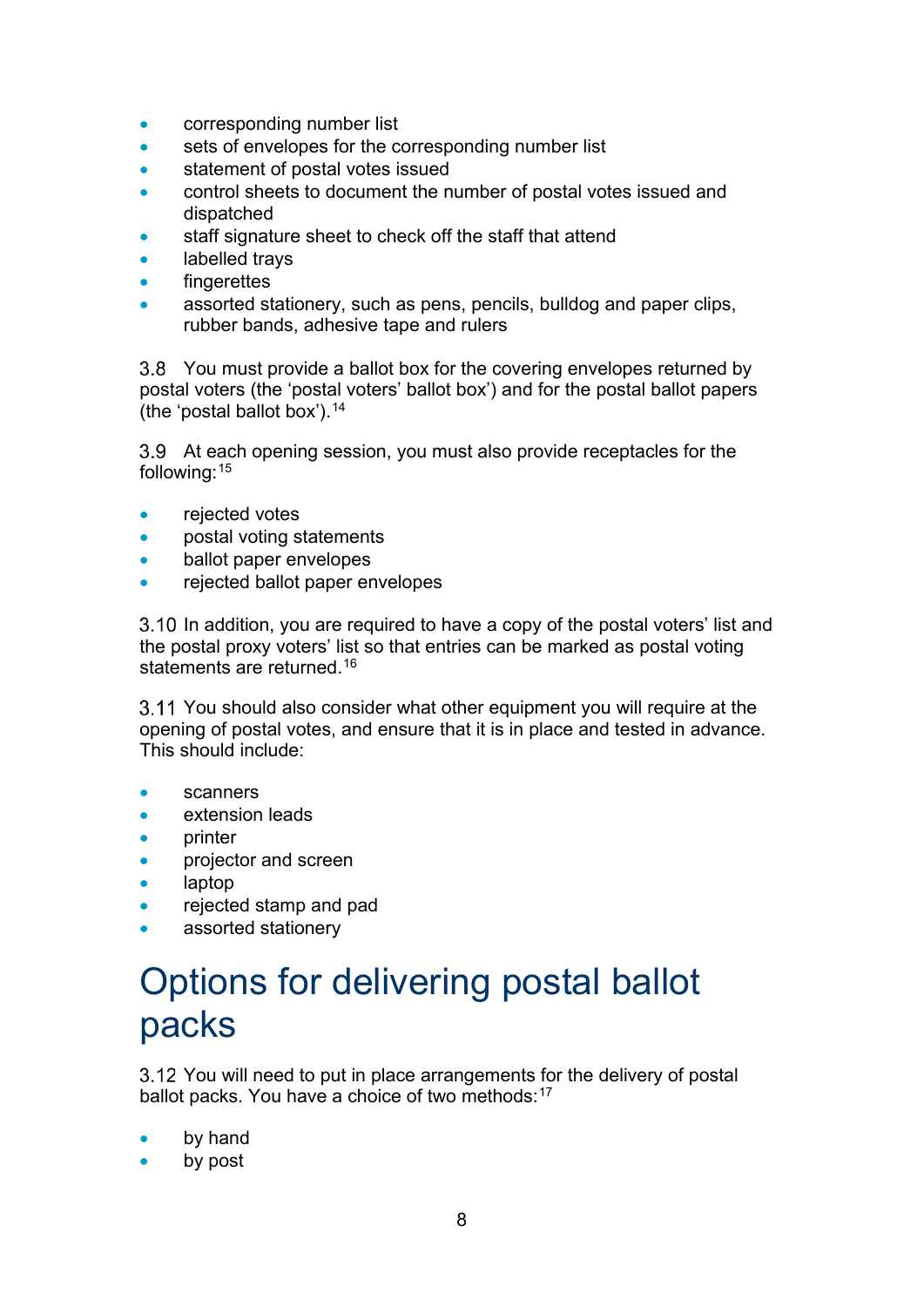Whichever method you choose, you should ensure that the necessary activities arising out of the decision are identified, planned for and taken forward.

3.14 As part of your integrity planning for the election, you should inform your police single point of contact (SPOC) of the date you will start dispatching postal ballot packs to electors. This will mark the date from which there is a higher risk of postal voting fraud and they should build this into their own planning.

## <span id="page-13-0"></span>By hand

3.15 If you decide to deliver postal votes by hand, you should plan for how this will work in practice. You should appoint sufficient staff to ensure that postal ballot packs are received by postal voters as soon as possible to maximise the time postal voters have to receive, complete and return their postal vote.

3.16 You should ensure that staff are aware of data protection considerations, and should consider requiring staff to confirm in writing at the point of recruitment, that they will abide by your data protection policy.

3.17 You should also have in place a mechanism for monitoring the delivery of postal ballot packs, with a view to ensuring that they have been delivered across the whole of the constituency and to agreed timeframes. This may include requiring delivery staff to fill in log sheets, having supervisors carry out spot-checks, and monitoring any unusually low returns of completed postal ballots by polling districts.

### <span id="page-13-1"></span>By post

3.18 You may use Royal Mail or any other commercial delivery firm for the delivery of postal votes. In either case, you must count the total number of outgoing envelopes and arrange delivery of the envelopes to that supplier along with a receipt showing the total number of postal ballot packs in that batch.[18](#page-9-17) This receipt should be endorsed by the Royal Mail or delivery firm to acknowledge receipt of the batch. You should additionally obtain any proof of postage that the supplier provides.

3.19 You should have in place a mechanism for monitoring the delivery of postal ballot packs, with a view to ensuring that they have been delivered across the whole of the constituency and to agreed timeframes. If possible, you should have arrangements in place to track deliveries in order to assist with responding to any enquiries from electors regarding the delivery of their postal ballot pack. You should monitor any unusually low returns of completed postal ballots by polling districts as that may be an indication of delivery issues.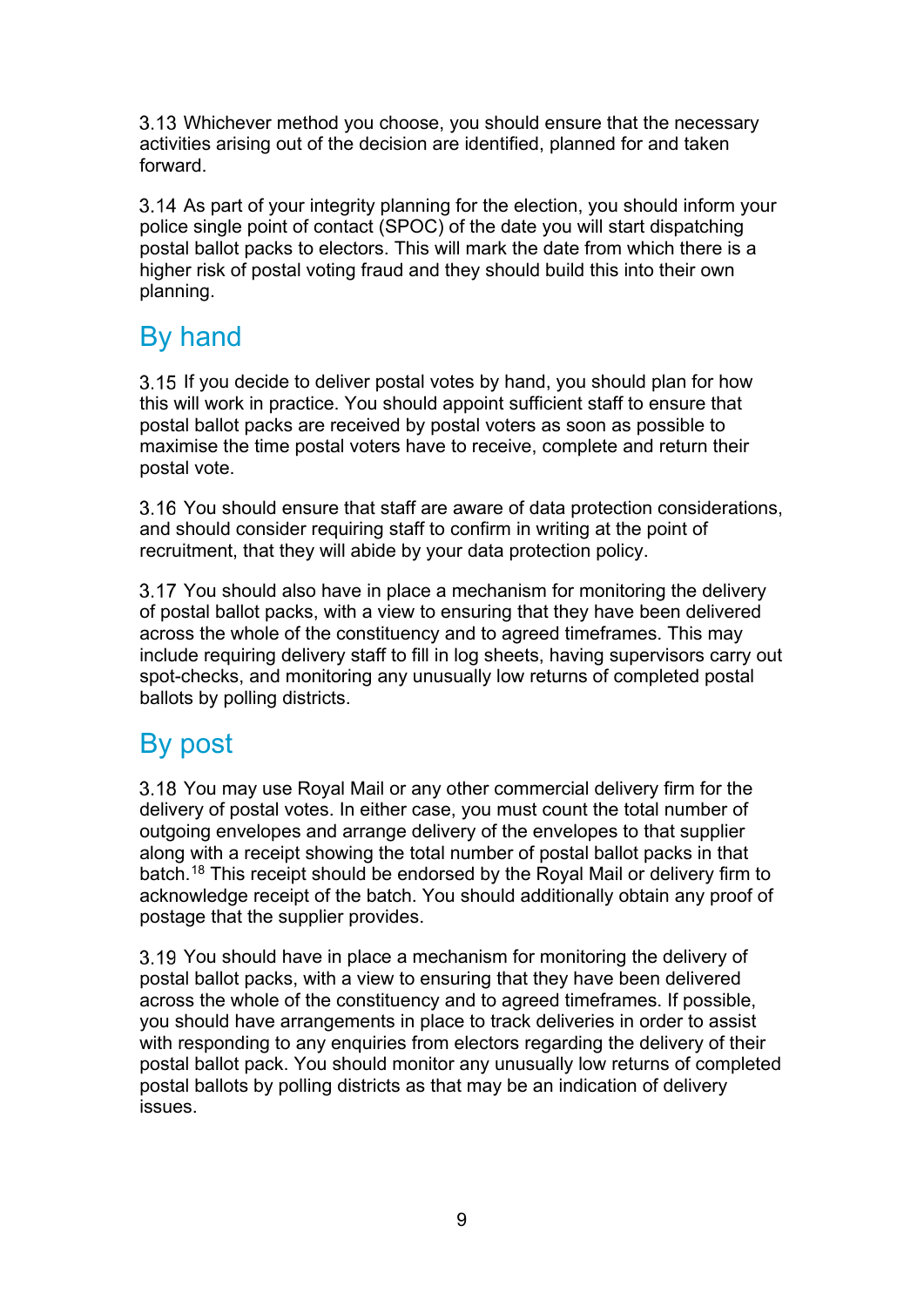3.20 If you are posting postal ballot packs, you should liaise regularly with either Royal Mail or the commercial delivery firm you have contracted, including to discuss any delivery issues.

3.21 If you are using Royal Mail to deliver your postal votes, you should put in place arrangements for the relevant licenses and Business Reply numbers as soon as possible and confirm that your proposed stationery meets their specifications in order to avoid any potential delays at the time when your postal ballot packs are due to be distributed to electors. If you are using a commercial delivery firm, you should make similar arrangements as appropriate.

3.22 Your contingency planning should address how you would issue and receive any returned postal ballot packs in the event that Royal Mail or the commercial delivery firm you have contracted are unable to deliver the postal ballot packs, for example, due to industrial action.

If you are using Royal Mail to deliver your postal votes, you should ensure that you have an up-to-date copy of Royal Mail's best practice [guidance on postal voting, Managing Postal Voting.](http://www.royalmail.com/sites/default/files/RM_Postal_Voting_Brochure_Mar2014.pdf)

### <span id="page-14-0"></span>Issuing postal votes to overseas addresses

Postal ballot packs that are to be sent overseas should be prioritised in order to allow as much time as possible for the ballot pack to reach the elector and to be completed and returned. As part of your preparations for the issue of postal votes, you should agree with your printers a process that will enable you to do this.

3.25 Postal votes going overseas should be sent via air mail (or by the British Forces Post Office for relevant service voters) in order to allow the maximum possible time for postal votes to be received, completed and returned. Postal ballot packs to be sent overseas should be sorted and identified to the mail service provider so that they can be sent by the appropriate mail service.

3.26 You should liaise with Royal Mail about the cost of postage for sending items overseas in order to ensure that the correct postage is included on all outgoing postal ballot packs. You must include an envelope to facilitate the return of the postal ballot pack, but for items sent overseas, the envelope should not include UK return postage as this will not be sufficient for the return of the postal ballot pack to the UK and could result in a delay to the return of the completed postal ballot pack. Instead, you should put in place arrangements with Royal Mail for an international business response licence to be used on all return envelopes included in postal ballot packs which are sent to overseas addresses in order to facilitate the timely return of completed postal ballot packs from outside the UK.

Where it may not be realistic for a postal ballot pack to be dispatched, completed and returned before the close of poll, the ERO should make the elector aware of this fact and advise the elector to appoint a proxy as an alternative. It is, of course, the choice of the elector as to which method of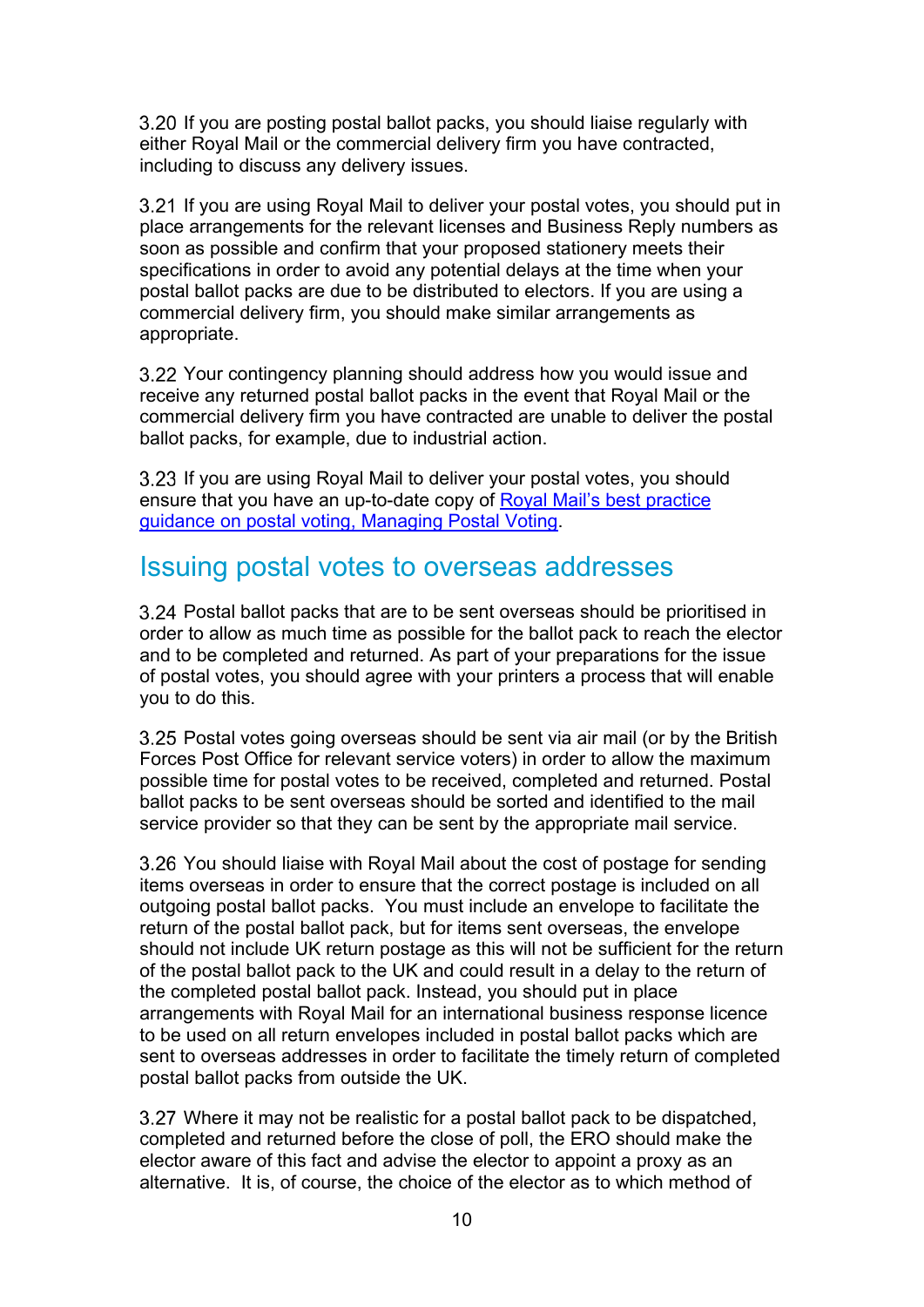voting they prefer, but it is important that electors are fully advised of the circumstances surrounding their choice so that they can make an informed decision.

#### <span id="page-15-1"></span>Issuing postal votes to anonymous electors

Postal ballot packs sent to anonymously registered electors must be sent in an envelope or covering that does not disclose that the elector is registered anonymously.[19](#page-9-18) You should therefore send postal ballot packs to anonymously registered electors in a plain outgoing envelope. The postal voting statement must also omit the elector's name.<sup>[20](#page-9-19)</sup> As part of your preparations for the issue of postal votes, you should agree with your printers a process that will enable you to do this. The ERO's records of granted applications will include the address to which the anonymous elector has requested that their postal vote should be sent.

### <span id="page-15-2"></span>Subsequent issues of postal ballot packs

Following the initial issue of postal ballot packs, subsequent issues of postal ballot packs will be required where electors have applied to vote by post close to the absent voting deadline, which is 5pm 11 working days before polling day.

3.30 Any subsequent issue is likely to be at an already busy time in the election timetable.

3.31 You should ensure that you have planned to have the necessary arrangements in place to issue and deliver postal ballot packs as quickly as possible.

3.32 You should ensure that:

- your printer is aware of the timings of data transfers and, where applicable, dispatch of postal ballot packs
- you have resource available to monitor and check the production process
- you have sufficient staff to manage the process, whether you are issuing postal votes in-house, or using an external provider

<span id="page-15-0"></span>3.33 You should, as far as is practicable, issue postal ballot packs outside of your scheduled issue to individual electors where you become aware that one or more electors are going to be on holiday or away on business by the time of the next scheduled issue of postal votes. You should put a mechanism in place to ensure that you are able to carry out additional unscheduled issues.

### <span id="page-15-3"></span>Delivering postal votes by hand

3.34 There may be circumstances where you will need to issue postal votes by hand (e.g. when replacing lost or spoilt postal ballot packs, or when conducting a subsequent issue as described in the paragraph above) and you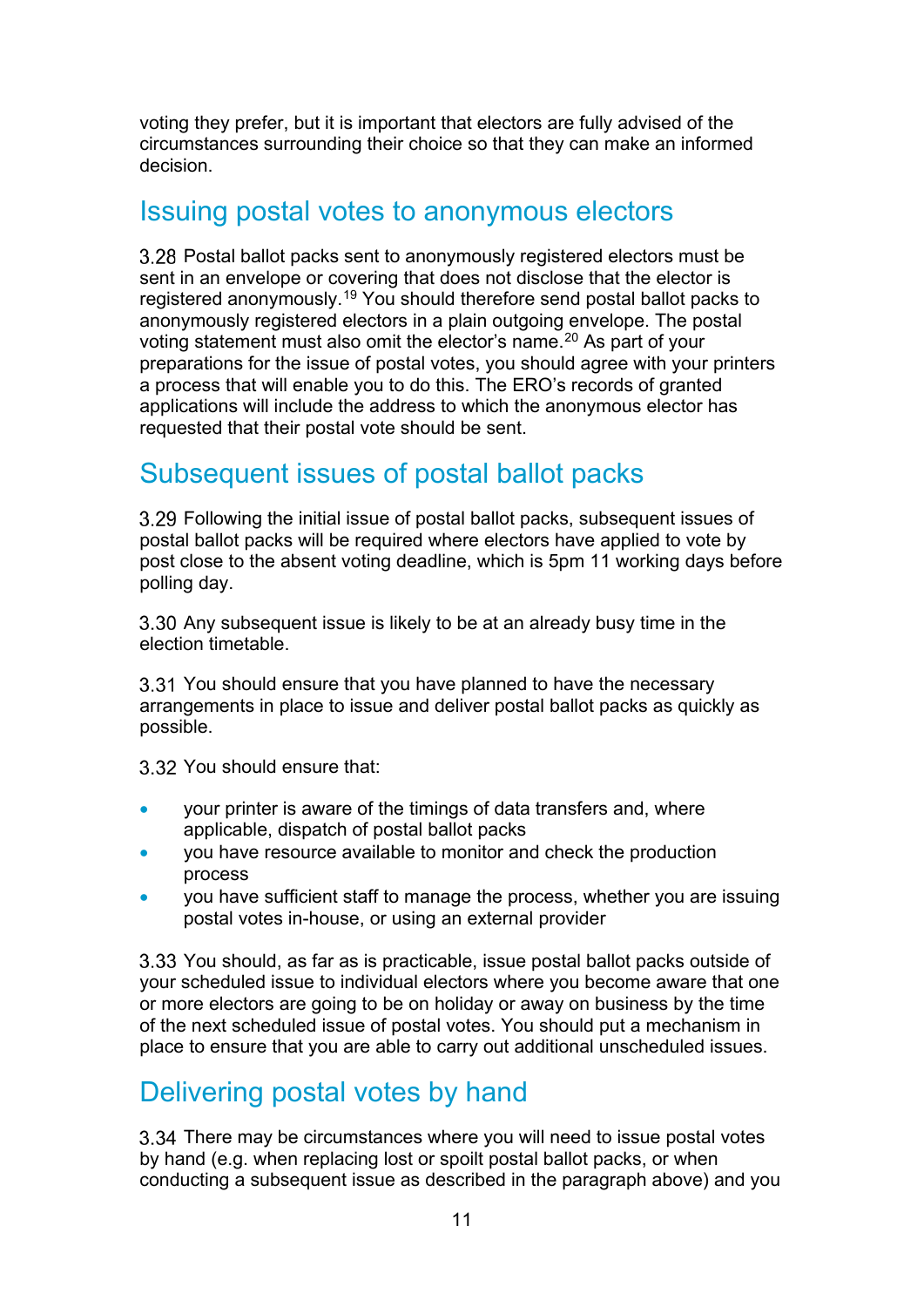should therefore plan for how this will work in practice, including how you will ensure that such postal ballot packs can be printed and delivered at short notice.

## <span id="page-16-0"></span>Number and timing of postal vote opening sessions

3.35 In planning for the election, you will need to identify the number of postal vote opening sessions that you think you will require and when these should be held, and make arrangements for these as necessary.

3.36 The number of postal vote opening sessions you will require will depend largely on the total number of postal voters that you have and your estimated turnout of postal voters. Your turnout estimate should be based on the assumption that, as a minimum, the turnout of postal voters will be not less than the turnout at the last equivalent polls. The resources you have available to conduct these processes, including numbers of staff and size of venue, will also be a relevant consideration.

You should also consider the patterns of return rates at previous polls and anything that might affect this. For example, televised Leaders' debates at a general election could conceivably result in a late surge of registration and absent voting applications, altering the traditional pattern of when completed postal votes are returned, as well as have an impact on turnout.

3.38 Your first opening session should be held within a couple of days of your first issue. Even if you have not received a high number of returned postal votes by then, you should still conduct a session at that time and take the opportunity to test your equipment and assess your workflows under real conditions. After this first session you should gauge whether your estimate of the number of postal vote opening sessions required is sufficient or whether it will need to be revised. Nothing prevents the opening of postal votes being carried out on a Saturday, Sunday or bank holiday, and indeed you may wish to consider doing so, particularly if additional postal vote opening sessions are found to be required.

3.39 You must give each candidate at least 48 hours' notice, in writing, of the time and location of each opening session and of the maximum number of postal voting agents that may be appointed to attend the opening of postal votes.<sup>[21](#page-9-20)</sup>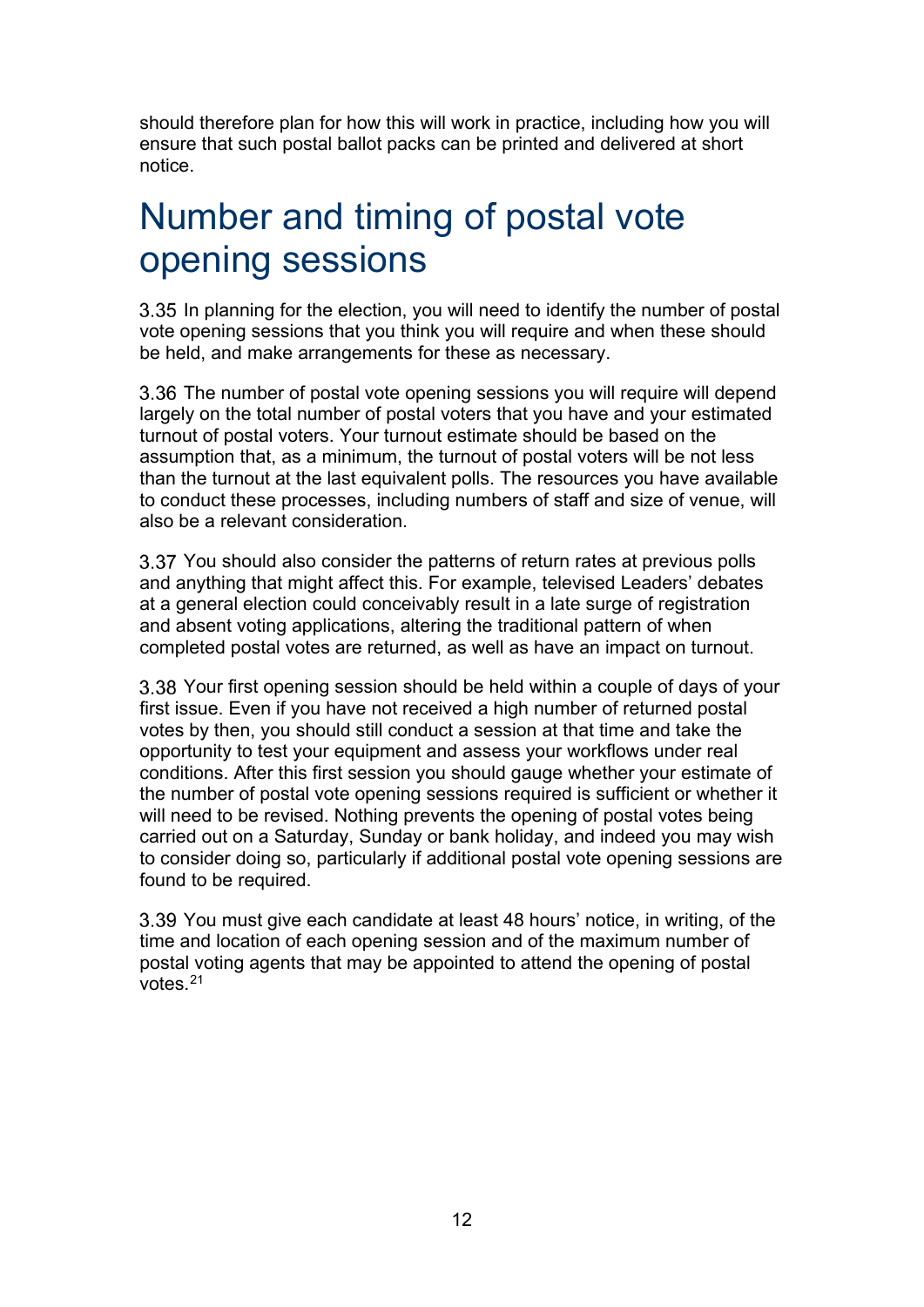# <span id="page-17-0"></span>4 Production of postal vote stationery

## <span id="page-17-1"></span>Corresponding number list

4.1 You are under a legal obligation to produce a corresponding number list to be used at postal vote issuing sessions. The corresponding number list is prescribed and must contain the ballot paper number and unique identifying mark of all ballot papers.<sup>[22](#page-9-21)</sup>

4.2 The corresponding number list relating to the ballot papers that have been issued must be sealed in a packet as soon as practicable after each issue of postal ballot packs, and can only be opened and inspected by the order of a court.[23](#page-9-22) New lists and associated packets are therefore required at every issue. The list could be printed single-sided and cut at the point where the last ballot paper was issued at any particular issue of postal ballot packs. The remaining corresponding number list can then be used at any further issuing sessions and for the issue of replacement postal ballot papers.

## <span id="page-17-2"></span>Producing the postal voting stationery

You will need to decide whether the production of postal voting stationery and the issuing of postal votes will be carried out in-house or outsourced. You should not automatically assume that outsourcing is your best option when it comes to producing and issuing postal ballot packs. Any decision to outsource should be taken as part of an assessment of the costs, risks and benefits.

Guidance to support you in deciding whether or not to outsource, and on the procurement process and the management of contractors and suppliers if you do decide to outsource, can be found in [Part B –](http://www.electoralcommission.org.uk/__data/assets/pdf_file/0008/175373/UKPE-Part-B-Planning-and-organisation.pdf) [Planning and organisation.](http://www.electoralcommission.org.uk/__data/assets/pdf_file/0008/175373/UKPE-Part-B-Planning-and-organisation.pdf)  $\overline{\bigodot}$ 

4.4 If you are outsourcing postal vote production, you should ensure that your software is able to produce a data file that your printers can use to produce the materials to the specification required. At an early stage in discussions with suppliers you should address in what format you will supply the data and in what format they will send you any proofs, and this should be included in your specification and contract.

4.5 You should conduct a test-run by submitting sample data to the printers in advance of 'live' data being submitted. This will also enable pre-proofs to be developed, so that it is clear which part of the data should go where on the postal voting statement and envelopes. You should also design and test the postal vote statements to ensure that the signature and date of birth fields are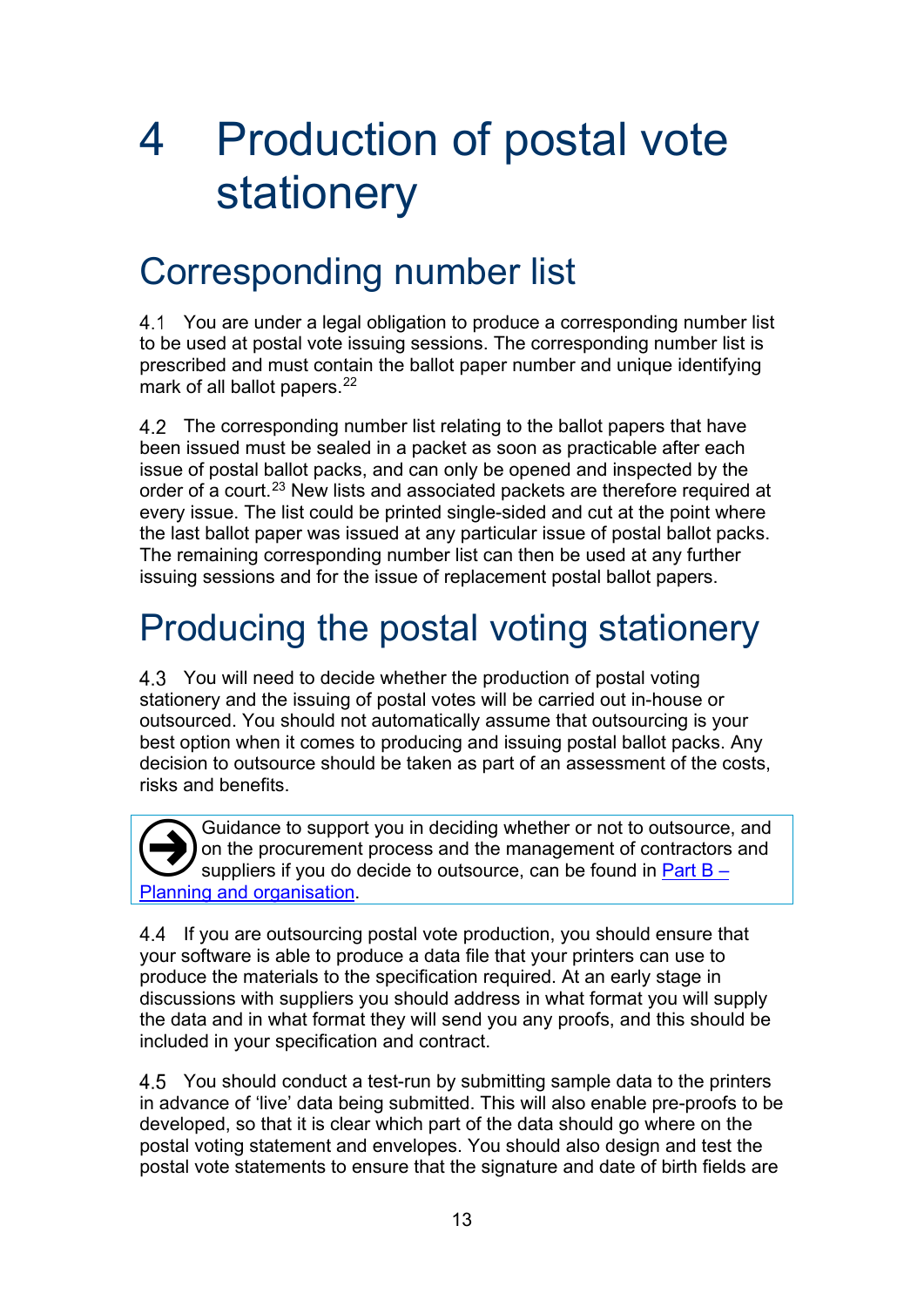in the correct place and format to be able to be processed on their return by your personal identifier verification system.

#### **Cross-boundary constituencies**

If, as (A)RO, you are responsible for a constituency that crosses local authority boundaries you will need to establish whether your software system is able to correctly read the data provided by the other authority/authorities.

You will also need to ensure you are able to get the data to printers for the production of the postal voting stationery. You will need to liaise with the other authority/authorities at the earliest opportunity.

### <span id="page-18-0"></span>Carrying out checks of the printing process

4.6 You should have a process in place for checking live proofs, including those for postal proxies. Having robust proof checking processes in place could help detect any errors and avoid data breaches before they occur.

4.7 In particular, you should ensure that you have a member of your staff in attendance when the postal ballot packs are being printed to check that there are no errors and they are being printed to the required specification.

4.8 If you have outsourced the printing process, discussions to facilitate these checks and how any replacements would be produced should occur at the time the contract is negotiated and reflected in it.

To be able to achieve the outcome set out in [performance](http://www.electoralcommission.org.uk/__data/assets/pdf_file/0003/163821/New-performance-standards-for-ROs-November-2013.pdf) standard 1, you will need to ensure that robust processes are in place for ensuring that there are no errors on voter materials. You will also need to ensure To be able to achieve the outcome set out in performance stands<br>  $\equiv$  you will need to ensure that robust processes are in place for ensure<br>
that there are no errors on voter materials. You will also need to<br>
that arrange suppliers so that the work is delivered as required by the specification.

To demonstrate that the outcome can be delivered you will need to set out the arrangements that are in place for the management of contractors and suppliers, as well as the processes you have in place for the proof-checking of voter materials.

4.9 You should carry out frequent checks on the process and check how the proof has been reproduced on the actual stationery. This will highlight any issues with the quality of the print-run and if any of the signed-off proofs have been inadvertently altered. For example, you could check the beginning and end of the print runs for each polling district for accuracy. Random spot checks within polling districts could also be carried out so that a representative cross-section can be checked.

4.10 You should produce quidelines for those checking the postal voting stationery. Particular attention should be paid to checking that:

- the official mark and unique identifying mark appear on each ballot paper
- the ballot paper includes the details of all validly nominated candidates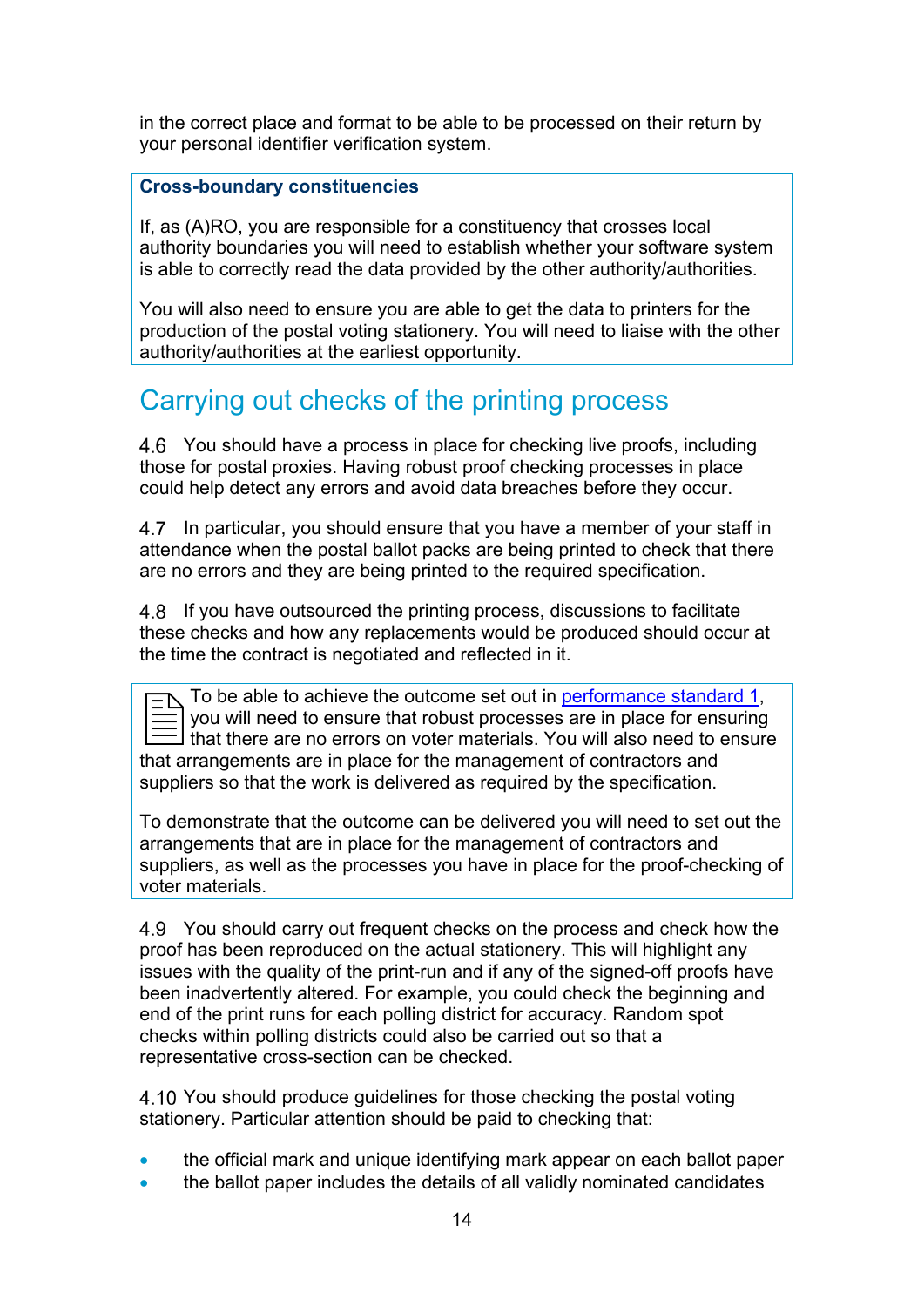- electors' names and addresses are accurate on the postal voting statement and outgoing envelopes
- there is no bleeding of ink and the print quality is good and consistent

4.11 You will need to consider how you will keep a record of stationery that has been checked to provide a clear audit trail of the processes that have been undertaken and which you can refer back to should any issues subsequently arise.

4.12 Guidance on carrying out checks at the issuing process is included in **Chapter [5](#page-23-0)** [Procedure for issuing and distributing postal votes.](#page-23-0)

## <span id="page-19-0"></span>Handling of personal data by contractors

4.13 If you send absent vote data to a contractor to produce postal ballot packs for the election, you are using a processor. When a data controller uses a processor, data protection legislation imposes a legal obligation to formalise the working relationship in a contract which sets out:

- the subject matter, nature and purpose of the processing;
- the obligations and rights of the data controller;
- duration of the processing; and
- the types of personal data and categories of data subjects

4.14 In addition, the contract must set out specific obligations on the processor, including that they:

- comply with your instructions
- are subject to a duty of confidentiality
- keep personal data secure and notify you of any breach
- maintain written records of the processing activities they carry out for you
- only use a sub-processor with your consent
- submit to audits and inspections and provide you with whatever information you need to ensure compliance with data protection requirements
- delete or return all personal data to you as requested at the end of the contract

4.15 You should ensure your agreement/contract specifically confirms that:

- electoral registration data held by the processor should be destroyed as soon as possible after polling day
- information from the full electoral register cannot be disclosed at any time, confirming that they will not disclose data to any unauthorised party and
- after the election, they will return any discs and paper records provided to them and securely destroy any other electronic or paper copies of the data in line with the Information Commissioner's guidelines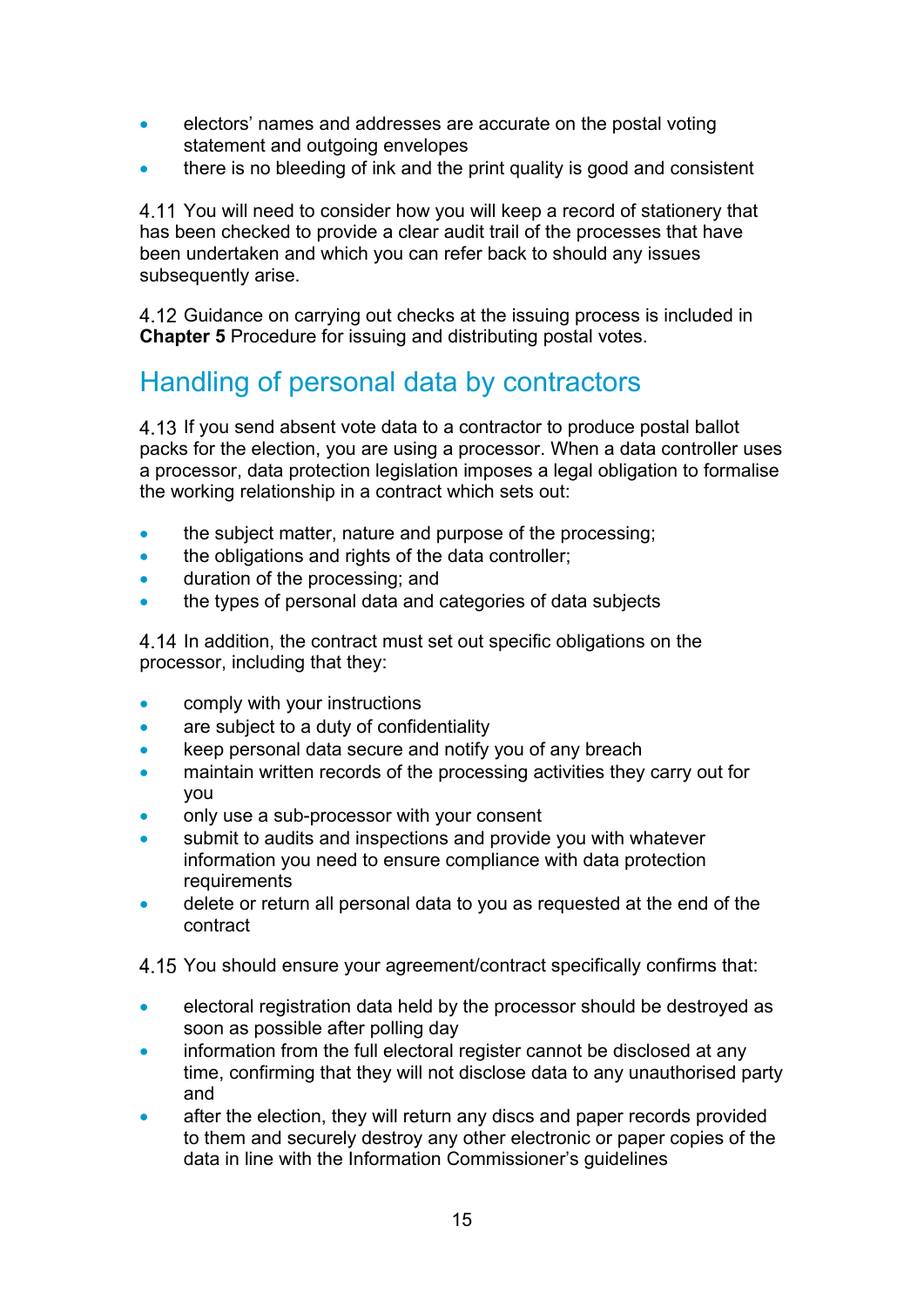## <span id="page-20-1"></span>Contents of postal ballot packs

4.16 You must send a postal ballot pack to all eligible postal voters.<sup>24</sup>

4.17 Postal ballot packs must include the following: $25$ 

- an outgoing envelope
- return envelopes: envelope 'A' (the ballot paper envelope) and envelope 'B' (the covering envelope for the return of envelope 'A' and the postal voting statement)
- a ballot paper
- a postal voting statement

4.18 To comply with legislation, you must also issue to those entitled to vote by post information about how to obtain: $^{26}$  $^{26}$  $^{26}$ 

- translations into other languages of any directions to or guidance for voters sent with the ballot paper
- a translation into Braille of such directions or guidance
- a graphical representation of such directions or quidance
- the directions or guidance in any other form (including any audible form)

### <span id="page-20-2"></span>**Envelopes**

4.19 You must address the outgoing envelope to the elector at the address they have asked for their ballot paper to be sent to and which is shown in the postal voters' list or the postal proxy voters' list.<sup>[27](#page-9-26)</sup>

<span id="page-20-0"></span>4.20 Whenever you communicate with an anonymous elector you are required to send the communication in an envelope or other form of covering in such a way that does not disclose to any other person that the voter has an anonymous entry. Postal ballot packs should, therefore, be sent to anonymously registered electors in a plain outgoing envelope.<sup>[28](#page-9-27)</sup> The envelope should include their name and correspondence address, but must not include their elector number or make any reference to the election or electoral register.

4.21 To preserve the secrecy of the ballot, you must provide two separate envelopes provided for returning the ballot paper and the postal voting statement:<sup>[29](#page-9-28)</sup>

- Envelope 'A' this is the envelope for the return of the ballot paper, which is to be marked with the letter 'A', the words 'ballot paper envelope' and the number of the ballot paper.
- Envelope 'B' this is the covering envelope for the return of the ballot paper envelope (envelope 'A') and the postal voting statement. It is to be marked with the letter 'B' and your address.

You should print the name of your constituency on all 'A' and 'B' envelopes as this will help to reduce instances of postal votes becoming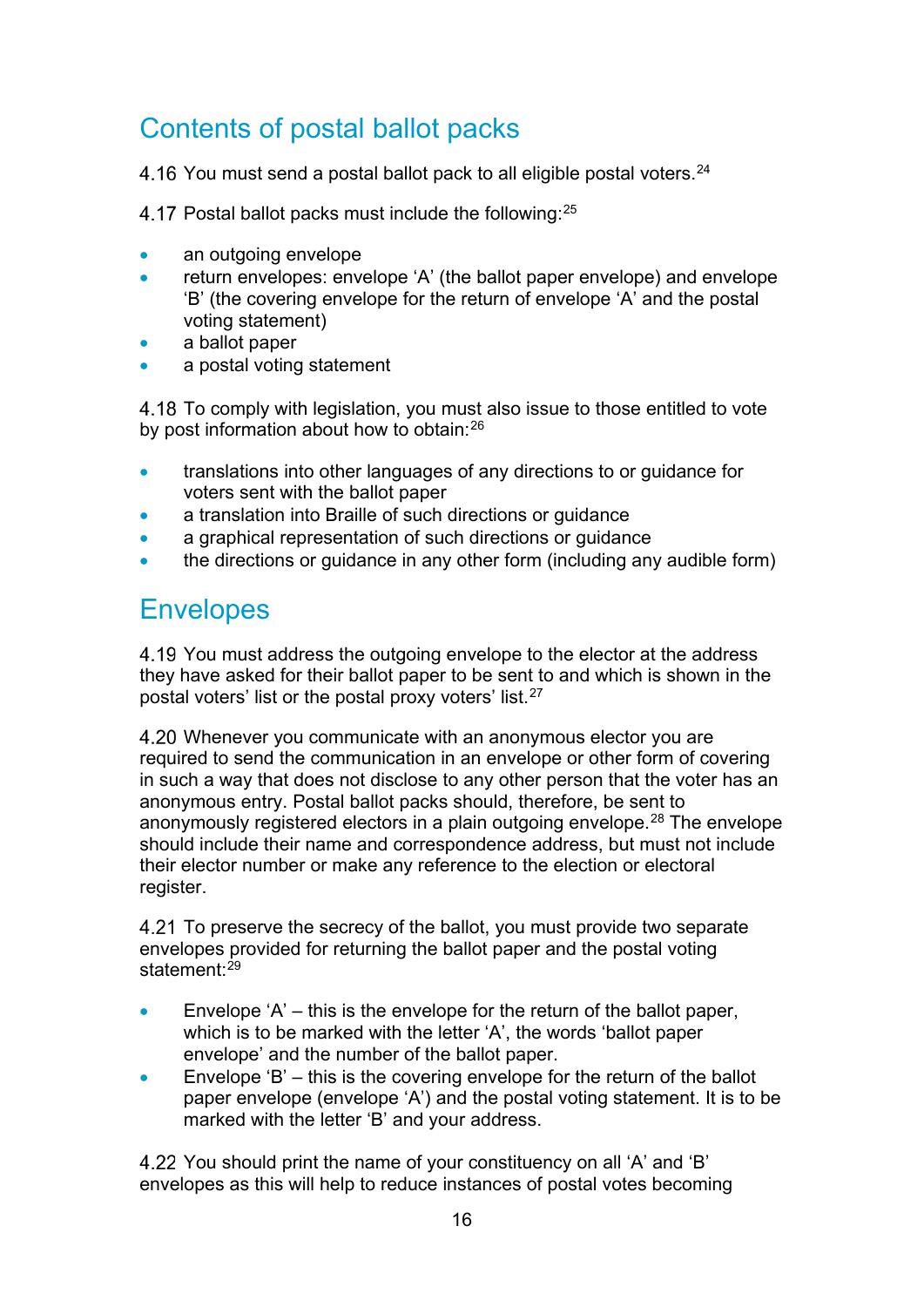undeliverable if, for example, a voter returns the 'A' envelope with both the ballot paper and postal voting statement inside it, without putting it in the 'B' envelope.

<span id="page-21-2"></span>Unless you are delivering postal votes by hand, you are required to prepay postage on the outgoing envelope addressed to the postal voter. You are also required to pre-pay postage on all return envelopes, except where postal votes have been sent to an address outside of the UK.[30](#page-9-29) You should, however, explore with Royal Mail and the printer what you can do to facilitate the timely return of completed postal ballot packs from outside the UK, including the potential for the inclusion of appropriate pre-paid postage for items being returned from overseas.

4.24 You may also like to consider using a different design of envelope for postal votes being sent to an address which is outside the UK. For example you could add a different colour flash. This may facilitate more efficient sorting, identification and prioritisation of overseas postal votes.

### <span id="page-21-3"></span>The ballot paper

4.25 The form of the ballot paper is prescribed in legislation and you have a legal duty to follow this precisely. [31](#page-9-30)



<span id="page-21-1"></span><span id="page-21-0"></span>Guidance on the printing of ballot papers can be found in Part  $C -$ [Administering the poll.](http://www.electoralcommission.org.uk/__data/assets/pdf_file/0005/175379/UKPE-Part-C-Administering-the-poll.pdf)

### <span id="page-21-4"></span>Postal voting statement

4.26 The postal voting statement is set out in the legislation and must be produced in the prescribed form. The postal voting statement must include the voter's name (unless they are an anonymous elector) and the number of the ballot paper being issued with the statement.<sup>[32](#page-9-31)</sup> Additionally, the postal voting statement must contain the prescribed instructions to the voter on how to vote by post. The postal voting statement also contains space for a barcode.

4.27 The postal voting statement must contain another unique identifying mark, which could be a barcode but could be in another format. This mark does not have to be connected to the unique identifying mark on the ballot paper: it may be the same but equally it could be different or connected. The postal voting statement must also contain the instructions to the voter on how to vote by post.

4.28 You must produce different forms of the postal voting statement for anonymous electors and for those who have been granted a waiver. The postal voting statement for anonymous electors must not show the name of the elector. Where an elector has been granted a waiver by the ERO, you are required by legislation to omit the signature box and any reference to signing the form in the instructions to voters.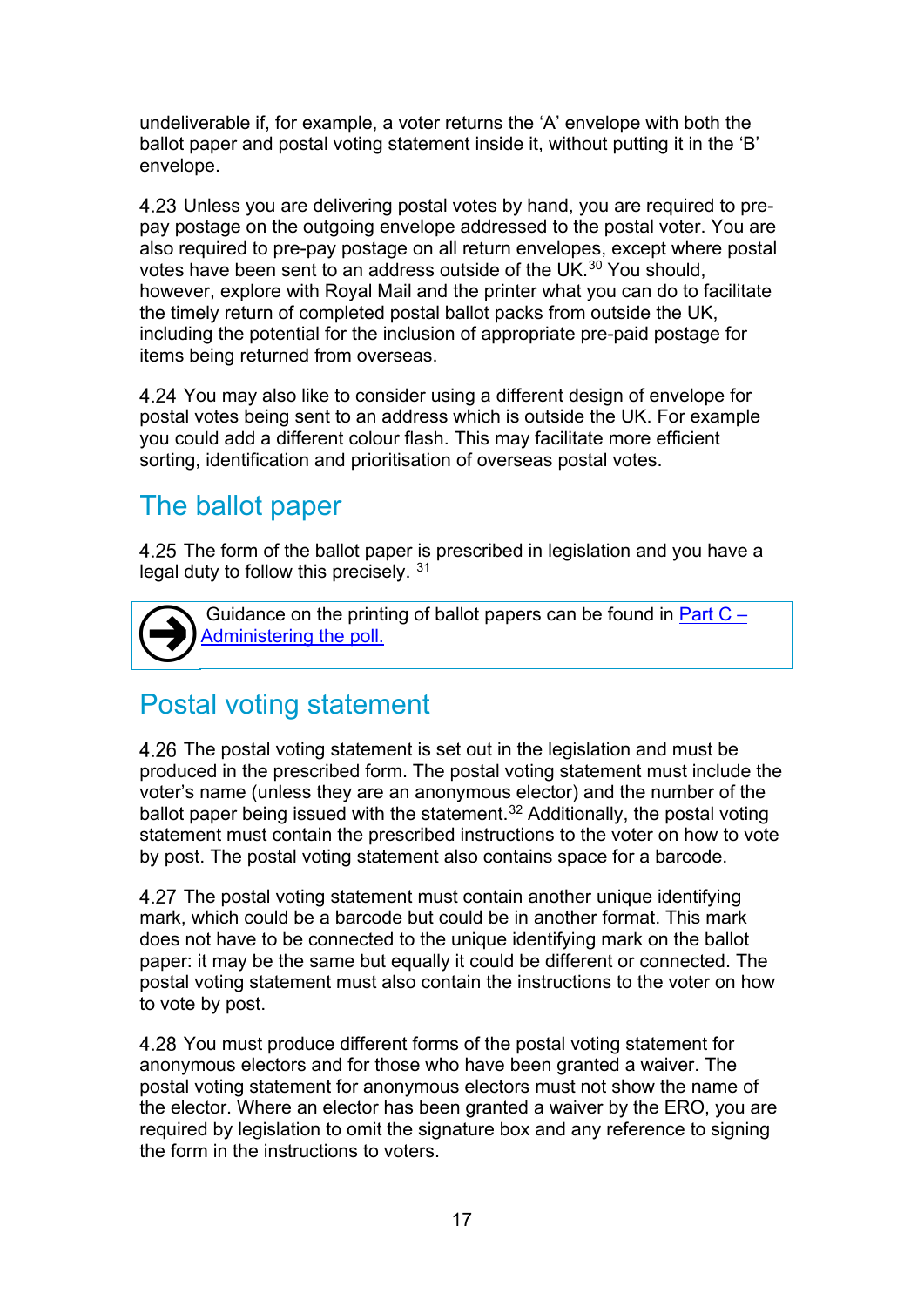### <span id="page-22-0"></span>Additional instructions to voters

4.29 In addition to the prescribed content, you should consider providing additional, more specific instructions - for example, graphical instructions for voters to help them complete the statement and ballot paper and return their postal vote stationery in the correct envelopes. As part of these instructions, you should include information explaining the personal nature of the vote, setting out that it is secret and that anyone interfering with the voter marking their vote would be committing an offence. You should also include information on how to report any concerns or suspected instances of electoral fraud.

## <span id="page-22-1"></span>Marking of polling station registers

4.30 To indicate that an elector is entitled to vote by post and must not be given an ordinary ballot paper at a polling station, the polling station register must be marked with an 'A' using the information contained in the postal voters' list and the postal proxy voters' list.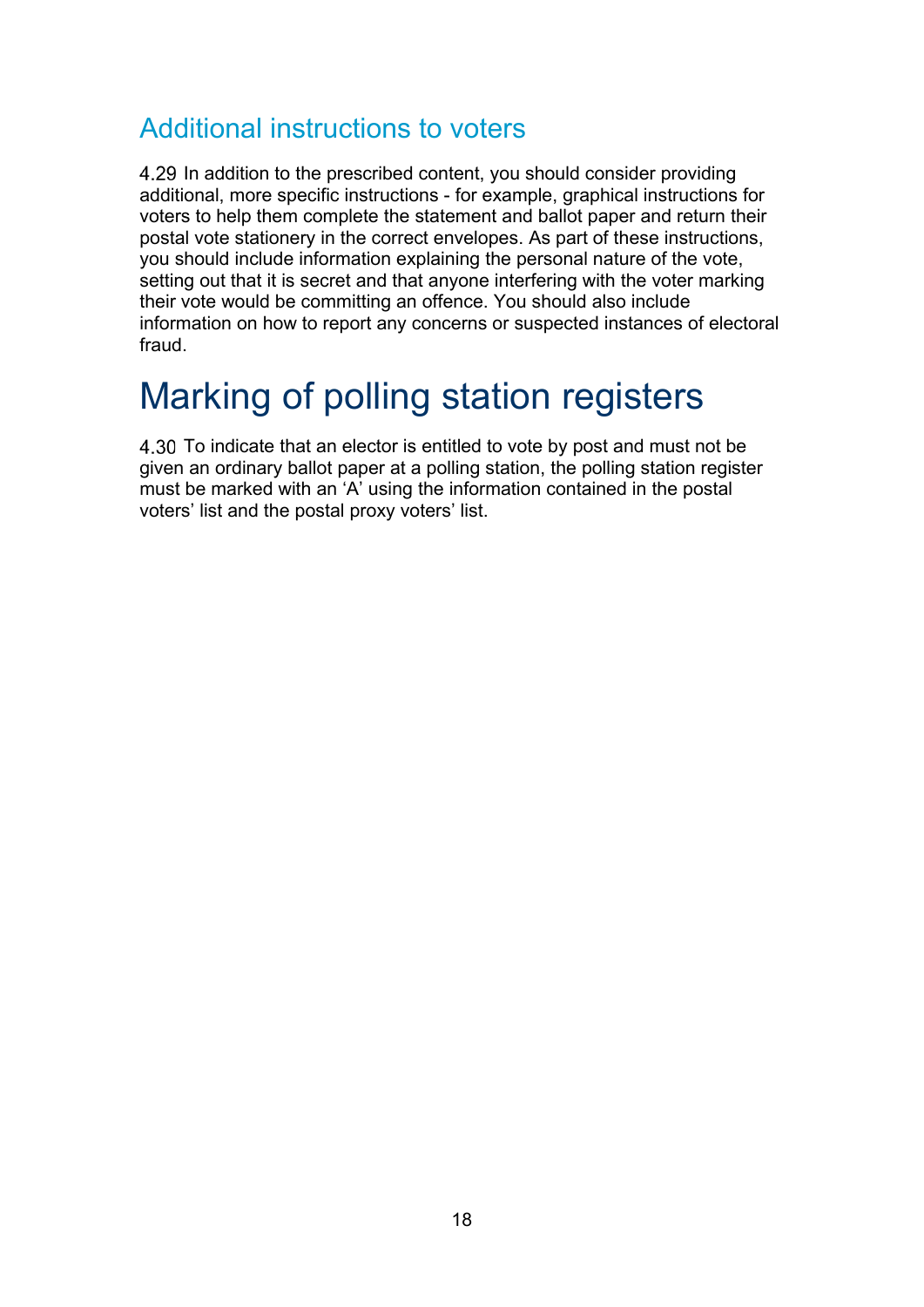# <span id="page-23-0"></span>5 Procedure for issuing and distributing postal votes

## <span id="page-23-1"></span>Who must be sent a postal vote?

5.1 The following must be sent a postal vote:

- any elector who appears on the postal voters' list for the election
- any proxy who appears on the postal proxy voters' list for the election

## <span id="page-23-2"></span>Who can attend?

In addition to you and your staff, Commission representatives and accredited observers are entitled to attend the issuing process.  $33$  If you have outsourced the postal vote issuing process, you should ensure that these persons are able to access the premises of the company conducting the issue. Anyone attending a postal vote issue session, including your staff, must be provided with a copy of the relevant [secrecy provisions.](http://www.electoralcommission.org.uk/__data/assets/word_doc/0008/141893/Secrecy-requirements-postal-voting-S66.doc) [34](#page-9-33)

## <span id="page-23-3"></span>Checking of the issuing process

5.3 Regardless of whether you have outsourced the issuing of postal votes, you remain responsible for ensuring that the process is carried out in accordance with the legislation. You should therefore ensure that you have arrangements in place which enable you to quality–assure the whole process.

5.4 As part of this, you should ensure that you have a member of your staff in attendance when postal ballot packs are being issued and instruct them to carry out regular spot checks during each issue not only to ensure that the correct details appear on the stationery but also that the postal ballot packs have been properly collated. For example, you could check that the postal ballot packs are accurate at the beginning and end of each polling district. Random spot checks within polling districts could also be carried out so that a representative cross-section can be checked.

- 5.5 Particular attention should be paid to checking that:
- the ballot paper number on the reverse of the ballot paper exactly matches the ballot paper number on the accompanying postal voting statement
- the name of the elector on the postal voting statement matches the name of the elector on the outgoing envelope
- all required items are in the outgoing envelope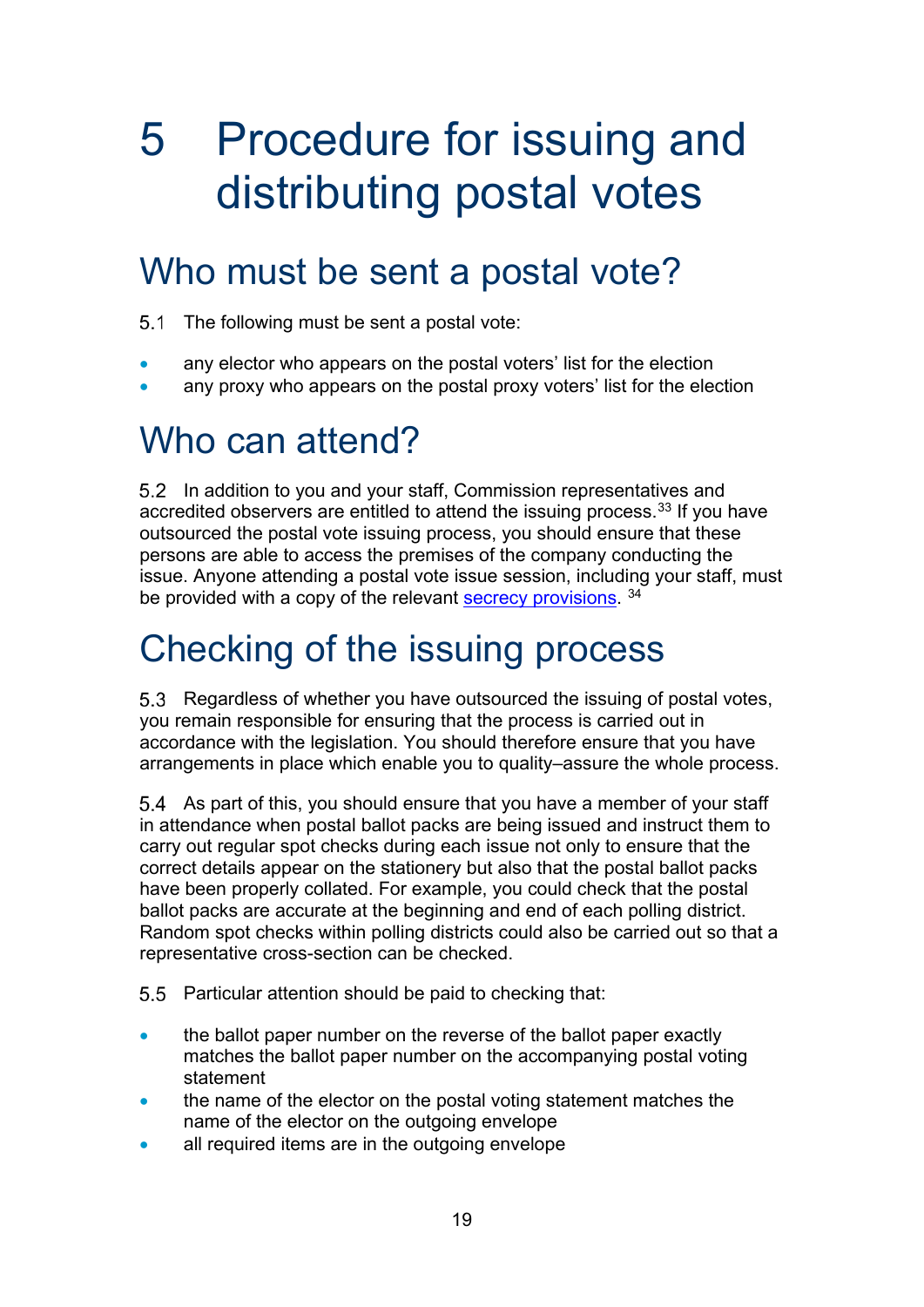5.6 If you have outsourced the issuing process, discussions to facilitate these checks should occur at the time the contract is negotiated and be reflected in it.

To be able to achieve the outcome set out in [performance standard 1,](http://www.electoralcommission.org.uk/__data/assets/pdf_file/0003/163821/New-performance-standards-for-ROs-November-2013.pdf) you will need to ensure that robust processes are in place for ensuring that there are no errors on voter materials. You will also need to ensure  $\begin{array}{|l|l|}\n\hline \text{CD} & \text{To be able to achieve the outcome set out in performance stand} \hline \hline \text{CD} & \text{you will need to ensure that robust processes are in place for en} \hline \text{that there are no errors on voter materials. You will also need to that arrangements are in place for the management of contracts and the data.} \end{array}$ suppliers so that the work is delivered as required by the specification.

To demonstrate that the outcome can be delivered you will need to set out the arrangements that are in place for the management of contractors and suppliers, as well as the processes you have in place for the proof-checking of voter materials.

## <span id="page-24-0"></span>The issuing process

5.7 The processes to be followed when issuing postal ballot packs are provided for in legislation: [35](#page-9-34)

- The elector number must be marked on the corresponding number list beside the ballot paper number and unique identifying mark relevant to the ballot paper to be issued to that elector.
- The number of the postal ballot paper must be included on the postal voting statement to be sent with that ballot paper
- The address to which the postal ballot pack should be sent is the address shown in the relevant postal voters' list. In the case of a postal proxy, this is the address shown in the postal proxy voters' list. In the case of an anonymous elector, the address can be found in the records of granted applications.
- A mark must be placed in the postal voters' list (or the postal proxy voters' list as the case may be) to show that a postal ballot pack has been issued.
- You must seal in a packet the corresponding number list that relates to the ballot papers that have been issued as soon as practicable after each issue. These packets can only be opened and inspected by the order of a court. New lists and packets are therefore required at every issuing session. The list could, however, be printed single-sided and cut after the last ballot paper that has been issued so that the remainder of the list can then be used at the next issuing session.

A [flowchart summarising the stages of the issuing process](http://www.electoralcommission.org.uk/__data/assets/word_doc/0017/142037/Postal-vote-issuing-flowchart-generic.doc) is available to help you in managing this process.

You should maintain a clear audit trail of the issue of postal ballot packs. As part of this, you should ensure that the number of postal votes issued is accurately recorded at the end of each issuing session and when issuing replacement postal ballot packs. These numbers will be required for the completion of the statement as to postal ballot papers.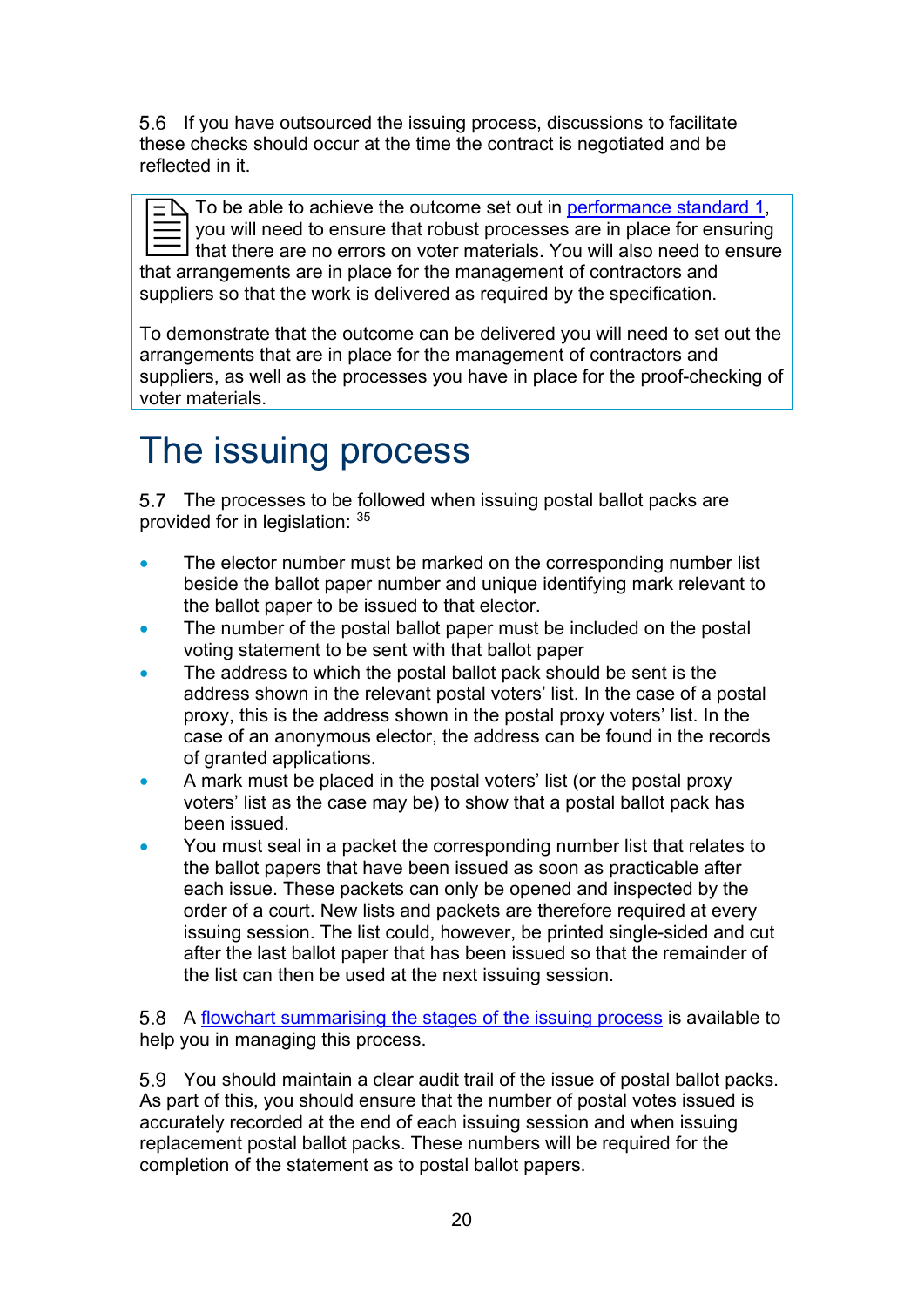To be able to achieve the outcome set out in [performance standard 1,](http://www.electoralcommission.org.uk/__data/assets/pdf_file/0003/163821/New-performance-standards-for-ROs-November-2013.pdf) you will need to maintain a clear audit trail of the issue, receipt and opening of postal ballot packs.

To demonstrate that the outcome can be delivered you will need to set out the arrangements that are in place for keeping an audit trail of the issue, receipt and opening of postal ballot packs.

5.10 If you are not delivering the postal ballot packs by hand, you should make arrangements for the secure transfer of the postal ballot packs to Royal Mail or a commercial delivery firm. You should ensure that a clear procedure and audit trail is in place for transferring postal ballot packs to Royal Mail or a commercial delivery firm.

5.11 Postal votes must be issued as soon as practicable.<sup>[36](#page-9-35)</sup> In practice, this means that, once the deadline for withdrawals has passed, postal ballot papers should be issued to existing electors who have applied for a postal vote. You should put arrangements in place to ensure that electors receive their postal ballot papers as soon as possible and prioritise any postal votes that may need to be sent overseas in order to maximise the time that postal voters have to receive, complete and return their postal vote.

5.12 The ERO must publish two interim election notices of alteration before publishing the final election notice of alteration on the fifth working day before the poll. This supports the dispatch of postal votes at an early stage in the timetable to those electors who have applied to register close to the registration deadline, as you are only able to issue a postal vote to someone who has already been added to the register.<sup>[37](#page-9-36)</sup>

5.13 If you are not also the ERO, you should liaise with them to ensure you obtain the information on any new electors who have applied for a postal vote as soon as possible.

#### **Cross-boundary constituencies**

If, as (A)RO, you are responsible for a constituency that crosses local authority boundaries, you should liaise with the ERO(s) at the other local authority/authorities as soon as possible to ensure you obtain the relevant data for any new electors who have applied for a postal vote.

 To be able to achieve the outcome set out in [performance standard 1,](http://www.electoralcommission.org.uk/__data/assets/pdf_file/0003/163821/New-performance-standards-for-ROs-November-2013.pdf) you will need to ensure that postal ballot packs are received by voters  $\begin{array}{|l|l|}\n\hline\n\text{CD} & \text{To be able to achieve an example of a specific system.}\n\hline\n\hline\n\text{CD} & \text{as soon as possible.}\n\end{array}$ 

To demonstrate that the outcome can be delivered you will need to set out the method for delivery of postal ballot packs, including an estimation of when postal ballot packs will be delivered.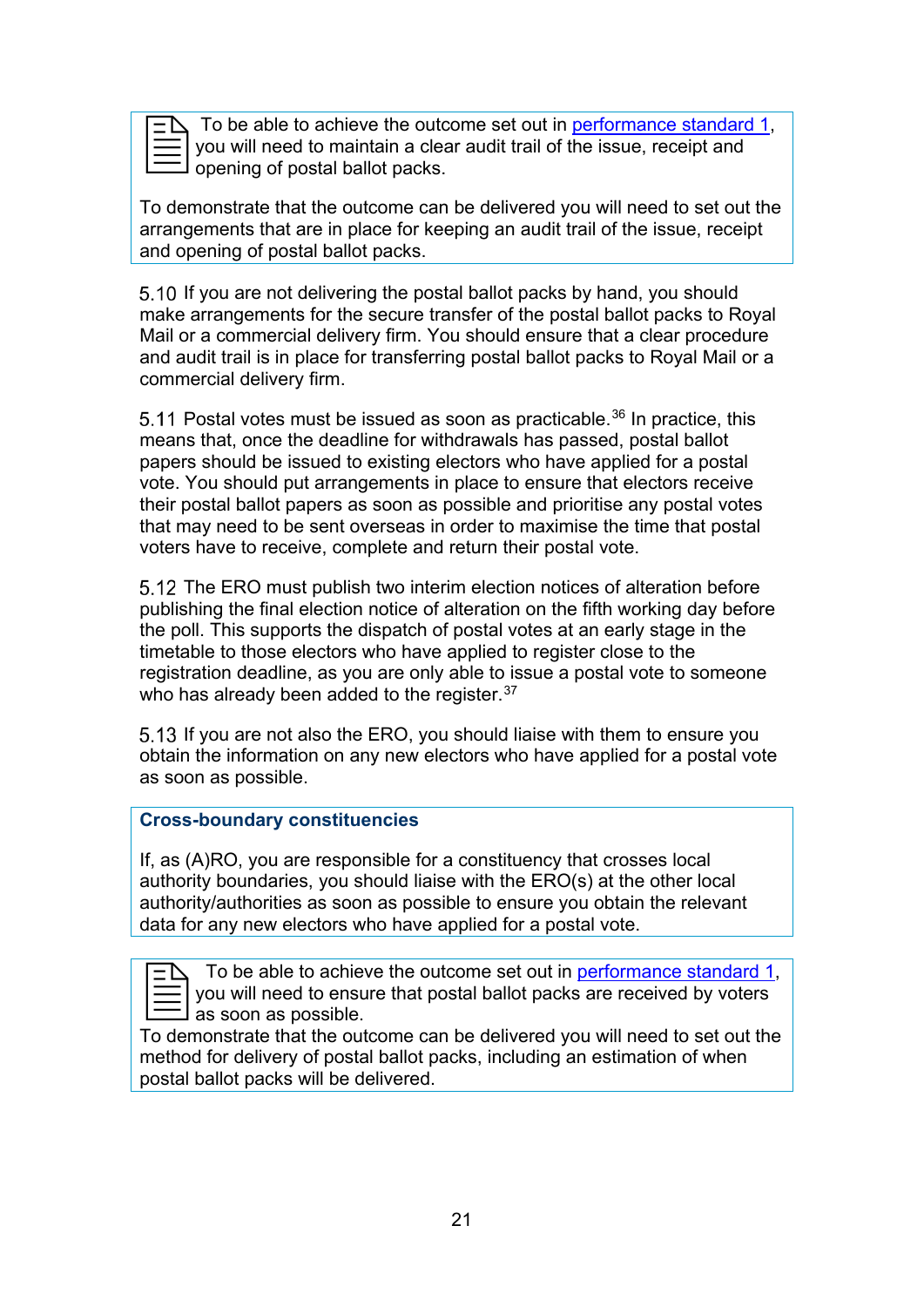Further information on interim notices is included in [Part 4 –](http://www.electoralcommission.org.uk/__data/assets/pdf_file/0011/162578/Part-4-Maintaining-the-register-throughout-the-year.pdf) Maintaining [the register throughout the year](http://www.electoralcommission.org.uk/__data/assets/pdf_file/0011/162578/Part-4-Maintaining-the-register-throughout-the-year.pdf) of the Commission's guidance for EROs. Our template election timetable for a [UK](http://www.electoralcommission.org.uk/__data/assets/word_doc/0005/173066/UKPGE-Election-timetable-generic.doc) [Parliamentary general election](http://www.electoralcommission.org.uk/__data/assets/word_doc/0005/173066/UKPGE-Election-timetable-generic.doc) and the timetable for [by-elections](http://www.electoralcommission.org.uk/__data/assets/word_doc/0014/214250/UKPE-By-Election-timetable-generic.doc) also includes the relevant publication dates.  $\overline{\bigodot}$ 

## <span id="page-26-0"></span>Re-issuing postal ballot packs

5.14 It is possible to re-issue postal ballot packs in the following circumstances:

- to replace a spoilt postal ballot paper/papers and/or postal voting statement
- to replace a lost or not received postal ballot pack
- to correct a procedural error

### <span id="page-26-1"></span>Procedure for re-issuing spoilt postal votes

<span id="page-26-2"></span>5.15 If a person spoils their postal ballot paper and/or postal voting statement, it is possible for them to obtain a replacement postal ballot pack. Replacements can be issued up until 5pm on polling day.<sup>[38](#page-9-37)</sup>

If the request for a replacement postal ballot pack is made between 5pm on the day before polling day and 5pm on polling day itself the replacement postal vote may only be issued to the elector if the spoilt documents are returned by hand. In such cases, the issue of a replacement can also only be made by hand.

5.17 You must put in place systems to enable you to issue replacements up to 5pm on polling day. Particular consideration will need to be given to this where the issue of postal votes has been outsourced.

5.18 You should consider whether or not particular arrangements need to be put in place for disabled electors when making arrangements to re-issue spoilt ballot papers, as there may be some electors who are unable to attend the elections office due to disability.

5.19 Before a replacement can be issued, the spoilt postal ballot paper or spoilt postal voting statement must be returned to you, along with the remaining ballot paper or postal voting statement, return envelope 'B' and ballot paper envelope 'A', regardless of whether or not these have been spoilt.<sup>[39](#page-9-38)</sup>

5.20 A new postal ballot pack can then be issued to the elector.

5.21 The legislation requires that any returned spoilt ballot papers and postal voting statements have to be cancelled and sealed in a packet for spoilt postal ballot papers, even if only one of them has actually been spoiled.<sup>[40](#page-9-39)</sup>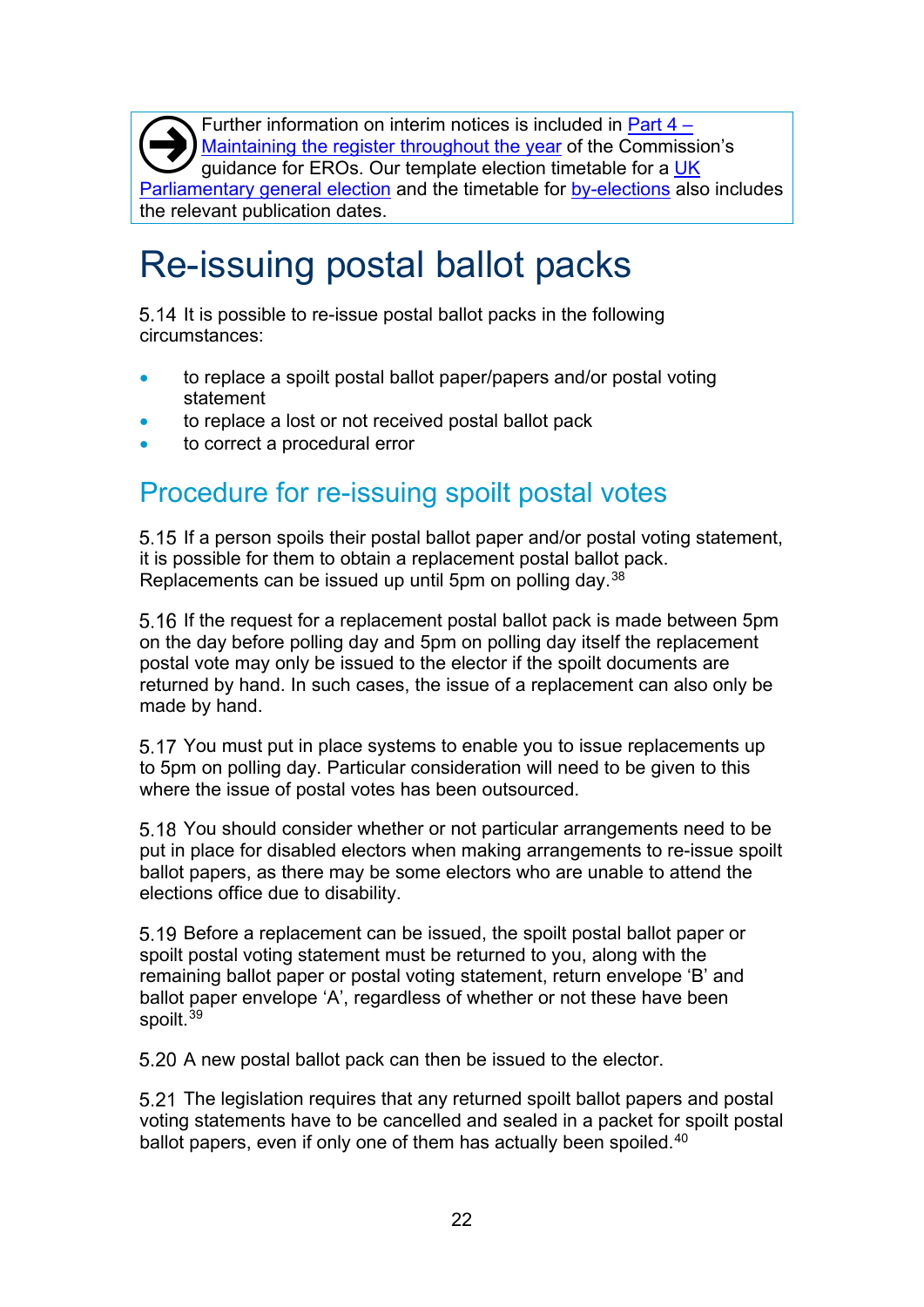5.22 The elector's name and electoral number must be added to the list of spoilt postal ballot papers to show that the spoilt postal vote has been cancelled. The name must not, however, be added if the elector is registered anonymously. The ballot paper number of the replacement ballot paper must also be added to the list. In the case of a postal proxy, the name and address of the proxy must be added to the list alongside the other details. You must also add the details of any spoilt ballot papers which have been cancelled to the list of all cancelled postal ballot papers (see paragraph **[5.53](#page-32-0)**).[41](#page-9-40)

5.23 A [flowchart summarising the procedure for re-issuing spoilt postal votes](https://www.electoralcommission.org.uk/__data/assets/word_doc/0015/142044/Re-issuing-of-lost-and-spoilt-postal-votes-flowchart-generic.doc) is available for you to use to support this process.

### <span id="page-27-2"></span>Procedure for re-issuing lost/not received postal votes

Where a voter claims either to have lost or not to have received their postal ballot paper postal voting statement or envelopes 'A' and/or 'B', it is possible for a replacement postal ballot pack to be issued from 4 working days before polling day up until 5pm on polling day. [42](#page-9-41)

If the request for a replacement postal ballot pack is made between 5pm on the day before polling day and 5pm on polling day itself the voter must apply in person and the issue of a replacement pack may only be made by hand.

<span id="page-27-0"></span>You must re-issue a postal ballot pack if you are satisfied as to the postal voter's identity and have no reason to doubt that they have lost or did not receive their original postal ballot pack. To establish the postal voter's identity, a proportionate approach should be adopted that seeks to use some proof of identity that can be easily verified by staff, but that is not too onerous for the elector.

<span id="page-27-1"></span>5.27 You should consider whether or not particular arrangements need to be put in place for those electors who are unable to attend the elections office in person, for example due to disability or being overseas. For example, you could consider accepting scanned copies of proof of identity listed below in paragraph **[5.31](#page-28-0)** via email, or utilising video-calling technology.

5.28 If not all parts of the postal ballot pack have been lost or not received, the voter must return those documents that they do have. You are then required to immediately cancel those documents.

5.29 Voters may telephone your office to enquire about a replacement postal ballot pack if their postal vote has failed to arrive. If this is the case, your staff should advise about the procedure for re-issuing and explain what proof of identity they will be asked to produce before a replacement postal ballot pack will be issued.

5.30 The following are a set of recommendations regarding proof of identity that you should consider when determining how you will want to be satisfied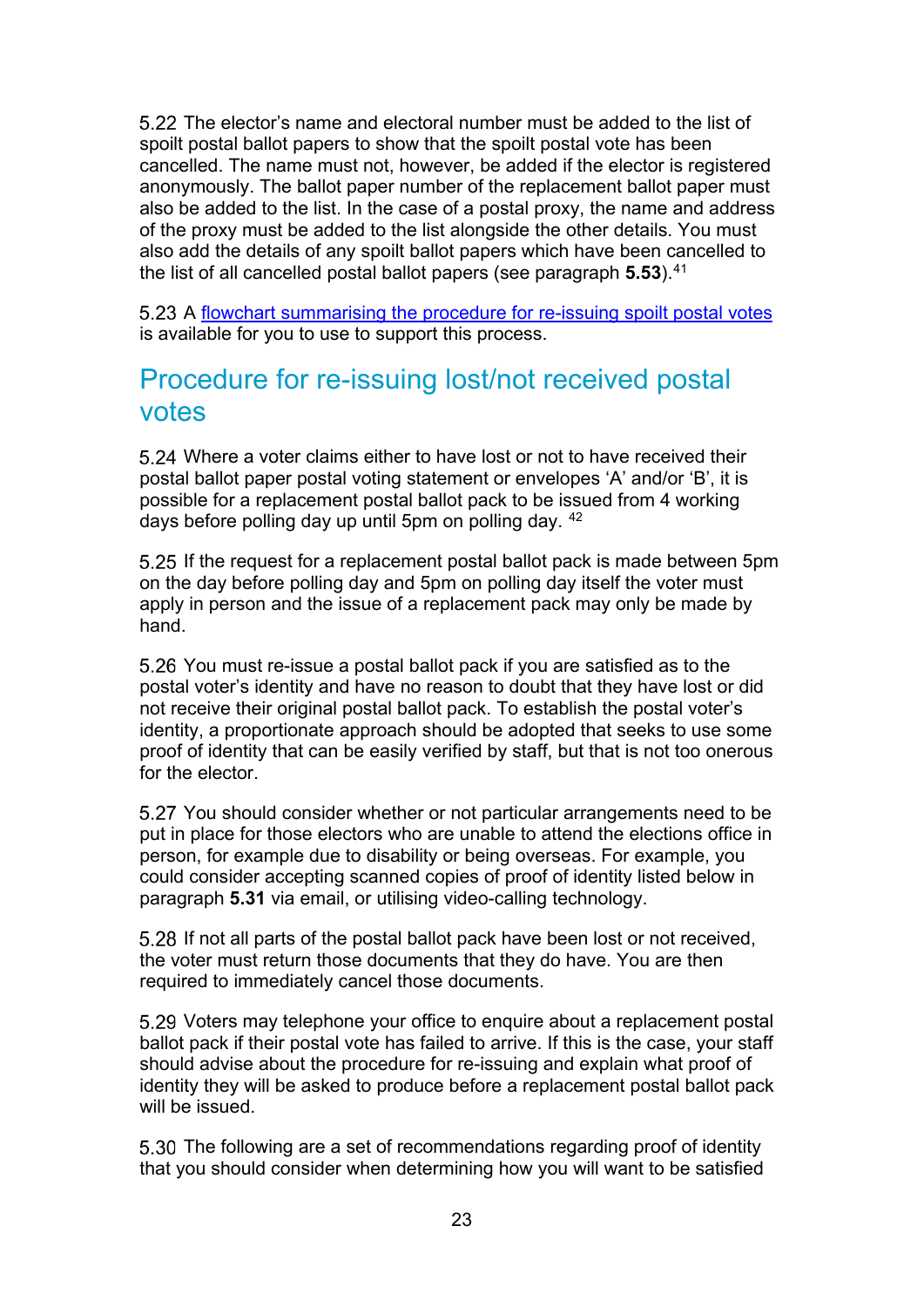as to the identity of an elector seeking to be issued with a replacement postal ballot pack.

#### **Recommendation 1**

<span id="page-28-0"></span>5.31 One primary proof of identity should be provided before a replacement postal ballot pack is issued. This should be an official document that includes a photograph of the elector, together with the elector's name. The two most secure examples are:

- passport
- **photocard driving licence**

5.32 Other documents may be acceptable as primary proof, as long as they have a sealed photograph. Examples include:

- local bus pass
- student card issued by a recognised further or higher education body
- identity card issued by a recognised employer

5.33 Some electors may not be able to produce photographic identification. In these circumstances, it is recommended that they should be asked to provide two examples drawn from the list of secondary proofs as listed below.

#### **Recommendation 2**

5.34 If you still have any doubt about the identity of an elector requesting a replacement postal ballot pack, a secondary proof of identity could be sought. Also, if an elector cannot produce a primary proof of identity, two secondary proofs of identity could be requested.

5.35 Secondary proofs of identity include:

- full driving licence (without photograph)
- council tax payment book or recent council tax bill
- council or social landlord rent book
- recent rent receipts or tenancy agreement
- allowance, benefits or pension book issued by the Department for Work and Pensions
- cheque book, cheque card or National Savings book
- recent bank or building society statement (not a store card statement)
- recent utility bill (two different ones are preferable; not a mobile phone bill)
- P<sub>45</sub>
- correspondence from a government department
- identity card issued by a member state of the European Union/European Economic Area, travel document issued by the Home Office, or certificate of naturalisation or registration
- letter (attested statement) from a responsible person such as a solicitor, doctor, minister of religion, magistrate, teacher, hostel manager, social worker, district nurse, midwife or other responsible person, which says that they know the elector and can confirm their name and address. You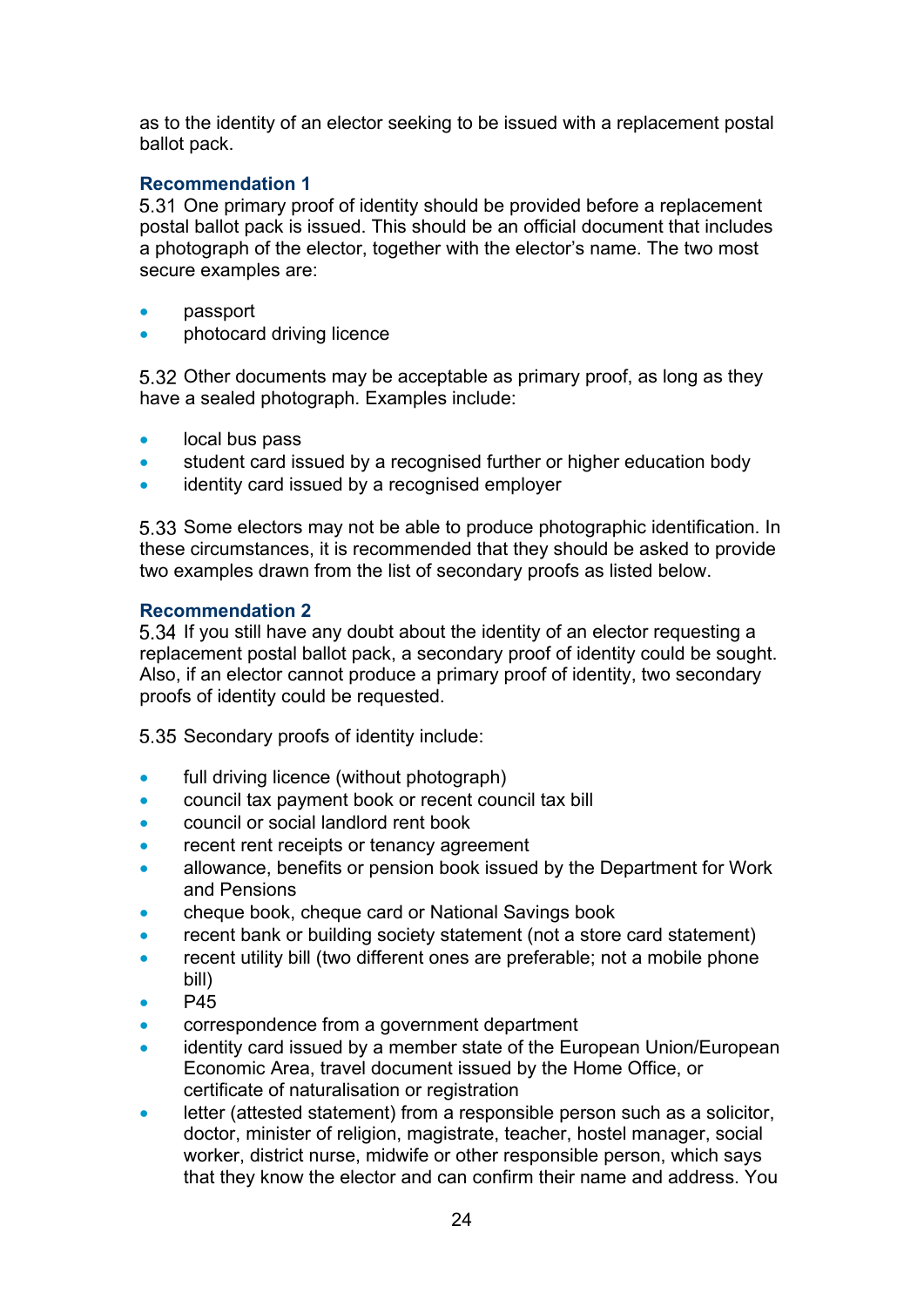may wish to include the elector's landlord or tenant in this category, and possibly stipulate that they are on the electoral register

- National Health Service medical card or National Insurance card
- birth, adoption, marriage, civil partnership, divorce or statutory declaration certificates (these should preferably have been issued within six months of the event to which they refer and not be replacements)

<span id="page-29-1"></span>5.36 The following points should also be considered:

- For added security, originals, not photocopies, of the proof of identity should be produced where possible.
- The evidence provided by the voter should show a clear link between the name on the identifying document and the current entry on the electoral register.
- Birth certificates are not absolute proof of identity and so the voter may be asked to provide additional evidence to allow their identity to be checked.
- Where utility bills or bank statements are provided, they should be recent (i.e., issued within the last three months).
- Cheque, bank or credit cards should be checked against the voter's signature.
- Before an attestation is sought, the voter should be advised that some signatories may charge a fee for the service.
- You should state that proof of identity will not be retained and that the documents will be treated confidentially and originals will be returned.

5.37 Data protection legislation does not set out any specific maximum periods for retention of personal data, but it states that personal data processed for any purpose shall not be kept for longer than is necessary for that purpose.

Where you re-issue a postal vote due to it being lost or not received, you must add the elector's name and elector number to the list of lost postal ballot papers. The name must not, however, be added if the elector is registered anonymously. The ballot paper number of the replacement ballot paper must also be added to the list. In the case of a postal proxy, the name and address of the proxy must be added to the list alongside the other details. You must also add the details of any lost ballot papers which have been cancelled to the list of all cancelled postal ballot papers (see paragraph **[5.54](#page-32-1)**).<sup>[43](#page-9-42)</sup>

5.39 A flowchart summarising the procedure for re-issuing lost/not received [postal votes](https://www.electoralcommission.org.uk/media/2914) is available for you to use to support this process.

### <span id="page-29-0"></span>Procedure for re-issuing as a result of a procedural error

5.40 If you have issued incorrect or incomplete postal ballot packs in error, you may be able to re-issue postal ballot packs using your powers to correct a procedural error.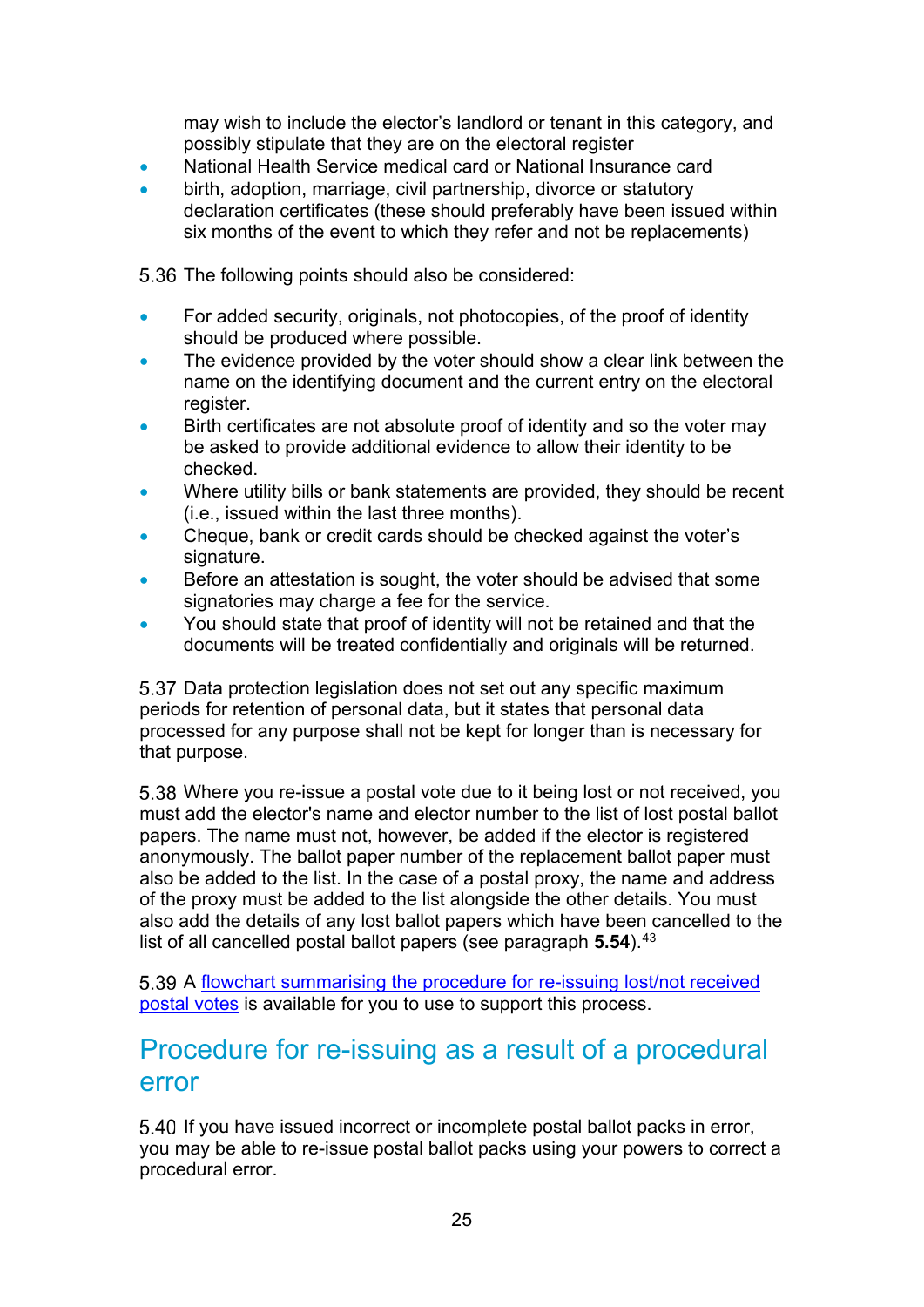Depending on the circumstances, you will need to decide whether to reissue some or all of the postal ballot packs. For example, if an error in collation affected a certain range of packs, only those packs would need to be re-issued.

Decisions about re-issuing as a result of a procedural error should be made on a case-by-case basis. In each case, consideration should be given to the impact that the error and any action to correct it could have on electors. For example, you will need to ensure that any action will rectify the error and not cause unnecessary confusion or result in a different error.

5.43 Any decision to take action to rectify a procedural error should be made following legal advice. Both the error and any corrective action taken should be documented in case there is a challenge to the election and a need to claim against insurance.

Whatever action is taken, you should ensure that any communications to those voters who are affected clearly explain the error and the steps that you are taking to remedy it. You should also notify candidates and agents of the error and your intended corrective action as soon as possible. By being transparent about the problem and the solution you will minimise the risk of a loss of confidence in the administration of the election.

When a postal vote has been re-issued as a result of a procedural error, the original ballot paper must be cancelled, added to the list of cancelled ballot papers, and must not be allowed to go forward to the count.  $\overline{\bigodot}$ 

See [Part A: Returning Officer role and responsibilities](http://www.electoralcommission.org.uk/__data/assets/pdf_file/0009/175365/UKPE-Part-A-Returning-Officer-role-and-responsibilities.pdf) for further details on your power to correct procedural errors.

## <span id="page-30-0"></span>Cancelling postal ballot packs

<span id="page-30-1"></span>5.46 As postal ballot packs must be issued as soon as practicable to electors, there may be circumstances where a person you have already sent a postal ballot paper to subsequently applies to the ERO to cancel their postal vote, or make any changes to their absent voting arrangements, within time for the changes to be able to take effect at the election(s). In that case, the ERO will notify you and you must immediately cancel any postal ballot paper that has been issued to such an elector or postal proxy, and add the details of the cancelled ballot paper to the list kept for that purpose (see paragraph **[5.51](#page-32-2)**). [44](#page-9-43)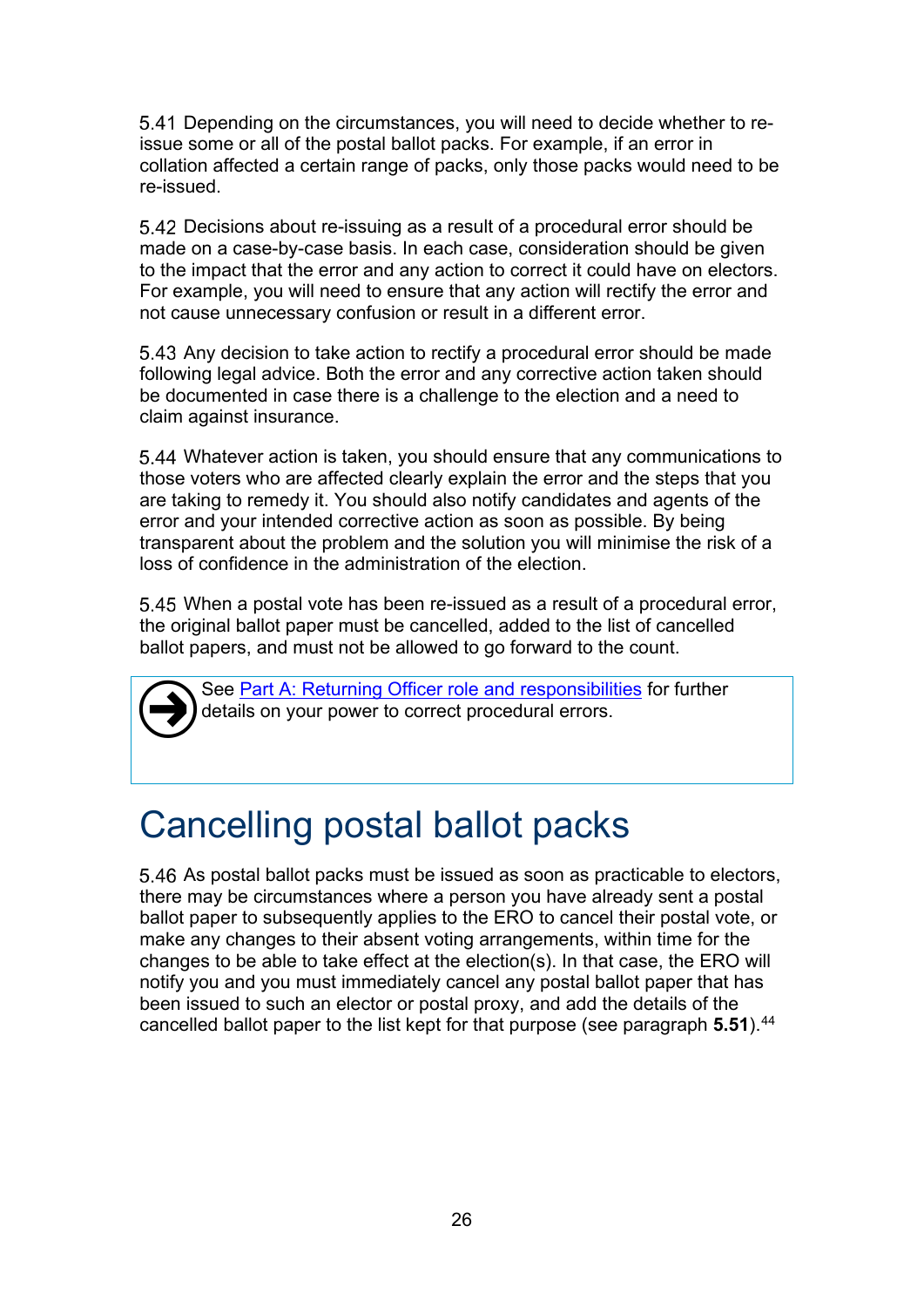#### **Cross-boundary constituencies**

If, as (A)RO, you are responsible for a constituency that crosses local authority boundaries, the ERO(s) at the other authority/authorities will notify you where a person who has already been sent a postal ballot paper/papers subsequently applies to them to cancel their postal vote, or to make any changes to their absent voting arrangements. You must immediately cancel any postal ballot paper that has been issued to such an elector or postal proxy.

Where the change to the absent voting arrangements relates only to the address to which the ballot paper should be sent, you must, in addition to cancelling the original postal ballot paper issue a replacement postal ballot pack to the new address.[45](#page-9-44)

5.48 You should make arrangements for how you will deal with cancellations after postal packs have been issued, including:

- if you are not also the ERO, how you will liaise with them, so that any changes to absent voting arrangements can be communicated in a timely manner and you know which ballot papers need to be cancelled
- how you will be able to retrieve and cancel any postal ballot papers and postal voting statements that are going through or have already gone through the postal vote opening process
- how you will be able to maintain an audit trail of all the cancellations, including how your software system can be used to log all cancellations to enable you to produce the required list of cancelled postal ballot papers (see paragraph [5.51\)](#page-32-2) and identify any postal ballot papers that have been cancelled but have been returned and so need to be retrieved
- how you will explain what is happening to candidates and agents present at an opening session at which you need to retrieve and cancel a postal ballot paper

You must also cancel any lost or spoilt postal ballot papers you have had to replace (see paragraphs **[5.15](#page-26-2) - [5.36](#page-29-1)**).[46](#page-9-45)

### <span id="page-31-0"></span>Retrieval of cancelled postal votes

<span id="page-31-2"></span>Where any postal ballot paper has been cancelled, both the postal voting statement and the ballot paper must, if they have been returned, be retrieved so that they do not go forward to the count. You must ensure that the postal ballot box is resealed in the presence of any agents present once cancelled postal ballot papers have been retrieved from the postal ballot box.<sup>[47](#page-9-46)</sup>

5.50 A flowchart is available summarising the procedure to be followed for [retrieval of a cancelled postal vote](http://www.electoralcommission.org.uk/__data/assets/word_doc/0014/142043/Postal-vote-retrieval-flowchart-generic.doc) is available.

### <span id="page-31-1"></span>Record-keeping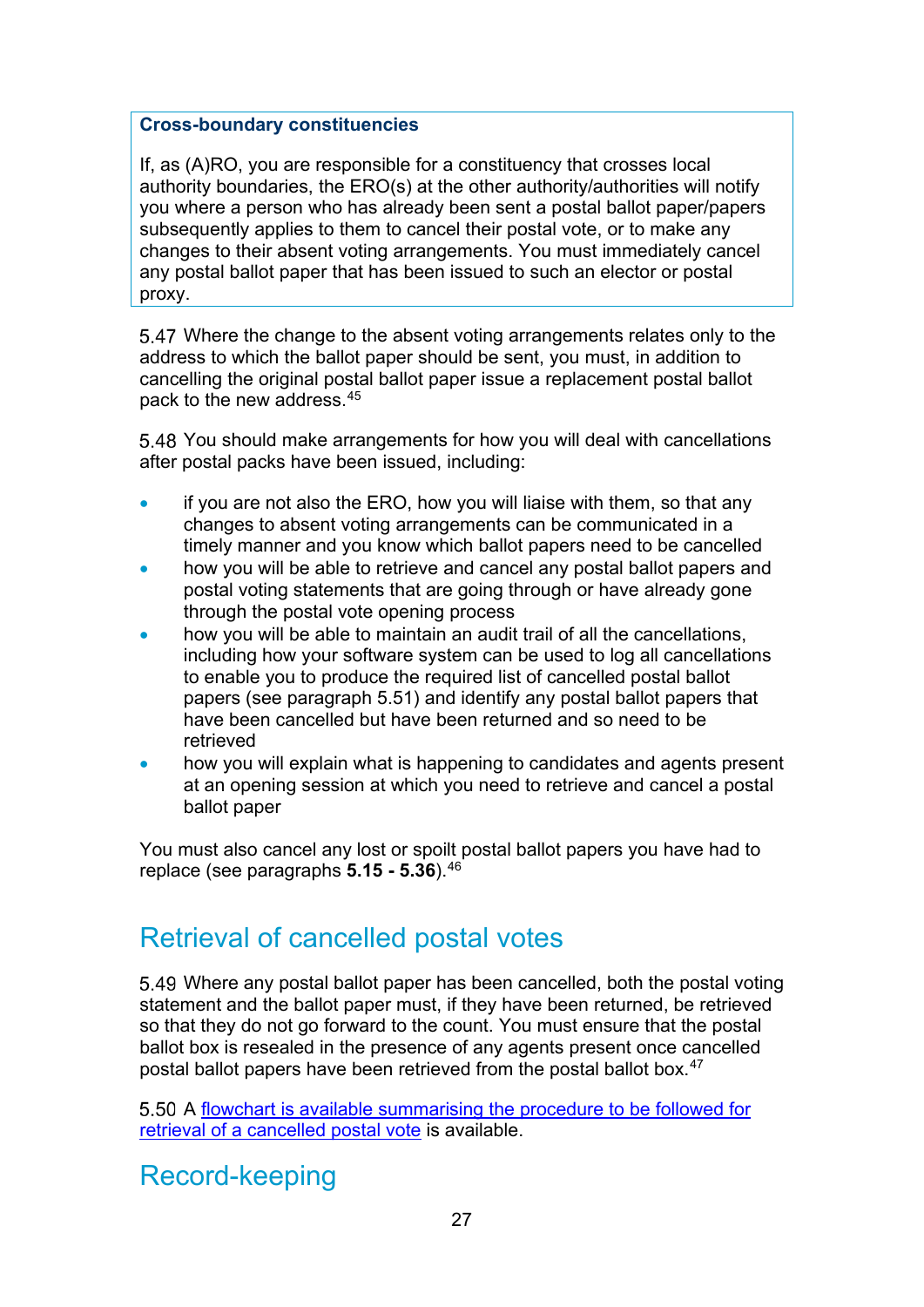<span id="page-32-2"></span>You must record the details of all cancelled postal ballot papers on one list. There is a separate list which must be made for each category; list of spoilt ballot papers, list of lost ballot papers and a list of cancelled postal ballot papers.

#### **List of spoilt ballot papers**

5.52 The list of spoilt ballot papers must contain<sup>[48:](#page-9-47)</sup>

- the name and number of the elector as stated in the register (or, in the case of an elector who has an anonymous entry, only their electoral number)
- where the postal voter whose ballot paper is spoilt is a proxy, the postal proxy's name and address
- the number of the replacement postal ballot paper

#### **List of lost ballot papers**

<span id="page-32-0"></span>5.53 The list of lost ballot papers must contain<sup>[49](#page-9-48):</sup>

- the name and number of the elector as stated in the register (or, in the case of an elector who has an anonymous entry, only their electoral number)
- where the postal voter whose ballot paper is lost is a proxy, the postal proxy's name and address
- the number of the replacement postal ballot paper

#### **List of cancelled postal ballot papers as a result of any change to absent voting arrangements after a postal vote has been sent**

<span id="page-32-1"></span>5.54 This list of cancelled postal ballot paper must include: [50](#page-10-2)

- the name and number of the elector as stated in the register (or, in the case of an elector who has an anonymous entry, only their electoral number)
- where the postal voter whose ballot paper is cancelled is a proxy, the postal proxy's name and address
- the number of the postal ballot papers cancelled
- the number of the replacement postal ballot papers

5.55 The contents of any postal ballot pack that has been cancelled, including any envelopes, must be made into a packet and sealed. The seal must only be opened to include additional cancelled documents in the packet.<sup>[51](#page-10-3)</sup>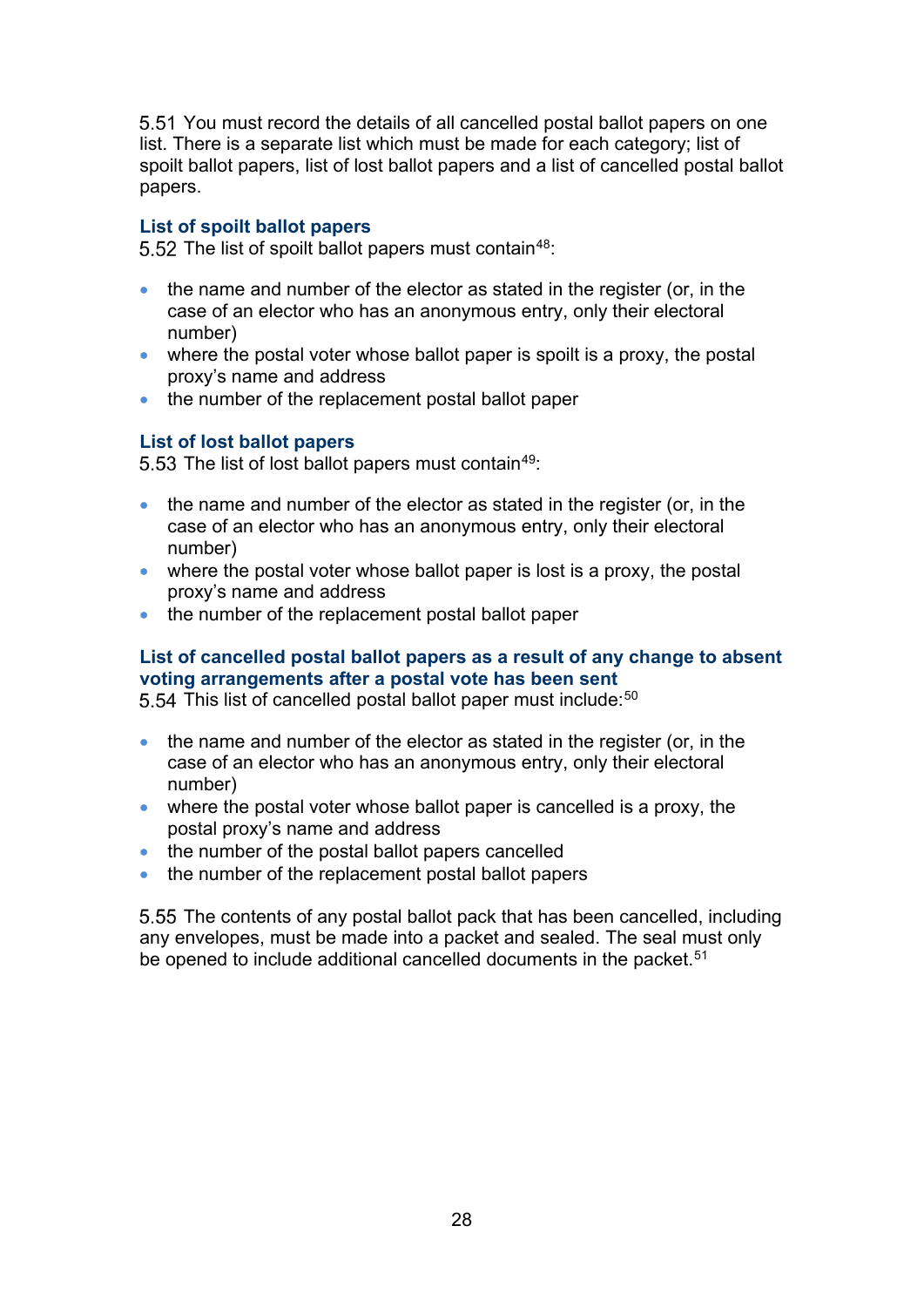# <span id="page-33-0"></span>6 Receiving and opening postal votes

## <span id="page-33-1"></span>Receipt of postal votes

For a postal ballot pack to have been duly returned, it must have been received by you by the close of poll. A person must still be permitted to return a postal ballot pack if at 10pm they are in a queue at the polling station for the purpose of delivering a postal ballot pack.<sup>[52](#page-10-4)</sup>

Postal ballot packs can only be returned:

- to you as  $(A)$ RO, by hand or by post
- by hand to any polling station in the constituency



Further guidance on dealing with postal votes returned to polling stations can be found in chapter 6 of Part C – [Administering the poll.](http://www.electoralcommission.org.uk/__data/assets/pdf_file/0005/175379/UKPE-Part-C-Administering-the-poll.pdf)

You should make contact with Royal Mail to confirm arrangements for the return of postal votes and any final sweeps to be carried out on polling day.

### <span id="page-33-2"></span>Postal ballot boxes and packets

You should maintain the secure storage of returned postal ballots at all times and ensure that postal votes are transported securely to the opening and verification and count venues. The methods of storage and transportation should be such that you can be satisfied that you have taken all necessary steps to ensure that the returned postal ballots are kept securely and cannot be interfered with.

To be able to achieve the outcome set out in [performance standard 1,](http://www.electoralcommission.org.uk/__data/assets/pdf_file/0003/163821/New-performance-standards-for-ROs-November-2013.pdf) you will need to maintain the secure storage of ballot papers and postal ballot packs at all times.

To demonstrate that the outcome can be delivered, you will need to set out your arrangements for securely storing ballot papers and postal ballot packs.

All postal votes received by you, either at your office or at a polling station on polling day must be stored in appropriate receptacles. You have a legal duty to take proper precautions for the safe custody of these receptacles.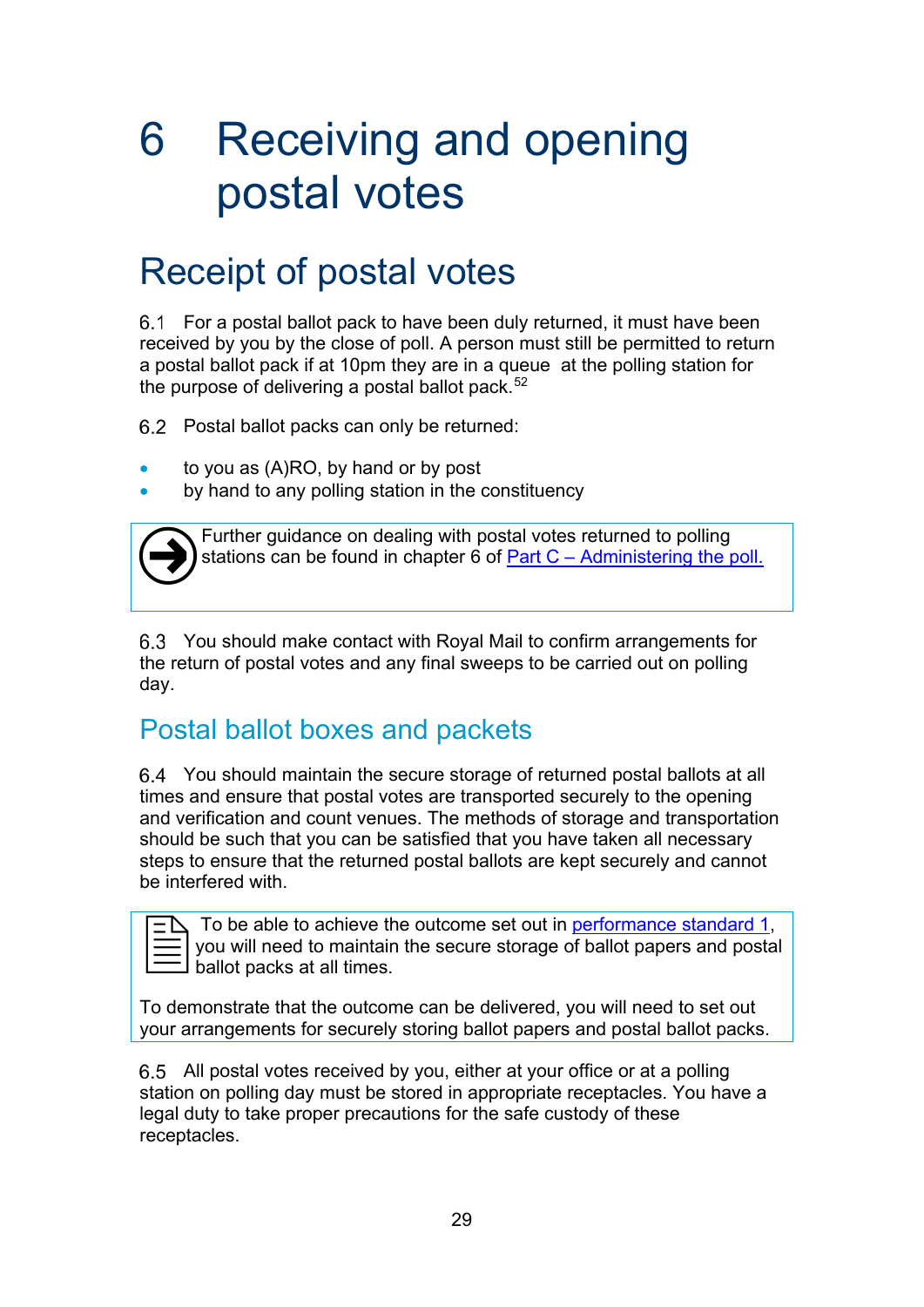You are required to have two types of ballot box for returned postal votes: the postal voters' ballot box and the postal ballot box. [53](#page-10-5)

#### **Postal voters' ballot box**

6.7 The postal voters' ballot box is used to store any returned postal vote covering envelopes. Any postal ballot papers, postal voting statements or ballot paper envelopes that are not received as a complete pack should also be placed in the postal voters' ballot box. You must mark all postal voters' ballot boxes with the words 'postal voters' ballot box' and the name of the relevant electoral area (i.e. constituency).

You are required to take proper precautions to ensure the safe custody of the postal voters' ballot box. You should maintain the secure storage of the postal ballots at all times and ensure the security of the contents of the postal voters' ballot box by sealing it and storing it in a secure place until the next scheduled opening of postal votes.

#### **Postal ballot boxes**

Postal ballot boxes are used to store the postal ballot papers which have been through the opening process and are to go forward to the count. You are required to mark each postal ballot box with the words 'postal ballot box' and the name of the constituency.

6.10 You are required to seal all postal ballot boxes and store them securely until the count. Any agents present at a postal vote opening are entitled to add their seals to postal ballot boxes if they wish.<sup>[54](#page-10-6)</sup>

For postal votes handed in to polling stations on polling day, you should emphasise to polling station staff, including polling station inspectors, the importance of maintaining the security of the returned postal votes at all times. You should put arrangements in place to collect postal votes from polling stations at various points throughout polling day. This will help to avoid receiving large quantities of those postal votes at the count at the close of poll and should help to reduce the risk of delays to the start time of the count. You should provide polling stations with sufficient packets for received postal votes. These packets should be clearly labelled as containing postal votes and include the name of the polling station and polling station identifier.

 $\overline{\bigodot}$ 

Further guidance on dealing with postal votes returned to polling stations can be found in the Commission's [polling station handbook.](http://www.electoralcommission.org.uk/__data/assets/pdf_file/0004/175621/Polling-station-handbook-UKPE.pdf)

## <span id="page-34-0"></span>Record-keeping

You should maintain a clear audit trail of the receipt and opening of postal ballot packs, recording the total number of envelopes received and the number of envelopes counted as part of the opening process and ensuring that all of the figures required for completion of the statement as to postal ballot papers are accurately recorded.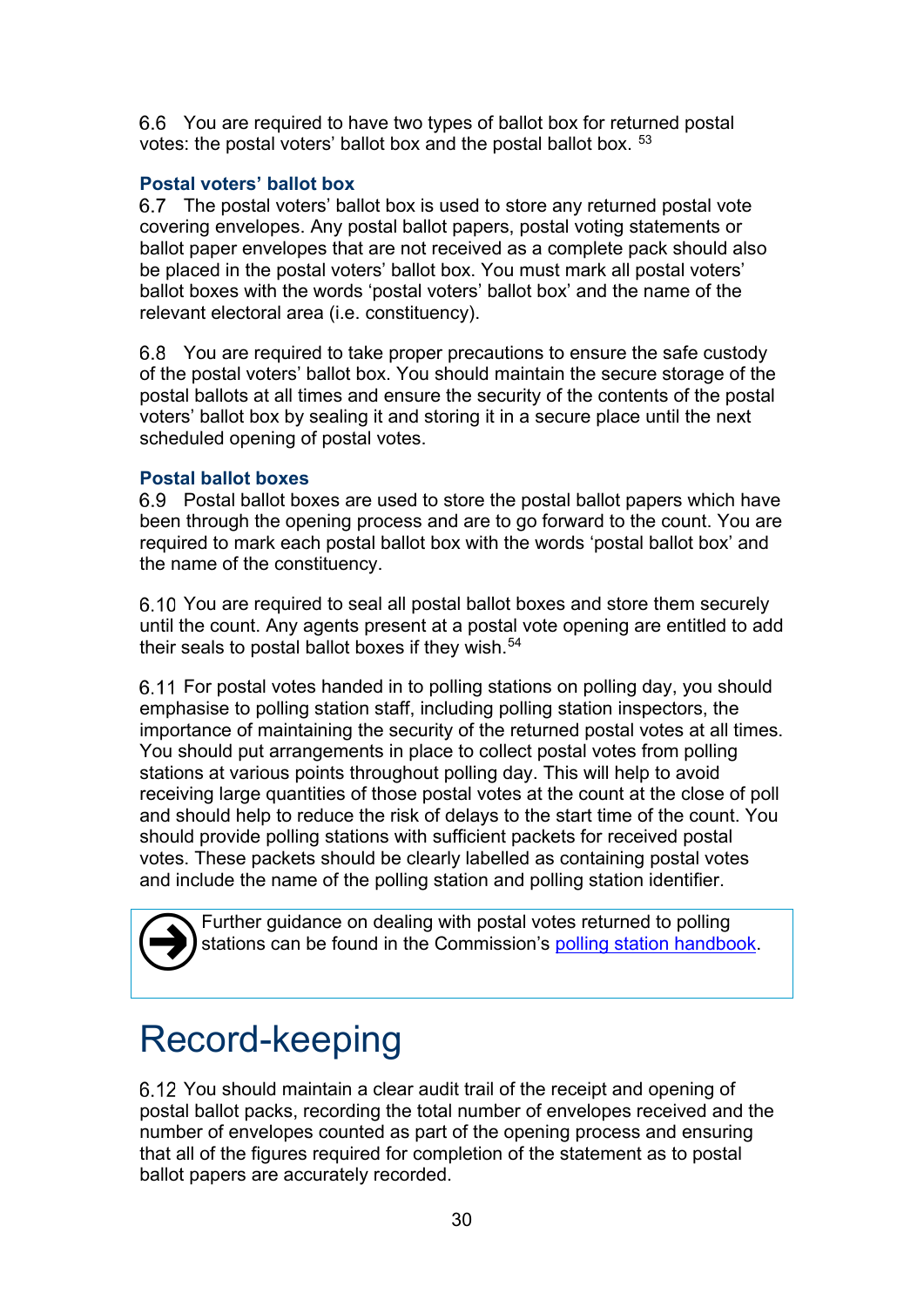To be able to achieve the outcome set out in [performance standard 1,](http://www.electoralcommission.org.uk/__data/assets/pdf_file/0003/163821/New-performance-standards-for-ROs-November-2013.pdf) you will need to maintain a clear audit trail of the issue, receipt and opening of postal ballot packs. To be able to achieve the outcome set out in performance standard 1,<br>  $\equiv$  you will need to maintain a clear audit trail of the issue, receipt and<br>
To demonstrate that the outcome can be delivered you will need to set out

arrangements that are in place for keeping an audit trail of the issue, receipt and opening of postal ballot packs.

6.13 In order to maintain a clear audit trail you should keep a record of the total number of envelopes received at your office and placed in a postal voters' ballot box and use this record for audit purposes and check it against the number of envelopes counted as part of the opening process.

You should also complete a postal vote ballot paper account for every postal ballot box. A [template postal vote ballot paper account](http://www.electoralcommission.org.uk/__data/assets/word_doc/0016/142045/Postal-voting-ballot-paper-account-generic.doc) is available that you can use for this purpose.

6.15 In addition, you should prepare a schedule recording the total number of postal votes placed in each postal ballot box, as well as the total number of such boxes. You should also batch ballot papers to ensure that you are able to retrieve and cancel any particular ballot paper as required (for example, if you have had to re-issue following a procedural error).

6.16 You are required to complete a statement as to postal ballot papers for the constituency, which forms a key part of your audit trail.<sup>[55](#page-10-7)</sup>

You should ensure that all of the figures required for the statement are accurately recorded during the receipt, opening and verification of postal votes. For information on keeping a record of postal voting statements that have gone through the opening process and have been rejected, see paragraph **[6.43](#page-40-2)**.

## <span id="page-35-0"></span>Marking the postal voters' and postal proxy voters' lists

You must mark the postal voters' list or postal proxy voters' list, as appropriate, whenever a postal voting statement is returned, regardless of whether or not it is accompanied by a ballot paper.

### <span id="page-35-1"></span>Confirming to voters their postal vote has been returned

6.19 If requested, you are required to confirm to a voter or postal proxy whether you have received a postal voting statement back from that voter or postal proxy by checking the marked lists. You are also required to confirm if the number of the ballot paper issued to the elector or postal proxy has been recorded on either of the two lists of provisionally rejected votes that are required to be kept and used for matching up documents (see paragraph [6.30\)](#page-38-1). [56](#page-10-8)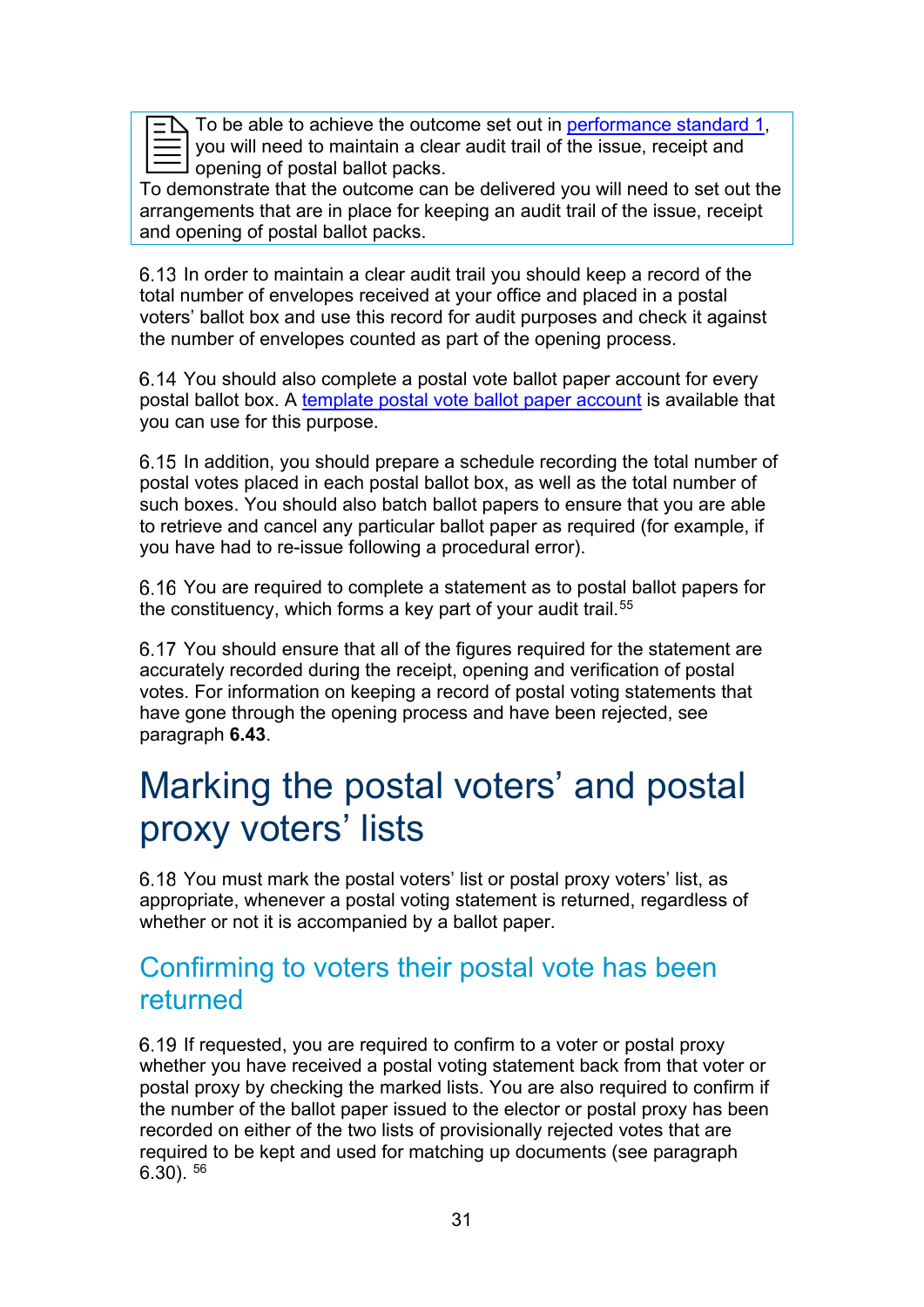6.20 If you receive a request for confirmation, you must satisfy yourself that the request has been made by the elector or postal proxy before providing the confirmation. In order to determine whether you are satisfied in any particular case, you should consider asking for name, address and date of birth.

## <span id="page-36-1"></span>Opening of postal votes

### <span id="page-36-2"></span>Who can attend the opening of postal votes?

6.21 In addition to you and your staff, the following people are entitled to attend the opening of postal votes:<sup>[57](#page-10-9)</sup>

- candidates
- election agents (or a sub-agent on their behalf, or any person appointed by a candidate to attend in the election agent's place)
- postal voting agents
- Commission representatives
- accredited observers

You have a legal duty to give candidates at least 48 hours' notice, in writing, of the time and location of each opening session. In addition, this written notice must, by law, also state the maximum number of postal voting agents that may be appointed. [58](#page-10-10)

<span id="page-36-0"></span>6.23 The postal vote opening process should be transparent. You should ensure that all those entitled to attend opening sessions are able to clearly view the whole process and follow what is happening, where and when. Anyone attending should be provided with information on the opening processes you are going to follow, whether as a verbal explanation or through the provision of written guidance notes.

6.24 You should also inform candidates, election agents and postal voting agents of the process to be followed should they wish to object to the rejection of a postal voting statement. Further information on the process for managing this can be found in paragraph **[6.27](#page-37-1)** below. Also, copies of your layout plan could be handed out to anyone entitled to be present in order to help them to follow what is happening, where and when.

To be able to achieve the outcome set out in [performance standard 2,](http://www.electoralcommission.org.uk/__data/assets/pdf_file/0003/163821/New-performance-standards-for-ROs-November-2013.pdf) you will need to ensure that those entitled to attend postal vote opening sessions are able to follow what is happening, where and when.

To demonstrate that the outcome can be delivered you will need to have in place a layout plan and set out the information provided to attendees at postal vote opening sessions.

6.25 Anyone attending a postal vote opening session, including your staff, must be provided with a copy of the secrecy requirements, available in [English](http://www.electoralcommission.org.uk/__data/assets/word_doc/0008/141893/Secrecy-requirements-postal-voting-S66.doc) and [English and Welsh.](http://www.electoralcommission.org.uk/__data/assets/word_doc/0003/141897/Secrecy-requirements-postal-voting-Wales-S66-WB.doc) [59](#page-10-11)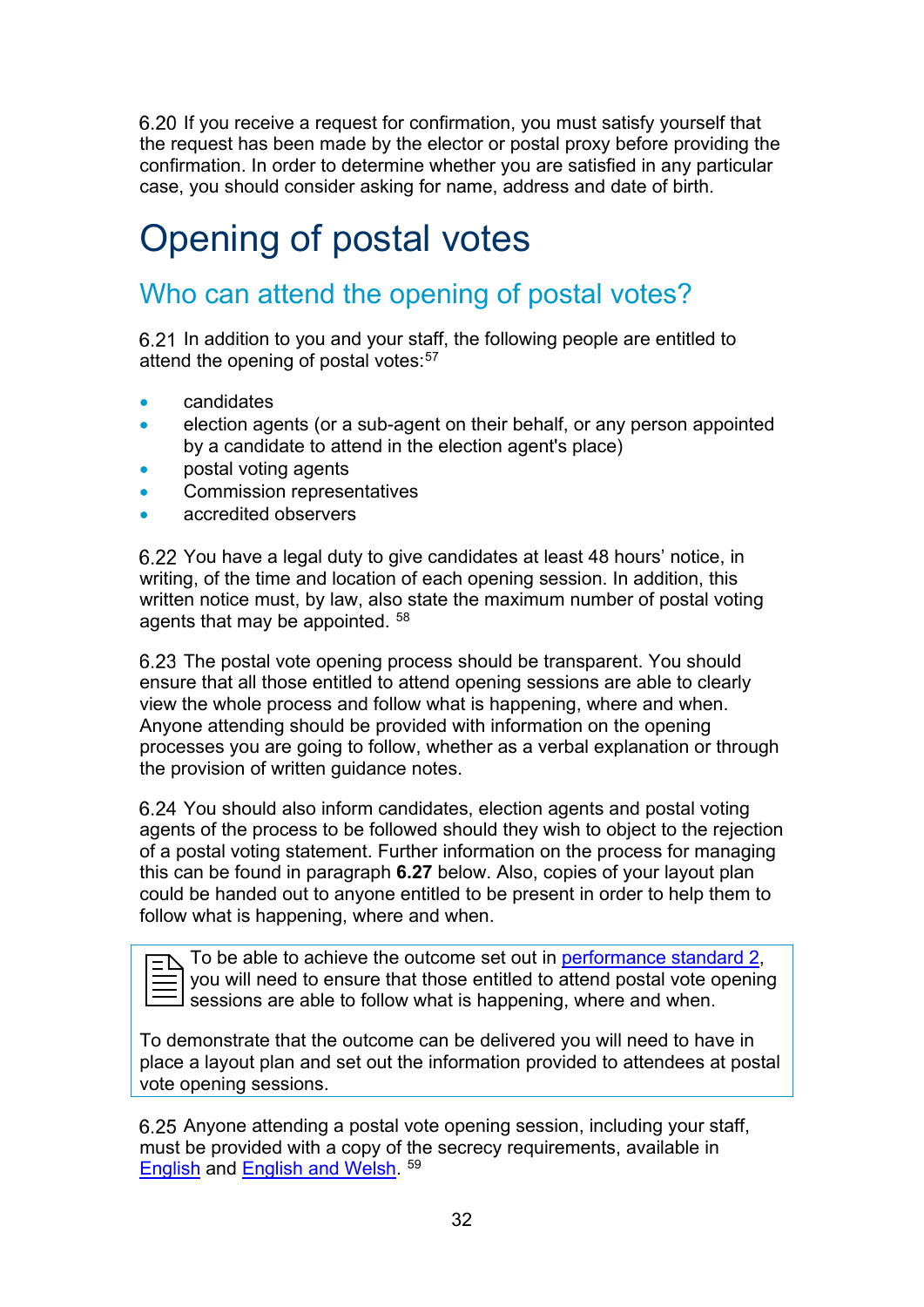6.26 You are required to take proper precautions for preventing any person from seeing the votes made on the ballot papers. Throughout the opening sessions you must keep the ballot papers face down. There may be occasions when the front of a ballot paper becomes visible. However, it is an offence for anyone to attempt to ascertain the candidate(s) for whom any vote is given on any particular ballot paper or communicate any such information obtained at those proceedings. Anyone attending the opening of postal votes, which includes your staff working at the opening session, must maintain the secrecy of voting.<sup>[60](#page-10-12)</sup>

### <span id="page-37-0"></span>Postal vote opening procedure

<span id="page-37-1"></span>6.27 The processes to be followed when opening postal ballot packs are provided for in legislation:

#### **Stage 1: opening of the postal voters' ballot box [61](#page-10-13)**

- Count and record the number of returned postal ballot packs (i.e., the number of envelopes 'B' in the postal voters' ballot box).
- Open covering envelope 'B' and remove the postal voting statement and ballot paper envelope.
- Check the number on the postal voting statement matches the number on the ballot paper envelope (envelope 'A').
- Place a mark in the postal voters' list or postal proxy voters' list as appropriate to show that a postal voting statement has been returned.

#### **Stage 2: checking the personal identifiers [62](#page-10-14)**

- Check that the elector has signed the statement and given a date of birth.
- Check the signature and date of birth on the postal voting statement matches those on the personal identifiers record.
- If you reject a postal voting statement, you must mark the statement 'rejected', attach to it the ballot paper envelope (if there is no such envelope you must attach it to the ballot paper) and place it in the receptacle for rejected votes. Before placing it in the receptacle, you must show it to the agents and, if any of them object to your decision, add the words "rejection objected to". You should also record the reason for the rejection.

#### **Stage 3: opening of postal ballot paper envelopes[63](#page-10-15)**

- Open the ballot paper envelope (envelope 'A') and remove the ballot paper ensuring the ballot paper is kept face down at all times.
- Check the number on the ballot paper envelope (envelope 'A') matches the number on the back of the ballot paper.
- Place the ballot paper in the postal ballot box.

#### **Stage 4: sealing the postal ballot boxes**

- Count and record the number of postal ballot papers to be sealed in each postal ballot box.
- Seal and securely store the postal ballot boxes.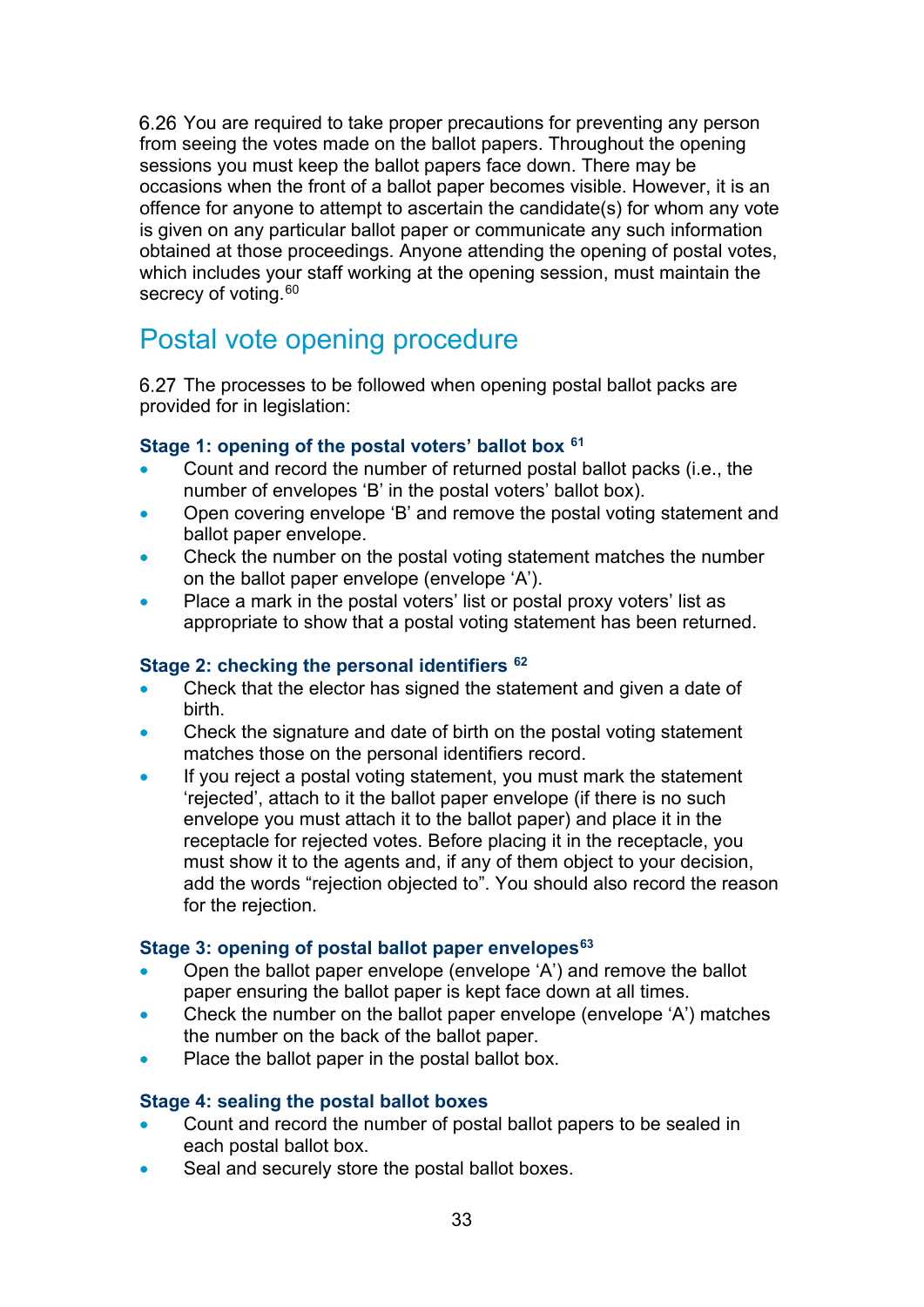6.28 A [postal vote opening flowchart](http://www.electoralcommission.org.uk/__data/assets/word_doc/0013/142042/Postal-vote-opening-flowchart-generic.doc) is also available, which provides a summary of this process.

6.29 You should batch ballot papers in such a way as to ensure that you will be able to retrieve and cancel any particular ballot paper (for example, because you have had to re-issue following a procedural error). For this reason, and taking into account the need to verify the contents of all postal ballot boxes at the verification, you should consider how many ballot papers you want to store in each box.

#### **Matching up postal voting statements with postal ballot papers**

<span id="page-38-1"></span>6.30 You must keep two lists of provisionally rejected postal ballot papers:  $64$ one to record the ballot paper number of any postal ballot paper that has been returned without a postal voting statement, another to record the ballot paper number on any postal voting statement that was not returned with the ballot paper. A [spreadsheet](http://www.electoralcommission.org.uk/__data/assets/excel_doc/0018/142047/Postal-vote-matching-spreadsheet-generic.xls) is available that you can use for this purpose. You should check these lists regularly to ensure that any mismatched documents can be matched up, enabling those postal ballots to be re-introduced into the process.

### <span id="page-38-0"></span>Checking the personal identifiers

6.31 You must check the identifiers on all returned postal voting statements. [65](#page-10-17)

#### **Cross-boundary constituencies**

If you are the (A)RO for a constituency that crosses local authority boundaries you will need to consider what impact this will have on your processes for checking personal identifiers on returned postal voting statements, and whether you need to delegate some of your functions to a senior officer at the other local authority/authorities. You will need to consider how you will obtain the data from the other local authority/authorities as well as considering the proportion of the constituency that is contained in the other local authority area(s). You should liaise closely at an early stage in the election planning process with the ERO(s) and electoral services staff at the relevant local authority/authorities in order to identify any possible issues and how these will be addressed.

6.32 Any person who will be undertaking the verification of postal vote identifiers and has been delegated the authority by you to make decisions on postal voting statements should be provided with a copy of the [Commission](http://www.electoralcommission.org.uk/__data/assets/pdf_file/0008/109079/Forensic-Science-guidance.pdf)  [and Forensic Science Service guidance on signature checking,](http://www.electoralcommission.org.uk/__data/assets/pdf_file/0008/109079/Forensic-Science-guidance.pdf) and be instructed to follow it.

6.33 Complete absence of a signature (where the elector has not been granted a waiver) or a date of birth must always lead to a rejection.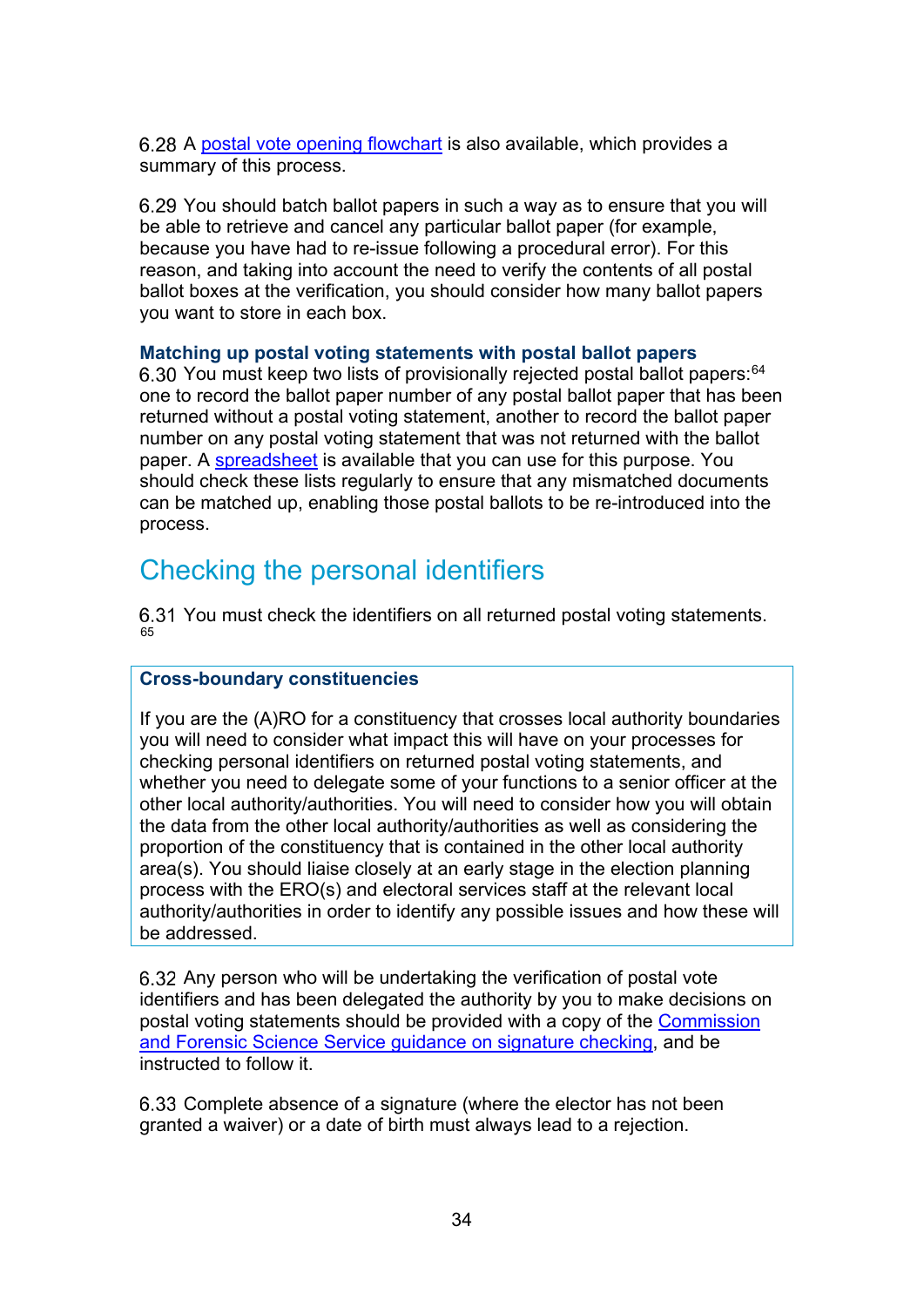6.34 In determining the validity of the postal voting statement, neither the signature nor the date of birth is more important than the other – both must be provided (unless the signature has not been provided and the elector has been granted a waiver), and both must match.

6.35 If the date of completion is given on the statement instead of the elector's date of birth, the statement must be rejected as this will not match the voter's date of birth as contained on the personal identifiers record. Similarly, if the date of completion had been given on the original postal vote application form in error, this will not match the date of birth given on the postal voting statement and the statement must be rejected.

6.36 It is possible that the voter may complete the date of birth field in a different format to the one asked for on the postal voting statement. In such a case, if you are satisfied that the voter's date of birth has been given and matches that held on the personal identifiers record, you may still be able to satisfy yourself that the postal voting statement has been duly completed.

You are not confined to making a determination on a postal voting statement based solely on the information on the postal voting statement and personal identifiers record. You may also refer to other sources and consider any additional information you have when making your decision. You could, for example, also refer to the signature provided on a registration form.

Also, an elector may contact you to say, for example, that they have broken their arm since supplying their identifiers to the ERO and are unable to replicate their normal signature. If you are satisfied that this is the case, you may decide to accept their postal voting statement as valid, even if it has a signature that looks different to the one on the personal identifiers record.

Every decision on a postal voting statement should be taken on an individual basis.

Candidates, election agents and postal voting agents may object to the rejection of a postal voting statement. If they object to a rejection, the postal voting statement must, by law, be marked 'rejection objected to' before being attached to the ballot paper envelope and placed in the receptacle for rejected votes. Accredited observers and representatives of the Commission have no right to object to the rejection of a postal voting statement.

### <span id="page-39-0"></span>The final opening of postal votes

You should keep to a minimum the number of postal votes that have still to be opened during the verification and count in order to avoid any potential delay to the verification and count process(es). This is particularly important at this poll given the requirement for you to take reasonable steps to begin counting the votes as soon as practicable and within four hours of the close of poll.

6.42 Irrespective of whether the last opening of postal votes takes place at the verification and count venue or elsewhere, you must ensure that the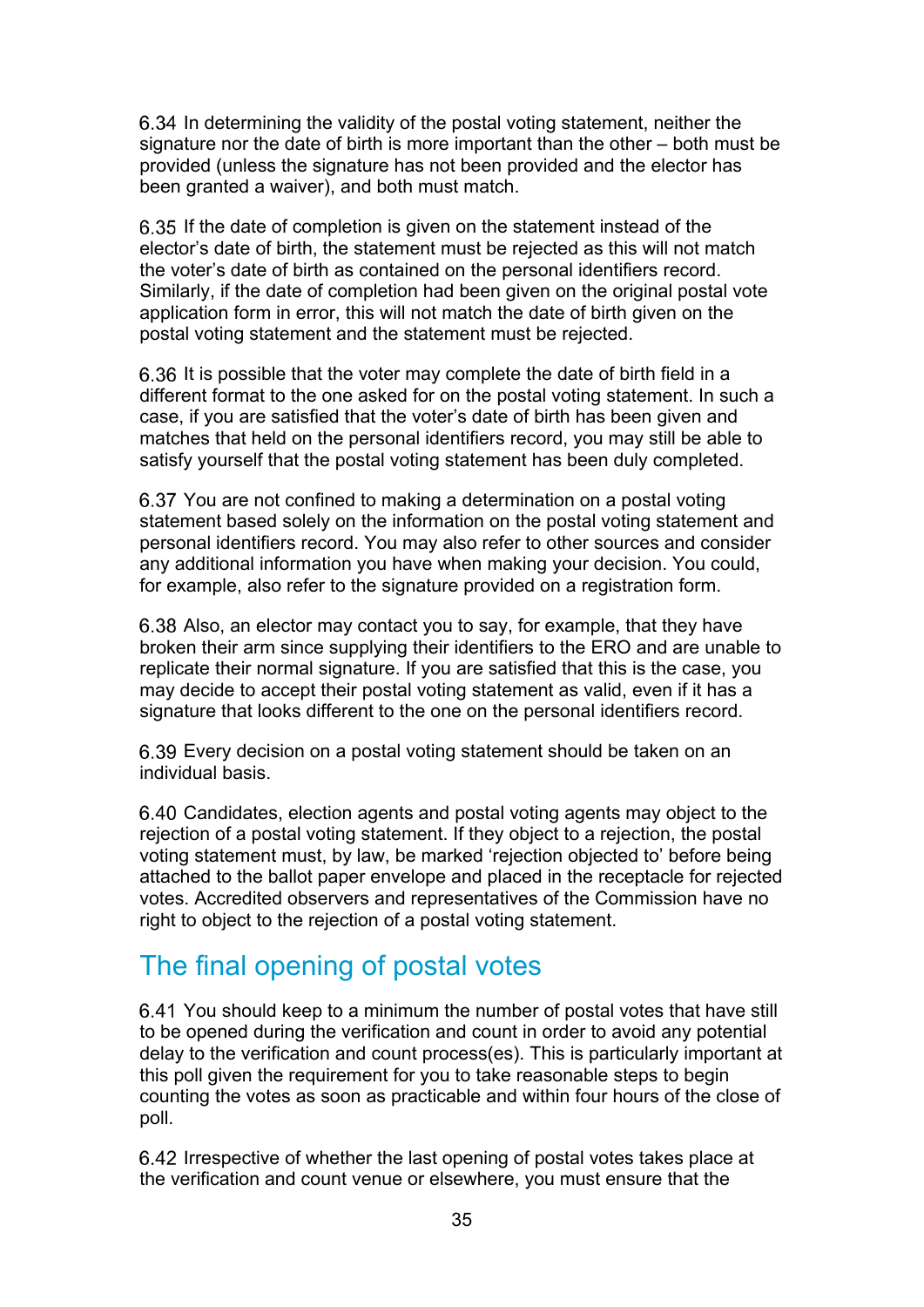opening of postal votes is carried out in full view of any candidates, agents and observers present. As with all other opening sessions, you are required to provide notice of the time and place of the final postal vote opening session.

Following the completion of the final opening of postal votes, you are required to securely seal and store various receptacles and documents. You can find further guidance on this in Part F – [After the](http://www.electoralcommission.org.uk/__data/assets/pdf_file/0011/175394/UKPE-Part-F-After-the-declaration-of-result.pdf)  [declaration of results.](http://www.electoralcommission.org.uk/__data/assets/pdf_file/0011/175394/UKPE-Part-F-After-the-declaration-of-result.pdf) A

### <span id="page-40-0"></span>Keeping a record of incomplete postal ballot packs returned

<span id="page-40-2"></span>6.43 Throughout the opening process, you will have kept two lists of provisionally rejected postal ballot papers:

- one to record the ballot paper number of any postal ballot paper that has been returned without a postal voting statement
- another to record the ballot paper number on any postal voting statement that was not returned with the postal ballot paper

6.44 After the last opening session, these will become, respectively, the final list of ballot papers with no valid postal voting statement received and the final list of valid postal voting statements received without some or all of the ballot papers.

### <span id="page-40-1"></span>Dealing with cut or torn postal ballot papers

6.45 In some cases, you will find that electors have cut or torn their completed postal ballot paper. You will need to decide whether the returned extract is a valid ballot paper. There are various scenarios that may arise:

#### **The extract has the ballot paper number and the official mark on it**

6.46 The 'ballot paper' will pass through the postal vote verification process (as it contains the ballot paper number) and go forward to the count. This could be accepted as a valid vote at the count, provided the intention of the voter was clear.

#### **The extract has only the ballot paper number and no official mark**

The 'ballot paper' will pass through the postal vote verification process and go forward to the count. It must be rejected at the count as it does not contain the official mark.

#### **The extract has only the official mark and no ballot paper number**

6.48 The 'ballot paper' must be rejected at the postal vote verification stage as it will not be matched on the opening of the 'A' envelope or against the postal vote statement.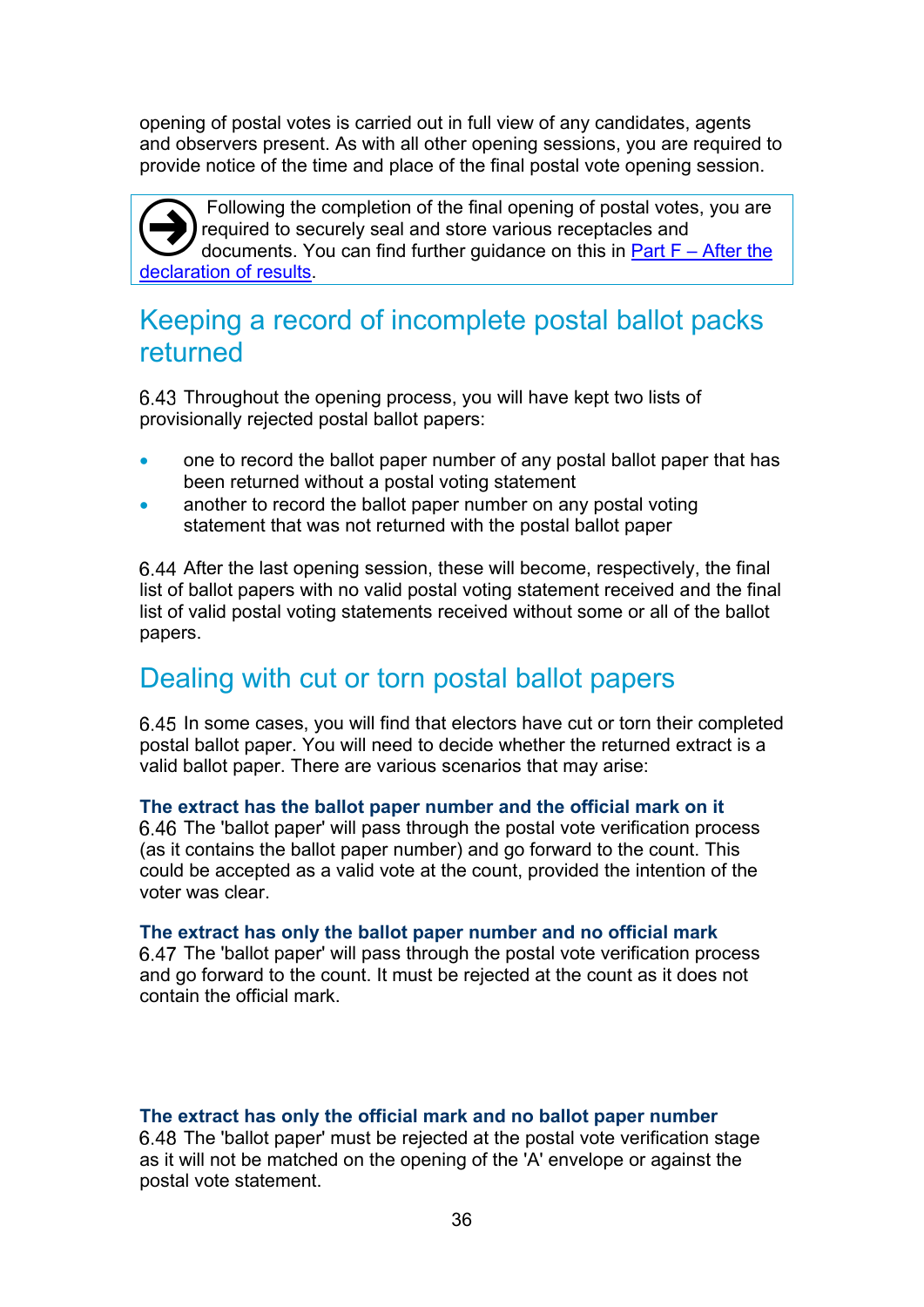#### **The extract has neither an official mark nor a ballot paper number**

6.49 The 'ballot paper' must be rejected at the postal vote verification stage as, again, it will not be matched on the opening of the 'A' envelope or against the postal vote statement.

### <span id="page-41-0"></span>Preparing a record of those postal votes that have failed the identifier checks

EROs are required to notify postal voters after an election if their postal vote has been rejected as a result of failing the personal identifier checks and to inform them of the specific reason for the rejection. To enable this, you must keep a record of the categories under which you are rejecting individual postal voting statements.

Every postal voting statement that has been rejected must be accounted for. You are required to keep a list of those postal votes that have failed the personal identifier checks. The list must contain, for each such rejected postal vote:  $66$ 

- the elector's name and address (and the name and address of the proxy if the elector has a proxy),
- the elector's number on the register of electors (and that of the proxy if the elector has a proxy),
- the specified reason(s) for the rejection of the postal voting statement, and
- any other information relating to the rejection that you consider appropriate, but not the ballot paper number(s)

6.52 The specified reasons for rejection of a postal voting statement are:

- the signature does not match the example held on the personal identifiers record
- the date of birth does not match the one held on the personal identifiers record
- the signature field is blank
- the date of birth field is blank

Where a postal voter appears on the list of postal votes that have failed the personal identifier checks the ERO is required to notify the postal voter of the rejection within three months of the date of the poll.

#### **Cross-boundary constituencies**

If, as (A)RO, you are responsible for a constituency that crosses local authority boundaries you must forward the relevant parts of this list to the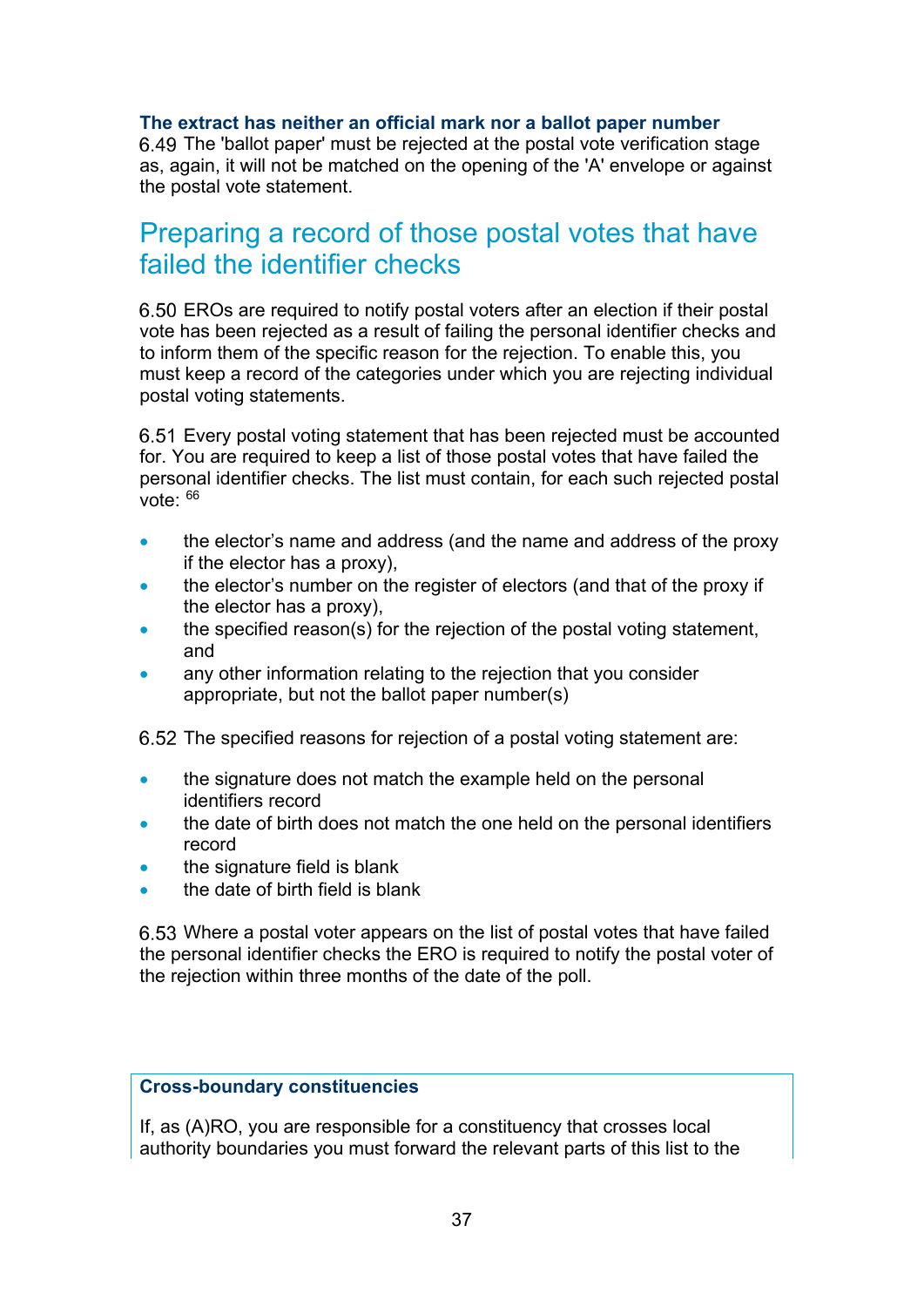ERO(s) at the other local authority/authorities. This must be done at the same time as you forward all other relevant election documents to the ERO(s).

6.54 If you suspect that an offence may have been committed in relation to a particular postal vote, the ERO's requirement to send a notification is suspended. [67](#page-10-19)

6.55 You should therefore keep a record of any instances where you suspect an offence may have been committed for the ERO, so that they know in which cases they should not send out a postal vote identifier rejection notice. To facilitate this, you should forward this list to the ERO. This should be done at the same time as you forward all other election documents to the ERO.

Where fraud is suspected, you should package the contents of the postal ballot pack separately and inform your local police Single Point of Contact (SPOC). You should handle the postal ballot pack as little as possible and, where possible, make a note of each person who has handled the postal ballot pack.



Guidance for EROs on issuing postal vote identifier rejection notices is contained in  $Part 5 - Absent voting$ , of the Commission's guidance for FROs.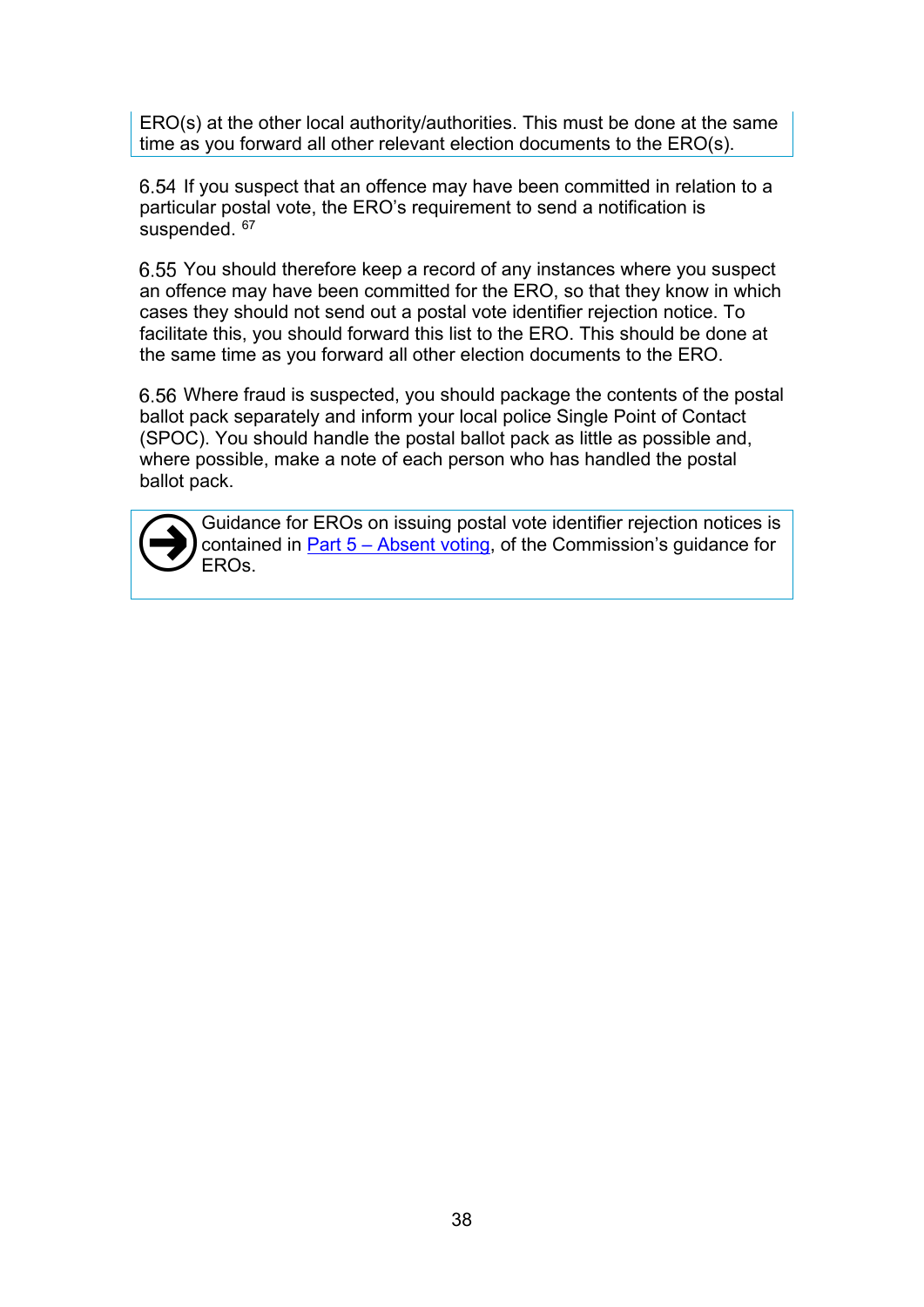Representation of the People (England and Wales) Regulations (RPR(E&W)) 2001 reg 71, RPR(Scotland) 2001 reg 71, RPA 1983 s13AB RPA 1983 s13AB(5) Regulation 56 Representation of the People (England and Wales) Regulations 2001 (2001 Regulations) RPR(E&W) 2001 reg 56, RPR(S) 2001 reg 56 RPR(E&W) 2001 reg 56(3A), RPR(S) 2001 reg 56(3A) RPA 1983 s13B RPA 1983 s13B RPA 2000 sch 4 para 6(8) RPA 2000 sch 4 para 6 Section 61(4) RPA 1983 RPA 2000 sch 4 para 8 RPR(E&W) 2001 s56(3A), RPR(S) 2001 s56(3A) and (3B) RPR(E&W) 2001 reg 81(1), RPR(S) 2001 reg 81(1) RPR(E&W) 2001 reg 81(5), RPR(S) 2001 reg 81(5) RPR(E&W) 2001 reg 75, RPR(S) 2001 reg 75 RPR(E&W) 2001 reg 76, RPR(S) 2001 reg 76 RPR(E&W) 2001 reg 76(2), RPR(S) 2001 reg 76(2) Section 9B(8) RPA 1983 <sup>20</sup> Insert reference here to prescribed postal voting statement RPR (E&W) 2001 reg 80, RPR(S) 2001 reg 80 RPR(E&W) 2001 reg 72(2), RPR(S) 2001 reg 72(2) RPR(E&W) 2001 reg 75, RPR(S) 2001 reg 75 RPA 1983 s24(1) RPR(E&W) 2001 reg 74, RPR(S) 2001 reg 74 RPA 1983 s24(2) RPR(E&W) 2001 reg 72(7), RPR(S) 2001 reg 72(7) RPR(E&W) 2001 reg 72(8), RPR(S) 2001 reg 72(8) RPR(E&W) 2001 reg 74, RPR(S) 2001 reg 74 RPR(E&W) 2001 reg 76, RPR(S) 2001 reg 76 <sup>31</sup> RPA 1983 sch 1 rule 19. The latest version of the UK Parliamentary ballot paper can be found in The Representation of the People (Ballot Paper) Regulations 2015 and in Wales should be read alongside The Parliamentary Elections (Welsh Forms) (Amendment) Order 2015. RPR(E&W) 2001 reg 66, RPR(S) 2001 reg 66. The latest version of the postal voting statement at UK Parliamentary elections can be found in The Representation of the People (England and Wales) (Description of Electoral Registers and Amendment) Regulations 2013 and, in Wales, should be read alongside The Parliamentary Elections (Welsh Forms) (Amendment) Order 2015. RPR(E&W) 2001 reg 67, RPR(S) 2001 reg 67 RPA 1983 s66 RPR(E&W) 2001 reg 72, RPR(S) 2001 reg 72 RPR(E&W) 2001 reg 71, RPR(S) 2001 reg 71 RPA 1983 s13B RPR(E&W) 2001 reg 77 and 78, RPR(S) 2001 reg 77 and 78 RPR(E&W) 2001 reg 77, RPR(S) 2001 reg 77 RPR(E&W) 2001 reg 77, RPR(S) 2001 reg 77 RPR (E&W) 2001 reg 77(8), RPR(S) 2001 reg 77(8) RPR(E&W) 2001 reg 78, RPR(S) 2001 reg 78 RPR(E&W) 2001 reg 78, RPR(S) 2001 reg 78 RPR(E&W) 2001 reg 78A, RPR(S) 2001 reg 78A RPR(E&W) 2001 reg 78A, RPR(S) 2001 reg 78A RPR(E&W) 2001 reg 77 and 78, RPR(S) 2001 reg 77 and 78 RPR (E&W) 2001 reg 86A RPR 2001 (E&W) reg 77(8), RPR(S) 2001 reg 77(8) RPR 2001 (E&W) reg 78(4), RPR(S) 2001 reg 78(4)

-